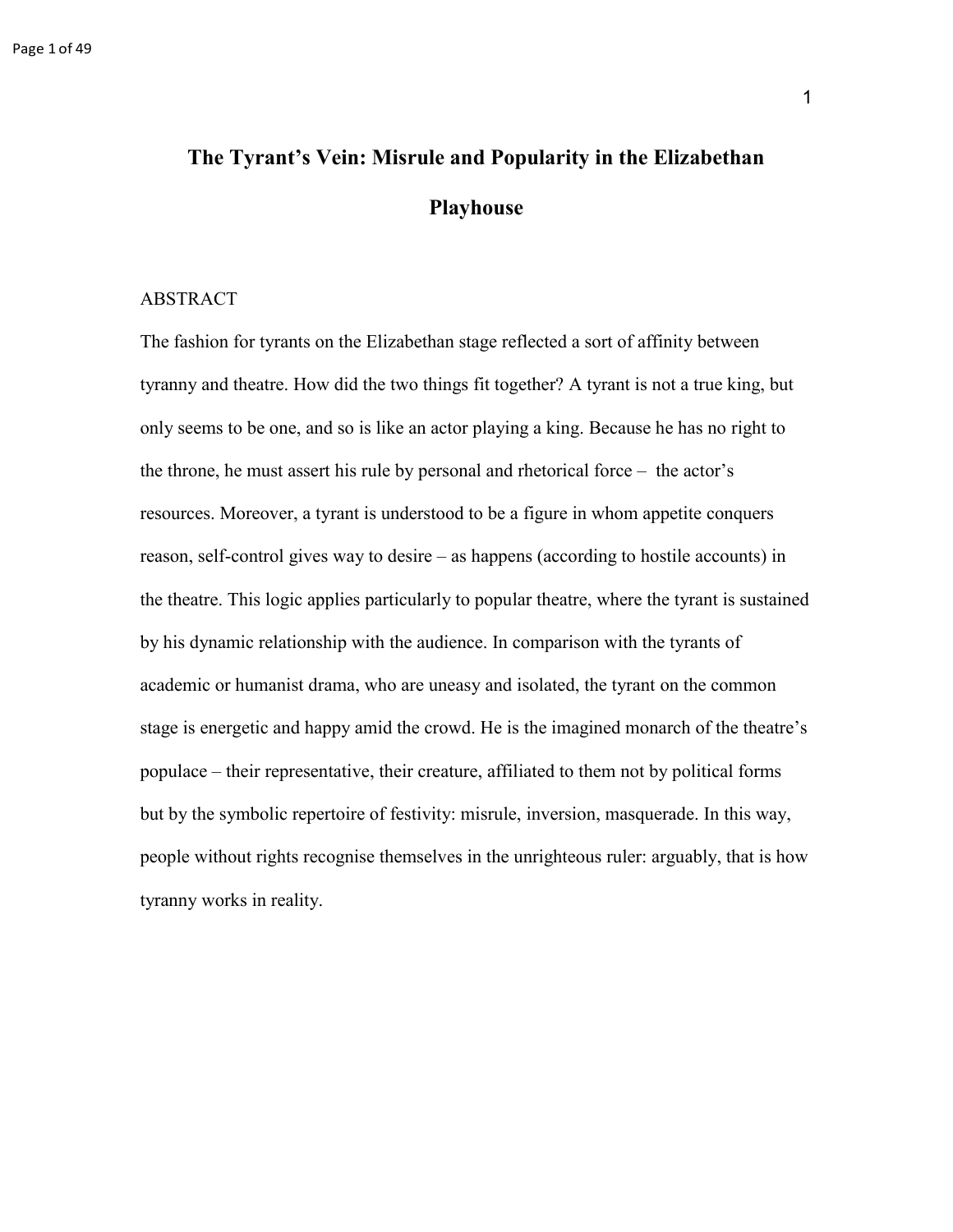Page 2 of 49

# **1 Tyrannical Humours**

When *Pyramus and Thisbe* is being cast, Bottom asks whether he is to play a lover or a tyrant, and is a little disappointed to discover that the answer is a lover. 'My chief humor,' he says, 'is for a tyrant.'<sup>1</sup> It is a taste that was richly indulged by the theatre in which Bottom himself is a character. Philip Sidney famously took it that the business of tragedy was to make 'Tyrants manifest their tyrannical humours'.<sup>2</sup>The 1560s stage tyrant Cambises exemplifies this somewhat tautologous programme: at one point in the play his brother denounces him as 'a tirant tirannious'.<sup>3</sup> Tamburlaine the Great was advertised as 'a most puissant and mightye Monarque' who '(for his tyranny, and terrour in Warre) was tearmed The Scourge of God'.<sup>4</sup>Among the imitations of Marlowe's play that followed its first performances in 1587 was *The First Part of the most tyrannicall Tragedie and raigne of Selimus, Emperor of the Turks*; the placing of the epithet in the title suggests that for the tragedy to be tyrannical is a selling point.<sup>5</sup> In the 1590s Tamburlaine was joined by the no less insistently tyrannical image of Richard III: in *The True Tragedie of Richard the Third*, the heroic Richmond declares that he has come 'to defende [his] countrey from the tyrannie of an usurping tyrant', and on the earliest title page of Shakespeare's *Richard III* the list of featured incidents includes his 'tyrannical usurpation'.<sup>6</sup>A year or two later, in the allegorical prologue to *A Warning for Fair Women*, the figure of Comedy mocks Tragedy as 'Murthers Beadle,/ The common hangman unto Tyrannie.<sup>'7</sup> Clearly Bottom was not alone in his humour: tyrants were one of the things that people went to plays to see.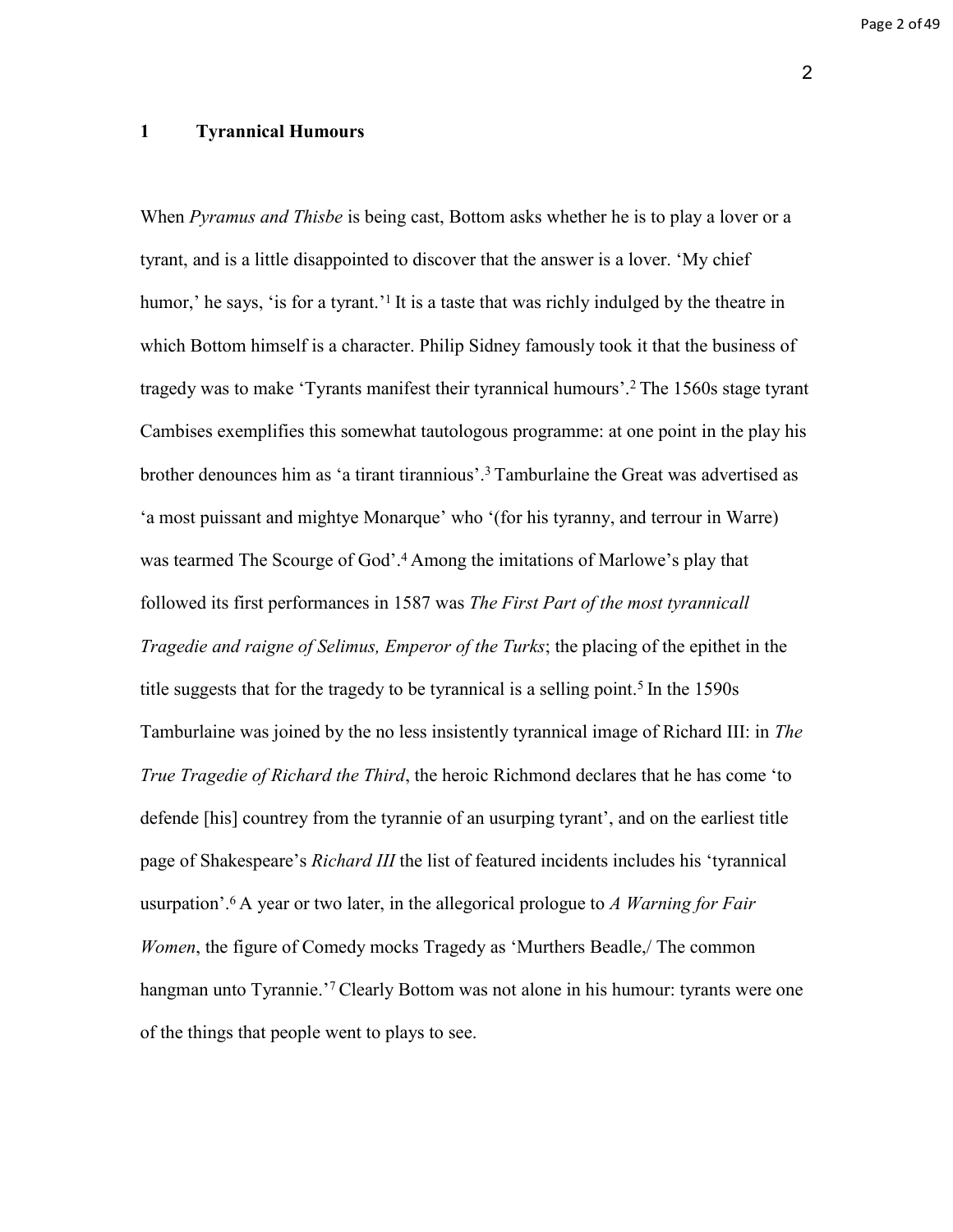It is less clear, though, what in this context the word 'tyrant' means. Bottom offers a sample of what he calls, with a casual air of connoisseurship, 'Ercles' vein, a tyrant's vein':

The raging rocks And shivering shocks Shall break the locks Of prison gates And Phibbus' car Shall shine from far And make and mar The foolish Fates. (1.2.24-31)

As is well known, this is Bottom's memory, or Shakespeare's parody, of John Studley's translation of the pseudo-Senecan tragedy *Hercules Oetaeus*. Phoebus' car comes from Hercules' opening monologue, and the rocks and gates from a hubristic speech of Deianira's nurse.<sup>8</sup> But these speakers are not tyrants in the political sense; they do not oppress anyone; in fact they are not rulers at all. For Bottom, it seems, a tyrant is not so much a type of monarch as a style of performance.

Of course Bottom is a fool. Tyranny is a serious concept in the thought of the Renaissance, connoting usurpation, injustice and atheism, and implying difficult questions about sovereignty and resistance.<sup>9</sup> Only a fool would treat this politically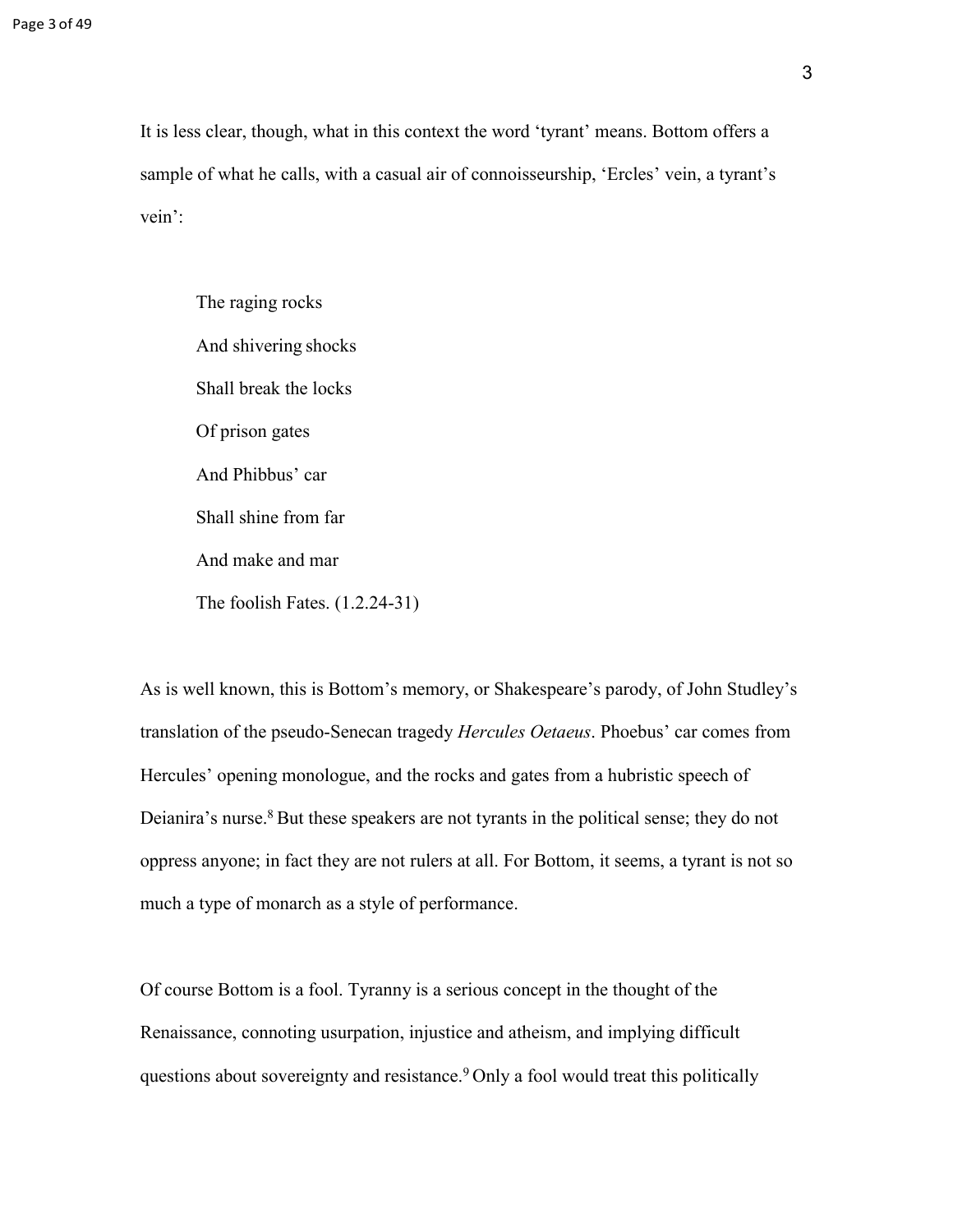Page 4 of 49

4

important topic as if it were nothing more than a pretext for overacting. But with Shakespeare in general, and particularly with Bottom, it is always possible that the fool sees something wisdom overlooks. What comes into view if, rather than studying the topic in depth, we follow Bottom's lead and treat it superficially?

This means diverging a little from the ways in which the tyrants of Elizabethan theatre have generally been discussed. Their parent and paradigm is the implacable Tamburlaine, who first appeared almost a decade before *A Midsummer Night's Dream*, and held the stage over the intervening years, inspiring a number of attempts to reproduce his charisma. The resulting miniature genre includes Robert Greene's *Alphonsus King of Aragon* (1587)*,* Thomas Lodge's *The Wounds of Civil War* (1588)*,* Thomas Hughes's *The Misfortunes of Arthur* (1588), George Peele's *The Battle of Alcazar* (1588), Greene and Lodge's collaboration *A Looking Glass for London and England* (1589)*,* and the anonymous plays *The Wars of Cyrus* (1588) and *Selimus* (1591)*,* besides Marlowe's own *Massacre at Paris* (1593) and Shakespeare's *Richard III* (1593).<sup>10</sup> Critical attention to the more or less deplorable protagonists of these plays has tended to focus on questions of ethical and political judgment. Are they being presented on the stage for admiration or for abhorrence?<sup>11</sup> How does the stage representation of tyranny reflect classical and Renaissance theories of its nature?<sup>12</sup>Could condemnation of a wicked king serve as the vehicle for a criticism of monarchy itself?<sup>13</sup> Or, more broadly and topically, can Shakespeare help us to understand and resist the tyrants and demagogues of our own era?14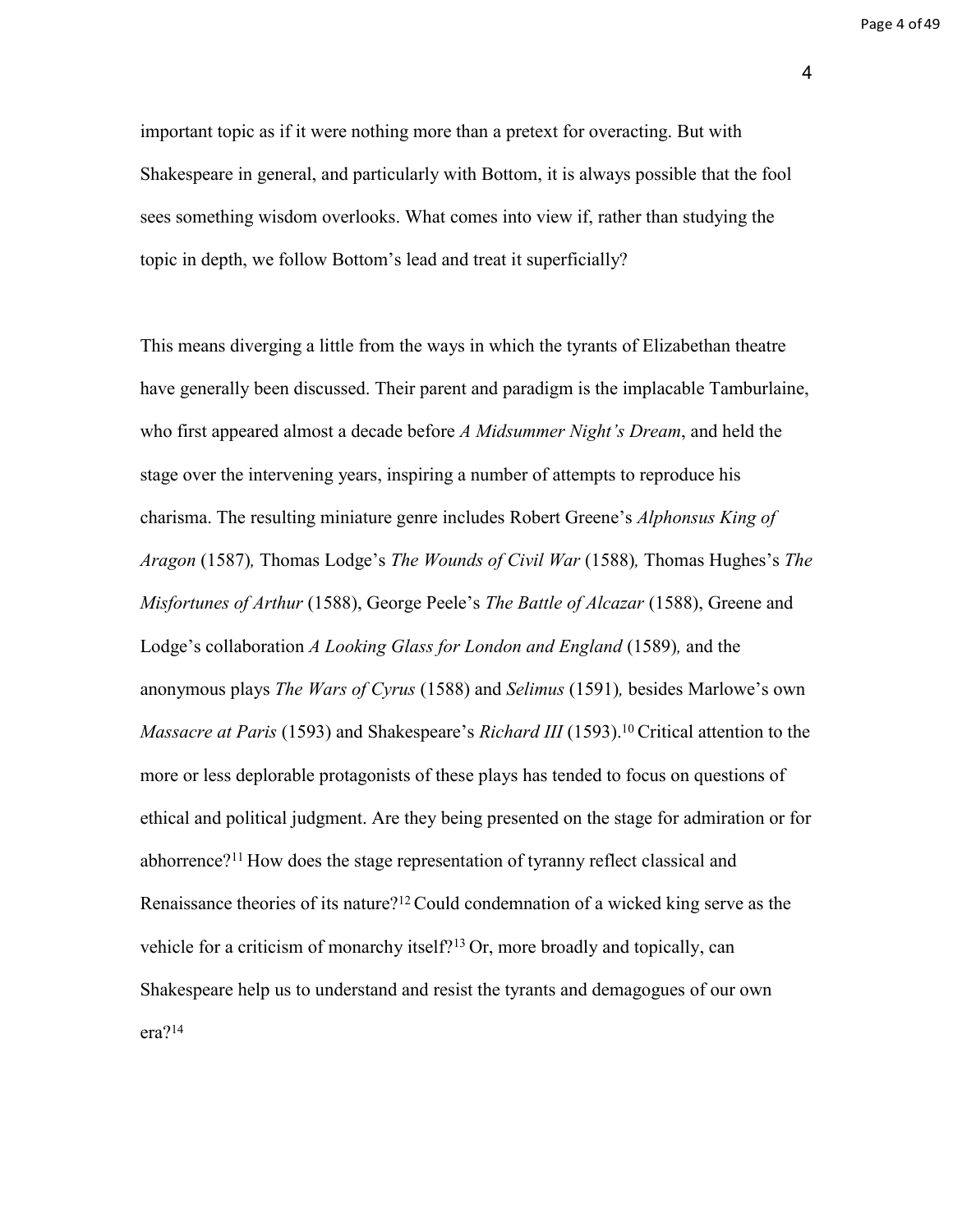What these diverse thematisations have in common is that they treat tyranny as a political evil to be diagnosed, resisted, and if possible abolished, and they assume, by and large, that the dramatists approached the subject in the same analytic and responsible spirit. The opening of Stephen Greenblatt's recent book, for example, has Shakespeare *grappling* with a deeply unsettling question, *probing* psychological mechanisms, *asking*  how catastrophe can be prevented, *thinking clearly* about the issues, and *lifting off* timehonoured beliefs to *look unwaveringly* at what lies beneath.<sup>15</sup> These verbs have the effect of framing the plays as discussions of the problem of tyranny; unconsciously, or at any rate inexplicitly, the book fashions its subject in its own image, making the dramatist into a liberal critic.

Bottom's empty-headed relish is a corrective to such academic ventriloquism. For him, the figure of the tyrant is not a moral and political problem, but an opportunity for an actor. Of course, there is no reason why it shouldn't be both, but on this occasion at least, I would like to put the main weight on the actor's side of the question. For one thing, it is the weaker side as far as critics are concerned: as a guild, we are more likely to write about the ideological positions a play adopts than the enjoyment it affords. And for another, the actor really does come first. Shakespeare and his contemporaries may or may not have been developing a critique of Tudor absolutism. But what they were certainly doing was producing scripts for what they hoped would be successful public performance. It makes sense, therefore, to bracket the question of what the theatre had to say about tyrants, and ask instead what tyrants had to offer the theatre.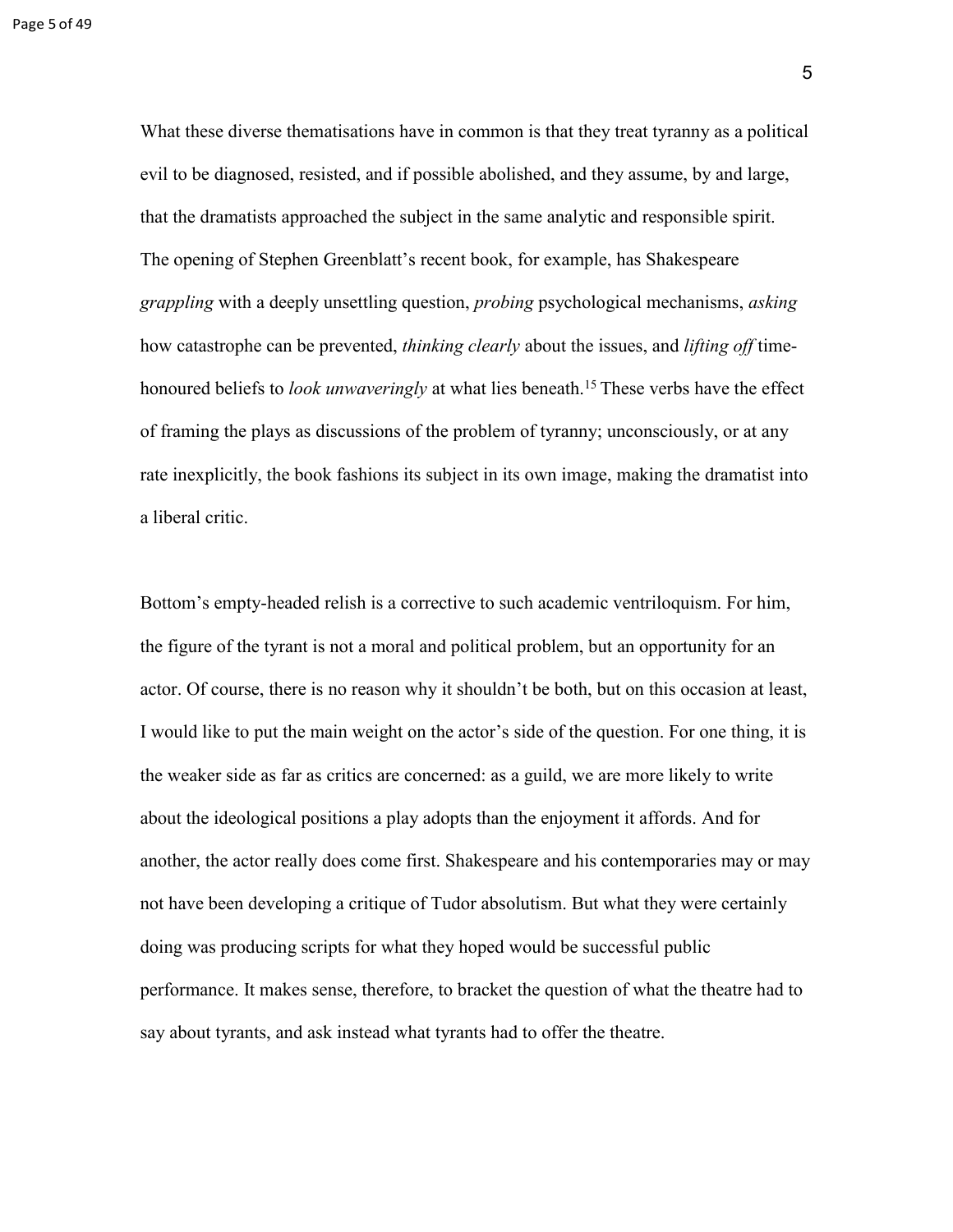Page 6 of 49

6

## **2 Tyrant and Actor**

It does seem that there is an affinity between the two. Rebecca Bushnell proposes, at the outset of her book-length study, that 'The tyrant is identified with the tragic actor ... because his nature is fundamentally histrionic.' (7) She bases this identification on the argument, found repeatedly in early modern political writings, that a tyrant is a false king. This is not quite a straightforward idea, and it is worth pausing over.

As Bushnell notes, early modern political writing typically constructs the figure of the tyrant through a binary opposition with that of the king. A king is 'the best and most soveraine thing uppon earth', and a tyrant is 'the worst and most hurtful creature under heaven.' (49)<sup>16</sup>This rhetoric of contrast is in part self-protective. Because 'a tyrant (saith Seneca) differeth from a king in effect, not in name',<sup>17</sup> there is a danger that a description of the one will be read as a slander against the other: hence the repeated insistence on the difference between them. The Huguenot author of the *Vindiciae, Contra Tyrannos*  (1579), for example, trusts that 'good Princes' will welcome his arguments, because

Tyrants and kings, unjust and just princes, are diametrically opposed. Thus it is so far from being the case that what is said against tyrants should detract in any way from kings, that on the contrary, the more it does detract from the former, the more glory accrues to the latter; nor can the former be denounced without the latter being praised.18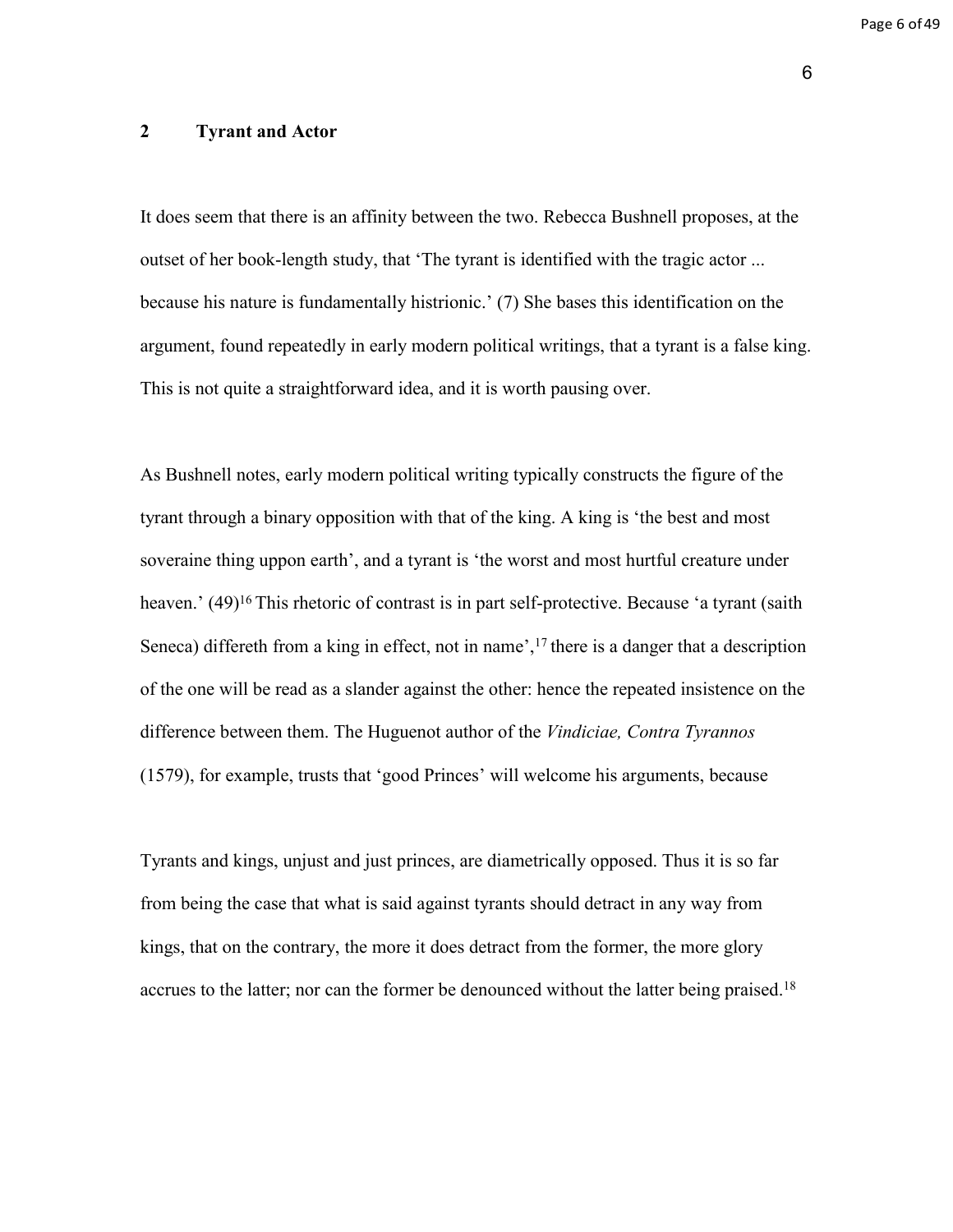is so risky. But the more prudent Thomas Elyot makes edgy comedy out of the same danger in his dialogue *Of the Knowledge which maketh a wise man* (1533). Plato, who is one of the speakers in the dialogue, gives an account of his notorious visit to the court of Dionysus of Sicily. It ends badly, in Elyot's version of events, because Dionysus invites Plato to speak about the majesty of kings, and he does so by contrasting the excellence of a true king with the baseness of a tyrant. He expects Dionysus to appreciate this instructive contextualisation of the topic, but somehow it fails to delight him.<sup>19</sup>

The Elizabethan public theatre had no less reason to ensure that its imagined tyrants were not read as derogatory images of actual kings. Its main patrons were after all members of the Privy Council, its scripts were scrutinised by a court official, and its status was ratified by occasional court performances: although it was a business, it depended on royal support for regular access to its customers.<sup>20</sup> Political misunderstanding could be damaging to it, and on the whole, it protected itself against the fate of Elyot's Plato by exploiting the fact that the literature offers two separable definitions of tyranny: there is the tyrant by defective title (i.e. he is a usurper who obtained the throne illegally), and there is the tyrant by practice of rule (i.e. his title may be valid, but he governs in a wicked or unlawful manner).<sup>21</sup> Authorities differed on the relative importance of the two criteria, but what the playwrights tended to do was to arrange for their tyrants to combine both. Tamburlaine, Selimus, Richard III, Scilla in *The Wounds of Civil War* and Mordred in *The Misfortunes of Arthur* all rule with lawless cruelty and are usurpers as well. This insulates the spectacle from the suspicion of exposing legitimate monarchs to scorn and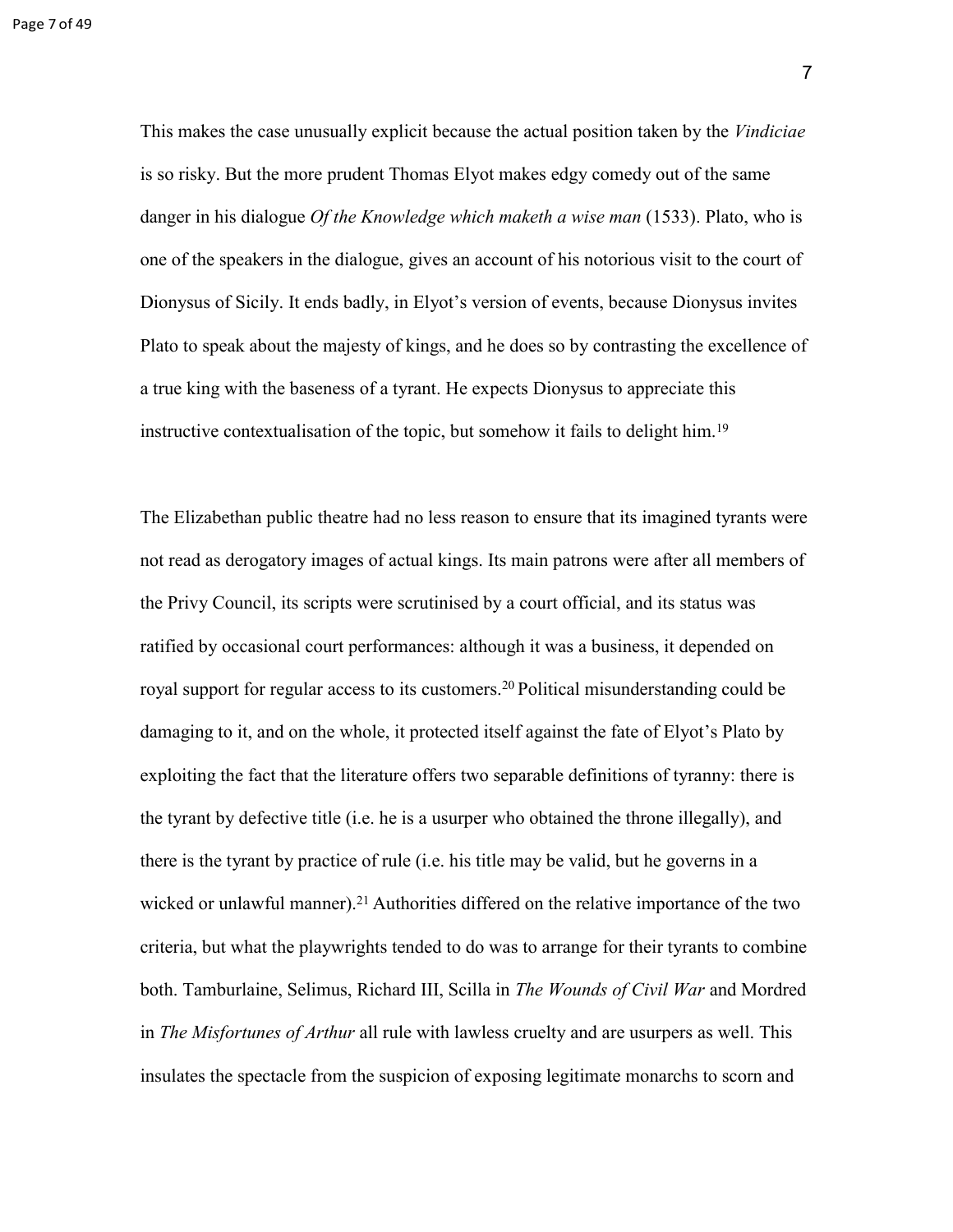abhorrence. But it also has another, paradoxical effect: it produces a stage figure who, in the most forceful way imaginable, both is and is not a king. He is a king, because he is shown crowned, enthroned, attended, and so on. This is not a trivial consideration. These things are the theatre's accepted signs of royalty; this is how the audience know they are watching a king, regardless of whether he is good or bad. But then the same character is not a king, because, as we have just seen, the whole point of identifying him as a tyrant is to insist that he has nothing in common with true kingship. So it is not simply that he is the king in appearance but not in reality. It is that his being the king and his not being the king are *equally apparent*. The audience are required to hold the contradictory aspects of him in unresolved equilibrium. This ostentatious doubleness is what makes him 'fundamentally histrionic': the tyrant embodies the paradox of the actor, the simultaneous actuality of the player and the character he is playing.

But although this structure is constitutive of the role, it does not quite account for its appeal. When Bottom performs his Herculean sample —

The raging rocks And shivering shocks Shall break the locks Of prison gates —

he is not primarily engaged in assuming a character. It is not even clear who he is meant to be. What really excites his enthusiasm is not impersonation, but a particular way of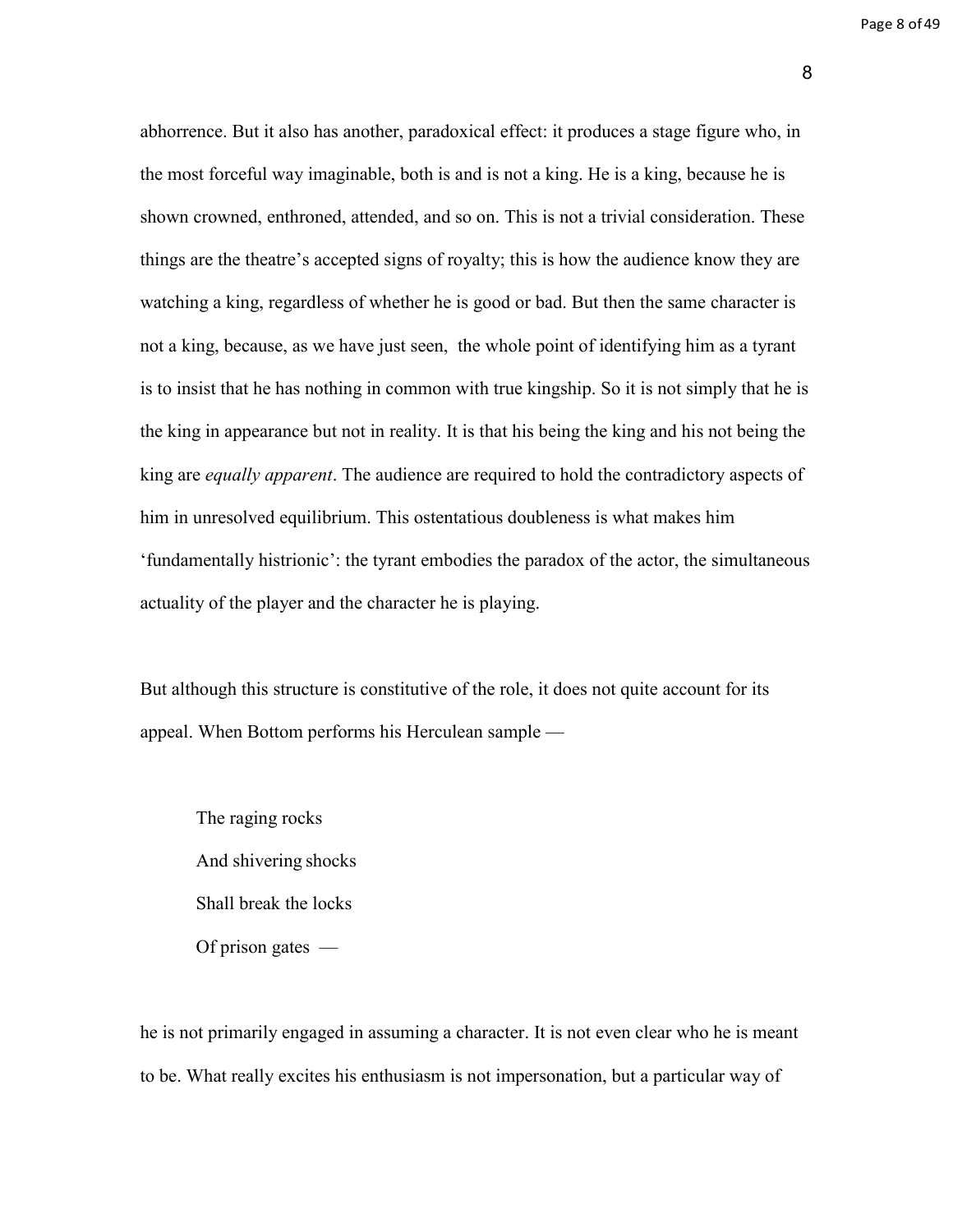speaking, rhythmic, extravagant, outsized: the tyrant's vein. His chief humour is for a tyrant in the sense that *he wants to sound like that*. Nor is he the only Shakespearean character to respond in this way. Pistol has seen *Tamburlaine* —

These be good humors indeed! Shall packhorses, And hollow pampered jades of Asia, Which cannot go but thirty mile a day, Compare with Caesars and with cannibals? (*2 Henry IV*, 2.4. 142-5).

Falstaff inaccurately recalls 'King Cambyses' vein':

Weep not, sweet Queen, for trickling tears are vain....

For God's sake, lords, convey my tristful queen,

For tears do stop the floodgates of her eyes. (*1 Henry IV*, 2.4. 356-9)<sup>22</sup>

And Hamlet famously remembers Pyrrhus as seen by the 'tyrannous' light of burning Troy, again mediated by a ferocious and superhuman rhetoric (*Hamlet*, 2.2.382). In all these instances, as in Bottom's Ercles, what prompts the memory of theatrical pleasure is not the adoption of a false identity but the immoderate vehemence, the absolute speaking out. These speakers are not so much pretending to be someone else as trying, themselves, to be supremely present.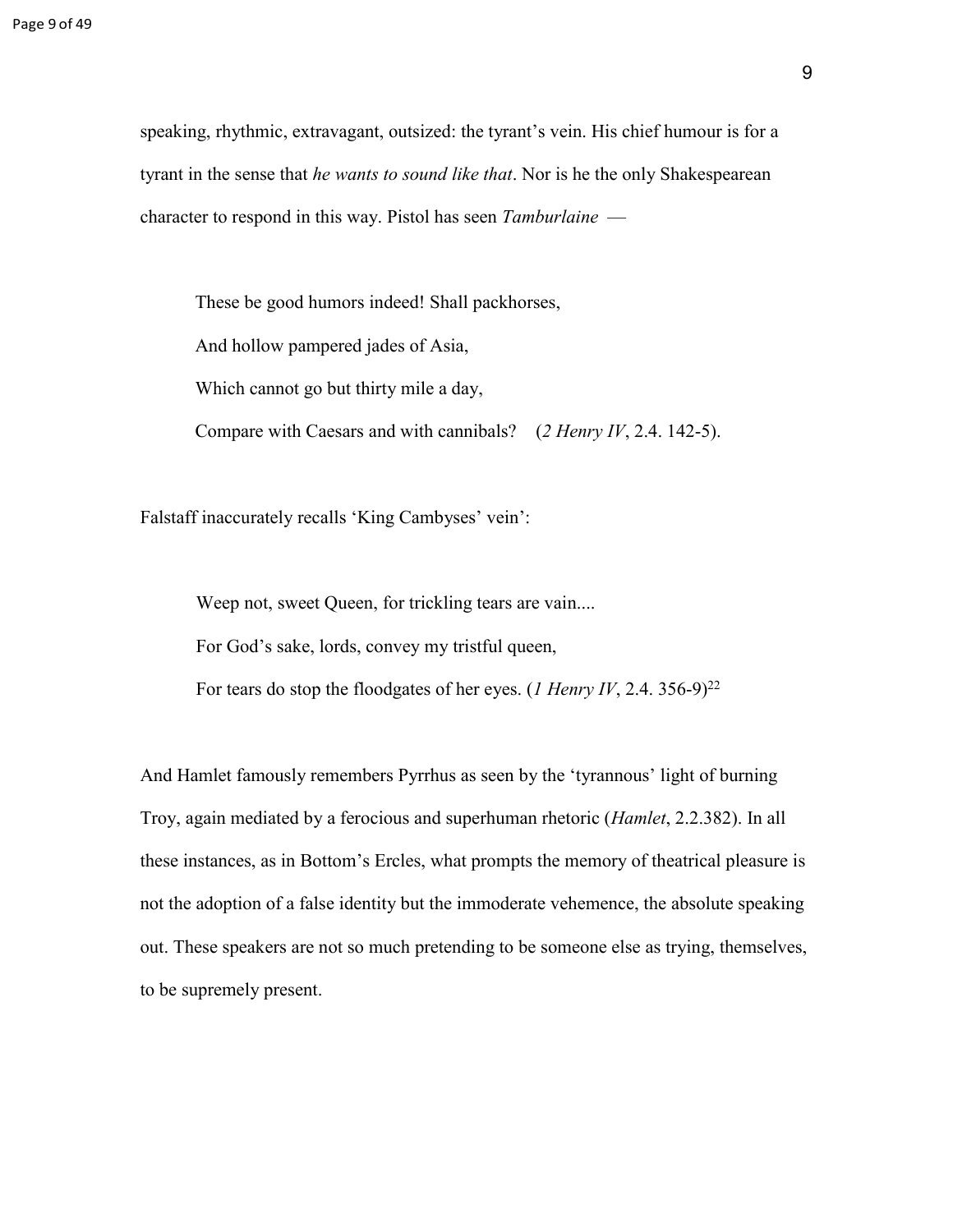This principle — the tyrant as unrestrained speaker — is articulated, if not quite exemplified, by the atheistic usurper Selimus. When he first appears on the stage to claim the Turkish Empire, he says:

Now Selimus consider who thou art, Long hast thou marched in disguis'd attire, But now unmaske thy selfe and play thy part, And manifest the heate of thy desire: Nourish the coales of thine ambitious fire. (B2r)

Strikingly, Selimus is ready to 'play his part' not when he adopts a disguise or wears a mask, but precisely when he throws aside these theatrical pretences and directly 'manifests' the heat of his desire. The tyrant is like an actor not in the sense that there is a gap between what he seems to be and what he is, but in the sense that he is uninhibitedly expressive. His passions are on display; he sees no reason to moderate or suppress them.

This analogy points towards a different way of understanding the 'histrionic' character of tyranny. Bushnell's comment was prompted by a remark of William Prynne, who observes of 'Dionysus, Nero, Caligula, and other bloody tyrants, that they delighted in Tragedies and Stage-playes: as being suitable to their tyrannical disposition'.<sup>23</sup>This was not an original thought on Prynne's part. The earlier *Refutation of the Apology for Actors*  contends that 'whiles Playes were had in greatest honour, by the corruption of manners that proceeded from them, was the Romane Commonwealth changed into a Monarchie,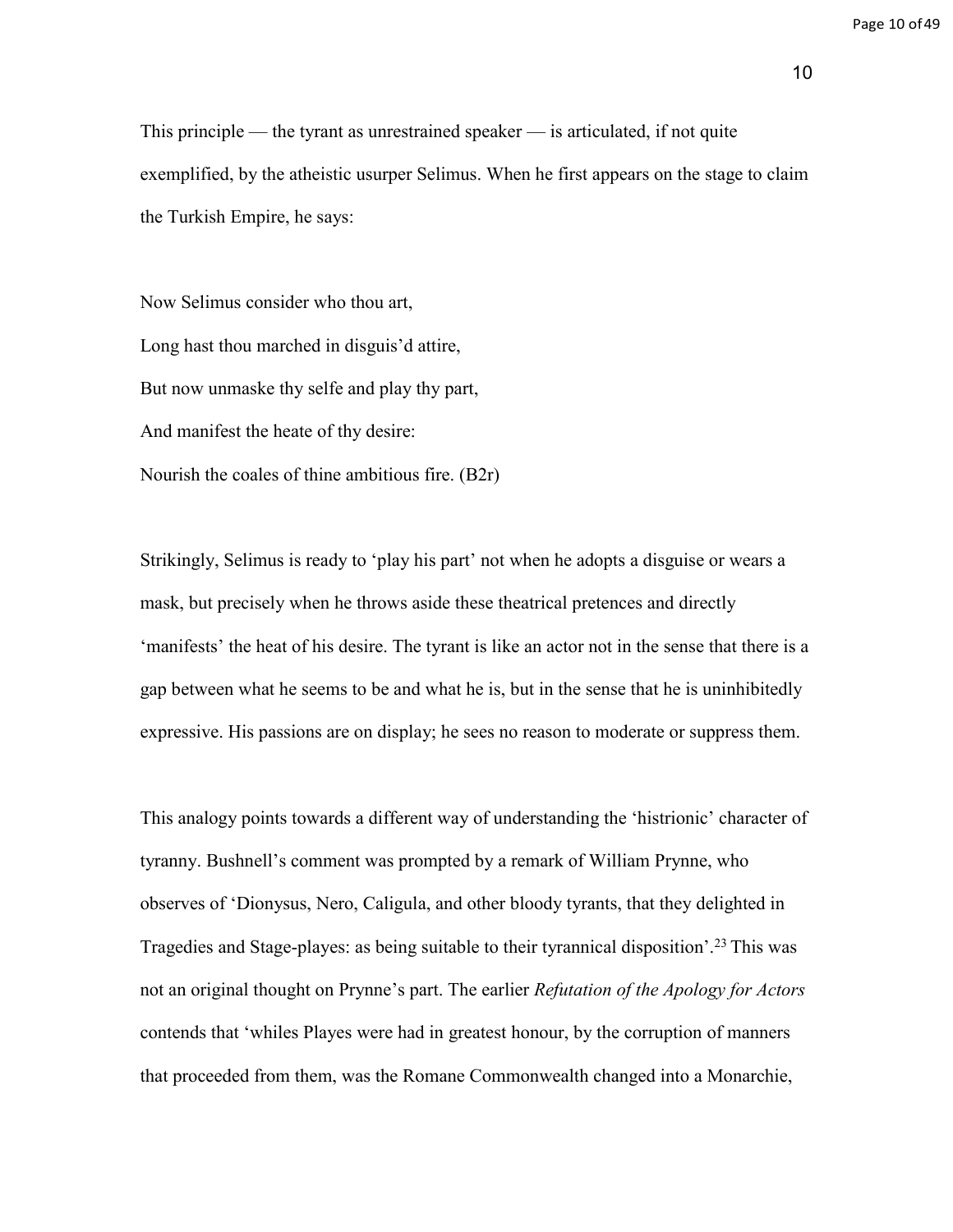and the Monarchie afterwards into Tyrannical government.'<sup>24</sup>James I had the same impression: in *Basilicon Doron* he warns the Prince not to keep company with 'Comœdians or Balladines: for the Tyrans delighted most in them', adding that Nero was himself a tragedian.<sup>25</sup> This association of theatre with the more lurid Roman emperors was also encouraged by the players themselves, who represented Domitian as a stagestruck psychopath in Massinger's *The Roman Actor* (1626). Tyrants typically *like* the theatre, because it suits 'their tyrannical disposition'.

As that phrase reminds us, 'tyrant' in classical and consequently Renaissance usage is a psychological term as well as a political one. The two levels are brought together by the analogy at the heart of Plato's *Republic* between the state and the soul. There the tyrant appears as a man who is enslaved:

love lives like a tyrant within him in all anarchy and lawlessness; and, being a monarch, will lead the man whom it controls, as though he were a city, to every kind of daring that will produce wherewithal for it and the noisy crowd around it — one part of which bad company caused to come in from outside; the other part was from within and was set loose and freed by his own bad character.<sup>26</sup>

Desire subverts law within the man, and so the man, with no power to resist his desire, subverts law in the state, which in turn loses the power to resist *him*. The correspondence between psychic and political tyrannies is detailed, complete, and widely understood.<sup>27</sup> It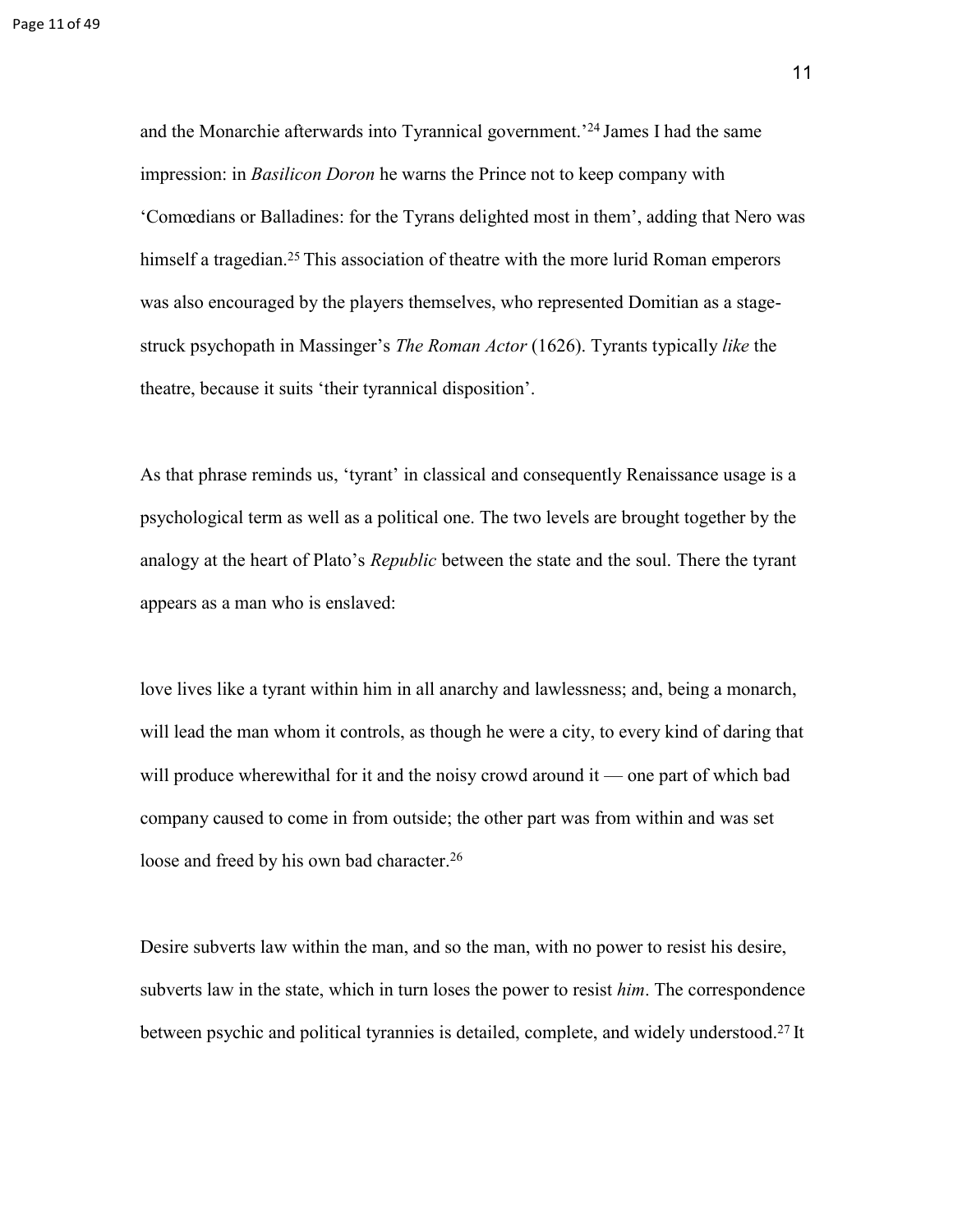Page 12 of 49

12

appears epigrammatically, for example, in Sir William Alexander's closet drama *Julius Caesar*:

Of all the tyrants that the world affords,

Ones own affections are the fiercest lords.<sup>28</sup>

It is elaborated more systematically by Thomas Elyot in the Platonic dialogue we have already seen.<sup>29</sup> The true king bases his authority on virtue and knowledge, which rule over the inferior parts of himself in the same way that he rules over his subjects. A tyrant, by contrast, allows the worse to rule over the better in his soul, and so effects the same reversal in the realm. The passions — lust, rage, fear, greed — take over power in both spheres. In that sense, tyranny is not an oppressive order but, on the contrary, a subversion of order, a lawless state of things in which the low governs the high, and unrestrained impulses bully the social and spiritual forces that ought to be restraining them. Bottom was right, after all, to identify the tyrant with extreme oratorical violence. Tyranny is the comprehensive failure of government, at every level, including that of language.

The same Platonic logic informs one of the arguments advanced by Stephen Gosson in his tract *Plays Confuted in Five Actions*:

He that travelleth to advance the worst part of the minde, is like unto him, that in governement of Cities, gives all the authoritie to the worste men, which being well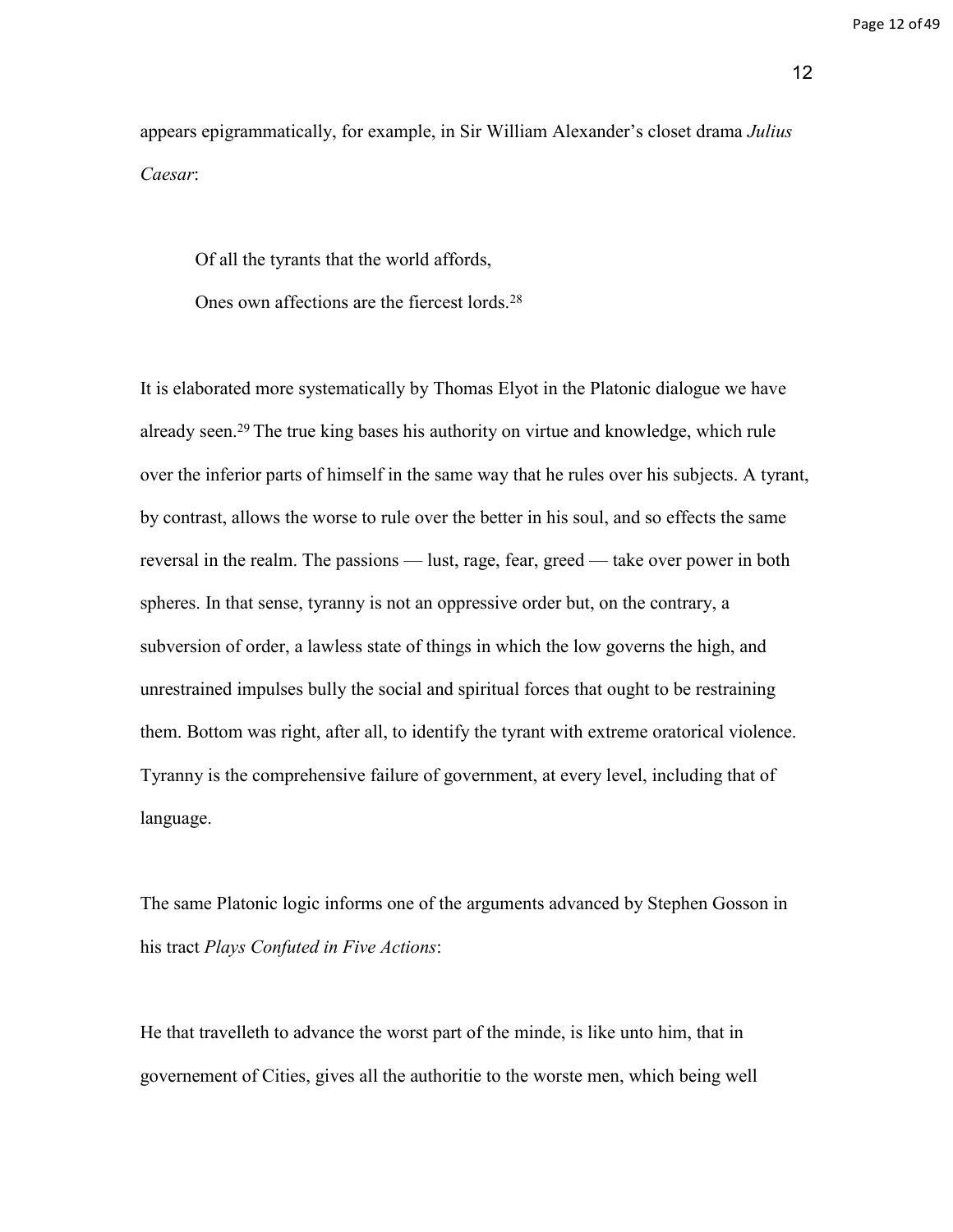weighed, is to betraye the Citie, and the best men, into the handes of the wicked. But the Poetes that write playes, and they that present them upon the Stage, studie to make our affections overflow, whereby they draw the bridle from that parte of the mind, that should ever be curbed, from runninge on heade: which is manifest treason to our soules, and delivereth them captive to the devill.<sup>30</sup>

Here the tyrant – the one who gives all the authority in the city to the worst men – becomes a model for the dramatist, who also encourages the worst parts of the mind to 'run on head'. He does this by systematically feeding our appetite for sensations:

we gape after more, as hee that hearing one half of a sentence, and delighteth in that, is very desirous to have the rest. So in Comedies delight beeing moved with varietie of shewes, of eventes, of musicke, the longer we gaze, the more we crave, yea so forcible they are, that afterwards being but thought upon, they make us seeke for the like an other time. (F6r)

Shows are dangerous because they prevent us from controlling ourselves; the higher part of the mind is 'robbed of Soverainetie if delight be greate' (F5v); theatrical enjoyment is a usurpation. Moreover, the mechanism of this take-over is the unlimited character of the delight: 'the longer we gaze, the more we crave'. Theatre respects no limits, but seeks always to excite more emotion, to offer yet more gratification. This intemperance is registered, with dismay, by the author of the *Refutation*: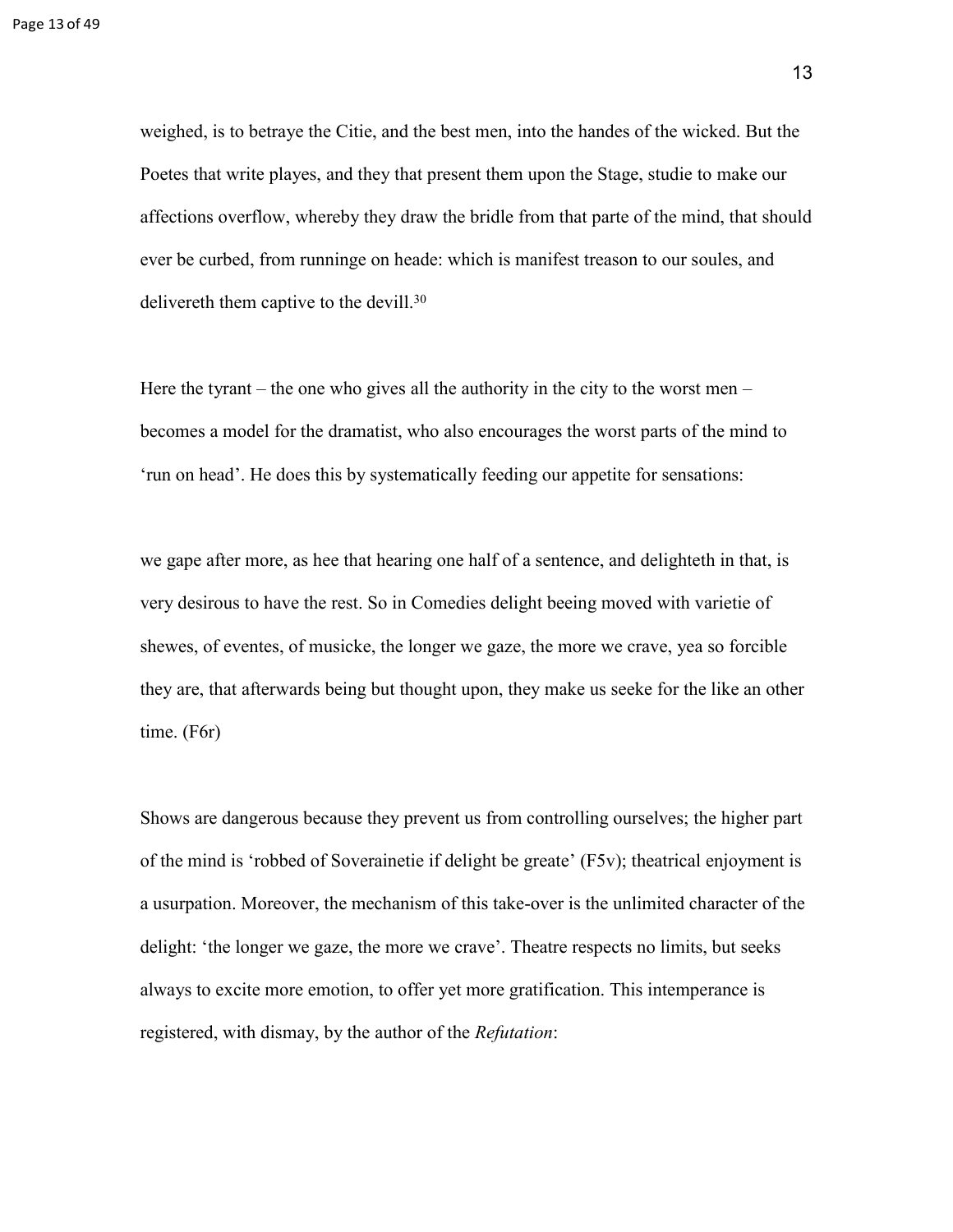14

The matter of Tragedies is haughtinesse, arrogancy, ambition, pride, iniury, anger, wrath, envy, hatred, contention, warre, murther, cruelty, rapine, incest, rovings, depredations, piracyes, spoyles, roberies, rebellions, treasons, killing, hewing, stabbing, daggerdrawing, fighting, butchery, trechery, villany, &c. and all kind of heroyick evils whatsoever.<sup>31</sup>

The excessiveness of the list mimics the excessiveness of the spectacle: in the playhouse, as in the soul of Nero, violent passions encounter no curbs. It is in this sense, then, that the critics of the theatre expect tyrants to delight in it 'as being suitable to their tyrannical disposition'. For the author of the *Vindiciae*, tyrants are harder to define than kings 'because desire commands the former and reason the latter. Whereas reason prescribes limits for itself, desire, on the contrary, cannot be circumscribed by any bounds<sup>32</sup> The tyrant is uncontained: he belongs in the playhouse because it too is a site of boundless desire.

That insatiable wanting is indeed heard in many Elizabethan tirades, including most of Tamburlaine's solos. A less well known example is the speech with which Scilla, the murderous dictator in Thomas Lodge's *The Wounds of Civil War*, addresses the troops who have

seated Scilla in the chiefest place, The place beseeming Scilla and his mind. For were the throne where matchless glory sits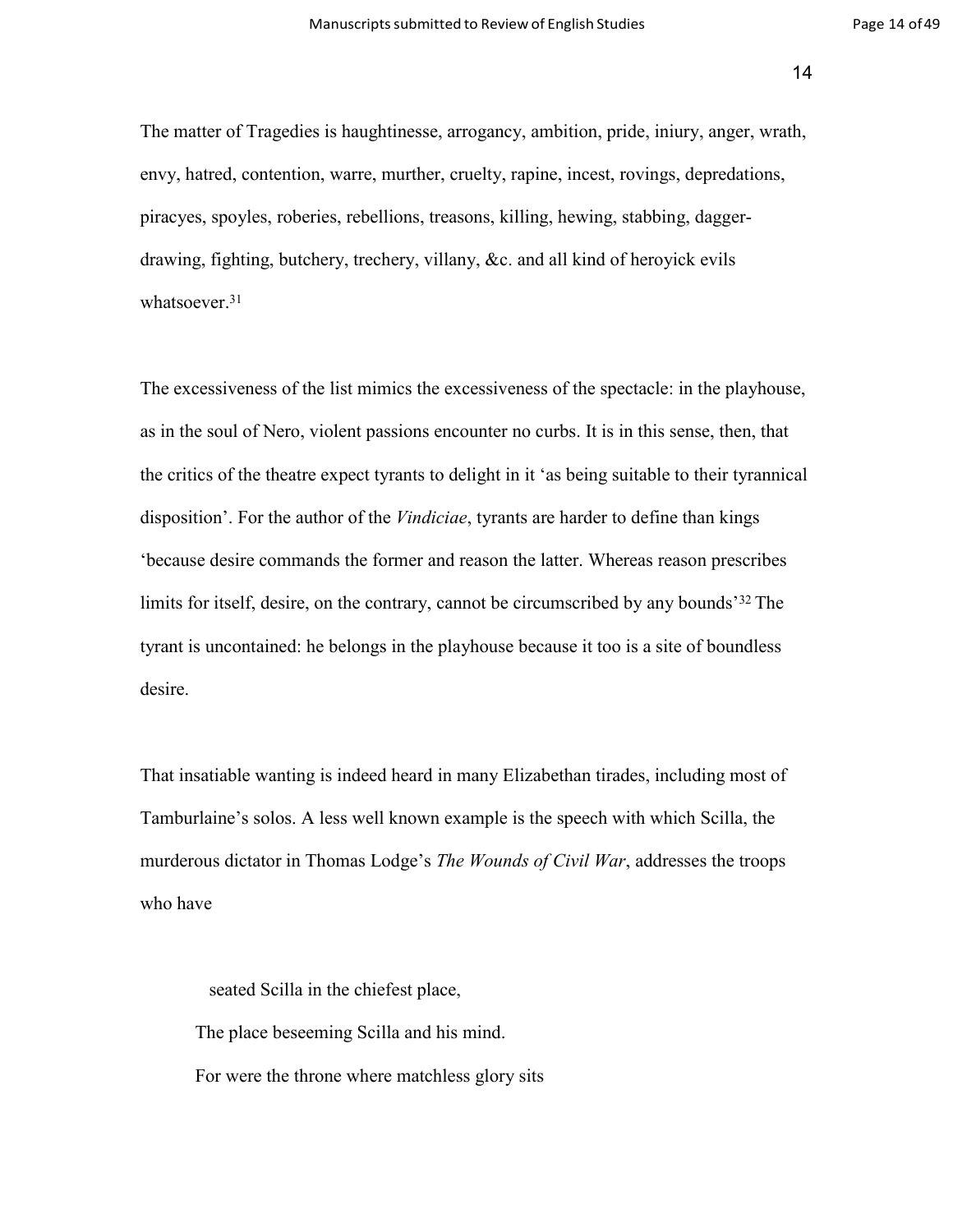Impal'd with furies, threat'ning blood and death, Begirt with famine and those fatal fears That dwell below amidst the dreadful vast, Tut, Scilla's sparkling eyes should dim with clear The burning brands of their consuming light, And master fancy with a forward mind, And mask repining fear with awful power. For men of baser metal and conceit Cannot conceive the beauty of my thought. I, crowned with a wreath of warlike state, Imagine thoughts more greater than a crown, And yet befitting well a Roman mind.<sup>33</sup>

This is the tyrant's vein as Bottom enjoys it, with its heavy alliteration and vaguely apocalyptic decor. But what is remarkable is its almost exclusive focus on the subjective. Scilla has just conquered Rome, but he says almost nothing of political or military significance. The speech does not project his ascendancy in that sense; rather, it asserts his capacity to master fancy, to mask fear, to imagine great thoughts. He controls the situation not by force of arms but through his 'sparkling eyes' and 'forward mind' – that is by his personal expressivity: the tyrant's power is essentially the same as the actor's.

Scilla's repeated references to his 'mind' are typical of tyrannical self-advertisement. Tamburlaine himself famously declares that nature 'doth teach us all to have aspiring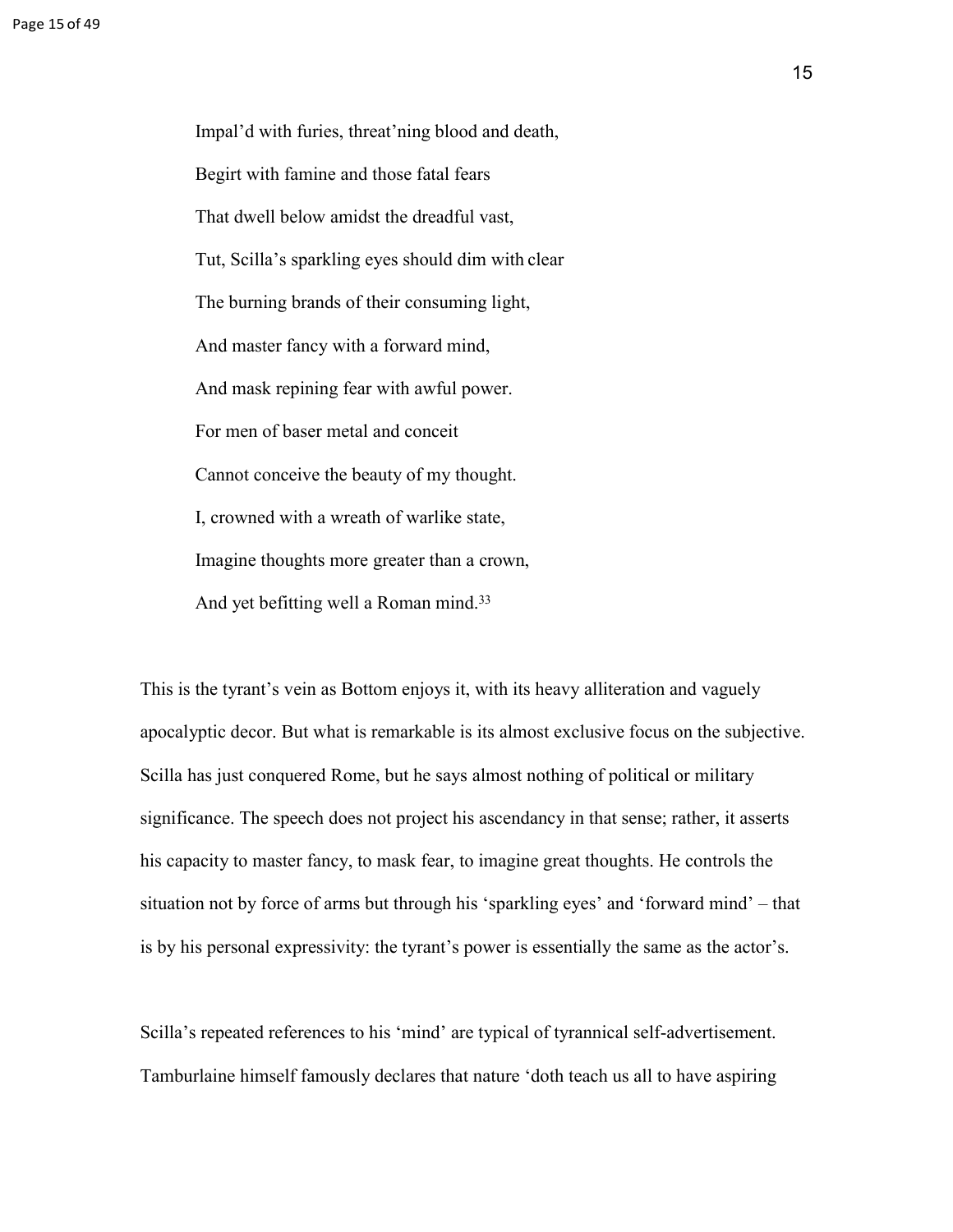minds', and when he decrees the humiliation of Bajazeth, he concludes with the line, 'This is my mind, and I will have it so.'<sup>34</sup>. Mordred, the usurper in *The Misfortunes of Arthur*, has a similarly absolutist sense of his mind. When a counsellor tries to moderate his actions – 'But will no reason rule that desperate minde?' – he retorts, 'A fickle minde that everie reason rules': for him, allowing oneself to be pushed around by reasons is a sign of mental weakness.<sup>35</sup> Comparably, Tamburlaine refuses to speak about things as they are  $-$  'For "will" and "shall" best fitteth Tamburlaine'  $(I, 3.3.41) -$  and Greene's Selimus takes the same view of religious imperatives: the rewards and punishments of the afterlife are 'meere fictions, / And if they were not *Selim* thinkes they were'.<sup>36</sup> His thinking so is performative: his 'mind' is absolutely self-determining.

This insistence on the greatness and autonomy of the mind has the effect of making the tyrant's illegitimacy appear as a sort of freedom. If the monarch's title to the throne depends on his inheriting it, or on his promise to uphold the law, or on his having been chosen by God, then he must acknowledge the authorising principle — heredity, legality, religion — as greater than himself, and his sovereignty is therefore not unconditional. Marlowe's Guise, for example, chafes at the need to represent his bid for supreme power as a service to the Catholic faith:

#### Religion! *O Diabole!*

Fie, I am asham'd, however that I seem, To think a word of such a simple sound, Of so great matter should be made the ground!<sup>37</sup>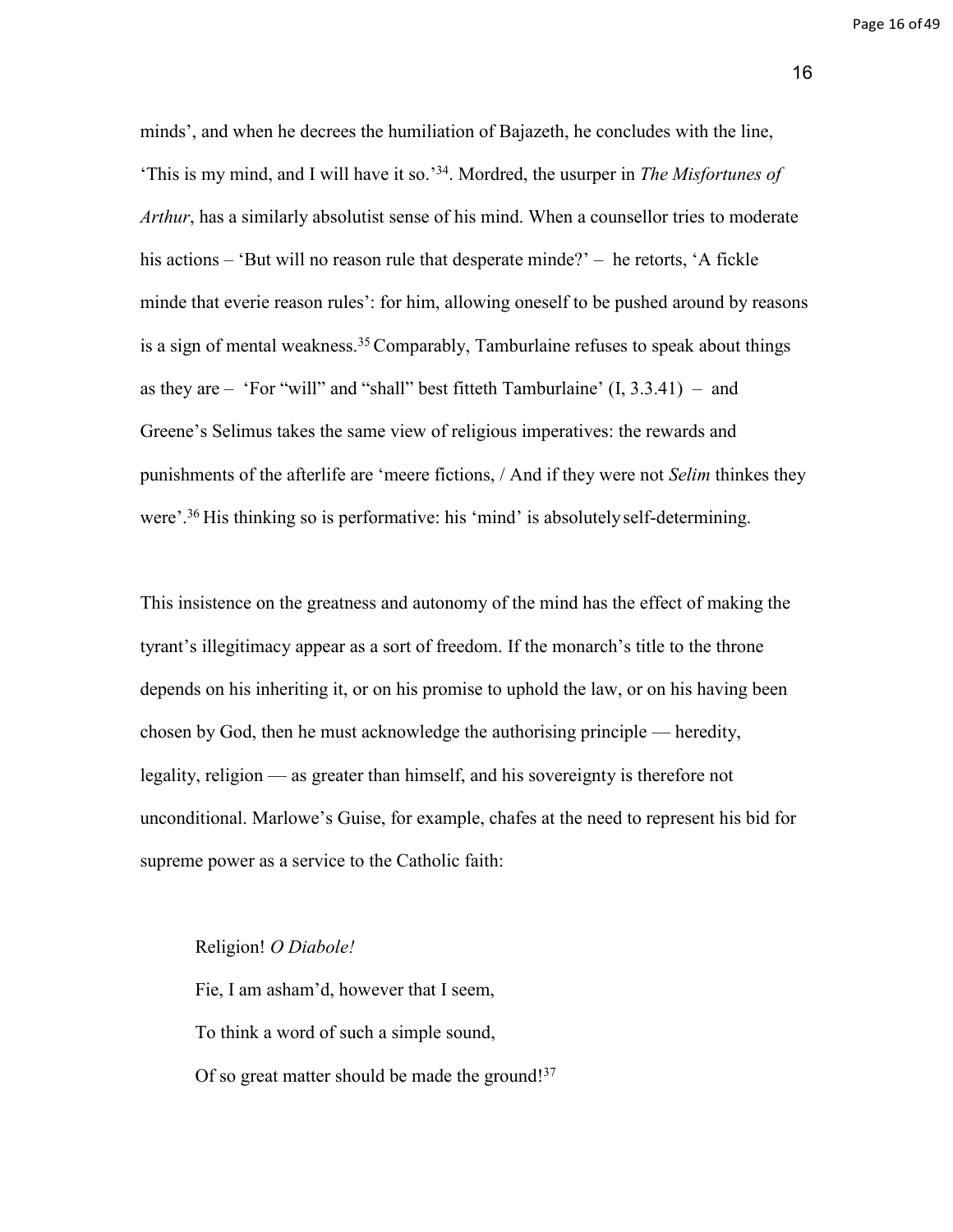To be absolute, power must be devoid of legitimation: in that sense the tyrant is the purest king, because he owes nothing to any authority outside himself.

Here then is a more consequential account of the affinity between theatre and the 'tyrannical disposition'. It is not only that the tyrant is not a true king and is therefore in a sense pretending. It is also that the tyrant's unconstrained will is perfectly expressed by the uninhibited vehemence of the tragedian's rhetoric. His self-assertion is irresistible; he is what he declares himself to be. On the stage, therefore, the 'tyrant's vein', the lift and rhythm of the conqueror's oratory, works as a sort of theatrical manifesto. Possessing no genuine authority, he makes it all up, overriding the objections of reason, forcing the world around him to fit his mind. So it is not only that the actor is well placed to present an eloquent image of the tyrant. It is also that the tyrant is a poster boy for the power of acting.

### **3 Academic and Popular Theatres**

To conclude there, though, would be to treat theatre as if it were a universal human practice which is essentially the same in all times and contexts. Actually, as everyone knows, *this* theatre — the open-air London playhouse of the 1580s and 90s — was both historically specific and socially contentious: this is not theatre as such, but theatre of a particular kind. Its particularity is usefully identified, for my purposes, by one of its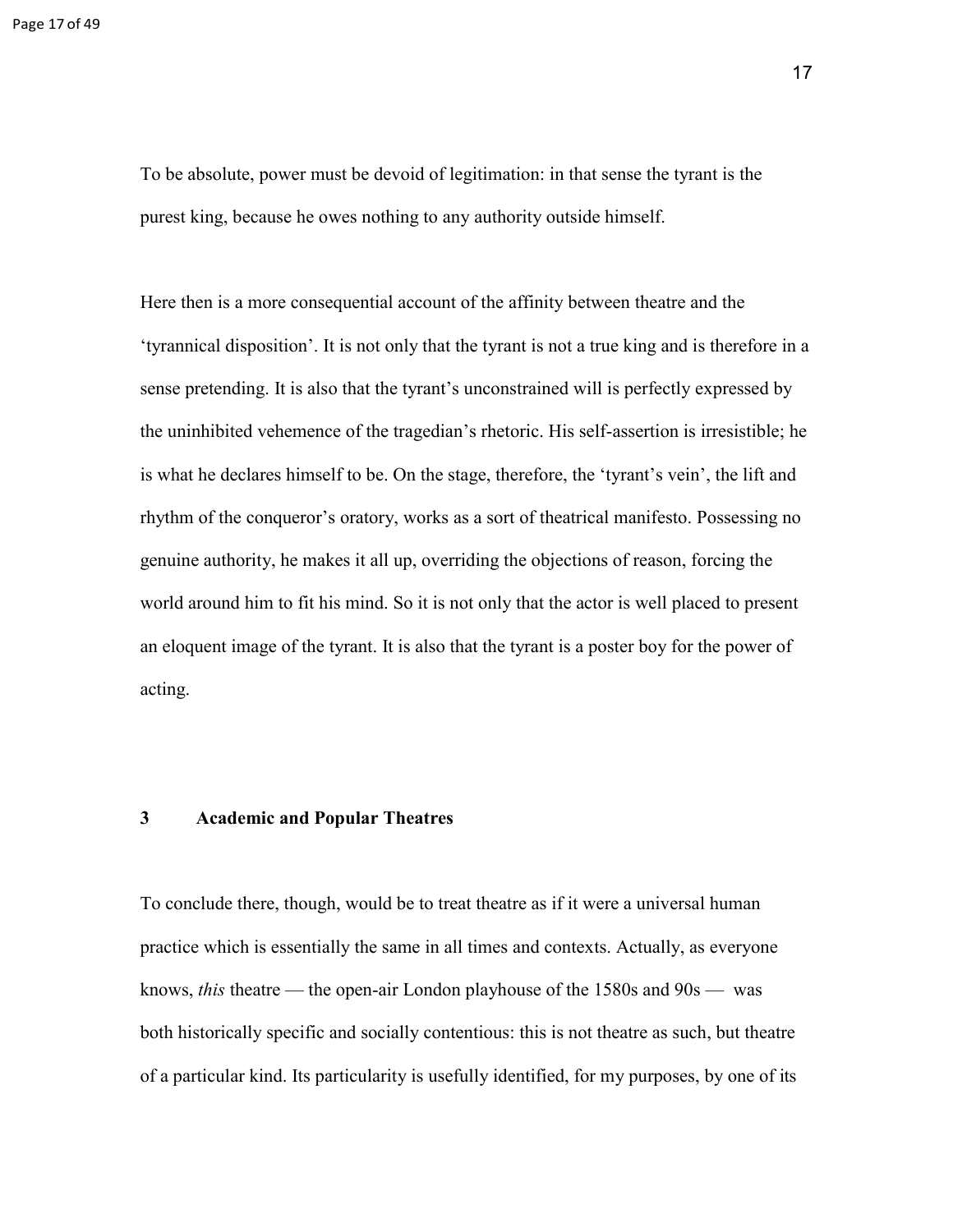Page 18 of 49

18

moral critics, John Northbrooke. Denouncing 'vain plays, and Enterludes' in 1577, he nevertheless concedes that drama may have educational value if its use is suitably regulated. School pupils may act in plays, he thinks, given six conditions:

First that those Comedies which they shall play, be not mixt with any ribaudrie and filthie termes and wordes (which corrupt good manners.) Secondly, that it be for learning and utterance sake, in Latine, and very seldome in Englishe. Thirdly, that they use not to play commonly, and often, but verye rare and seldome. Fourthlye, that they be not pranked and decked up in gorgious and sumptuous apparell in their play. Fiftly, that it be not made a common exercise publikely for profit and gaine of mony, but for learning and exercise sake. And lastly, that their Comedies bee not mixte with vaine and wanton toyes of love. These being observed, I iudge it tollerable for schollers.<sup>38</sup>

Read backwards, as it were, these stipulations demonstrate Northbrooke's grasp of what was taking shape in the newly built London playhouses at just this time. The decisive category is the fifth one: whereas the notional schoolboys act 'for learning and exercise sake', the performances of the common players are, precisely, 'a common exercise publikely for profit and gaine of mony'. The other points follow naturally from that: in order to be accessible to a miscellaneous audience, the plays are written in the vernacular, and sometimes in base and ribald language; in order to make the business pay, performances are frequent and publicly advertised; in order to appeal to the eyes of the customers as well as their ears, the actors are 'pranked and decked up'. In ruling these aspects out, Northbrooke distinguishes two contemporary and contrasting forms of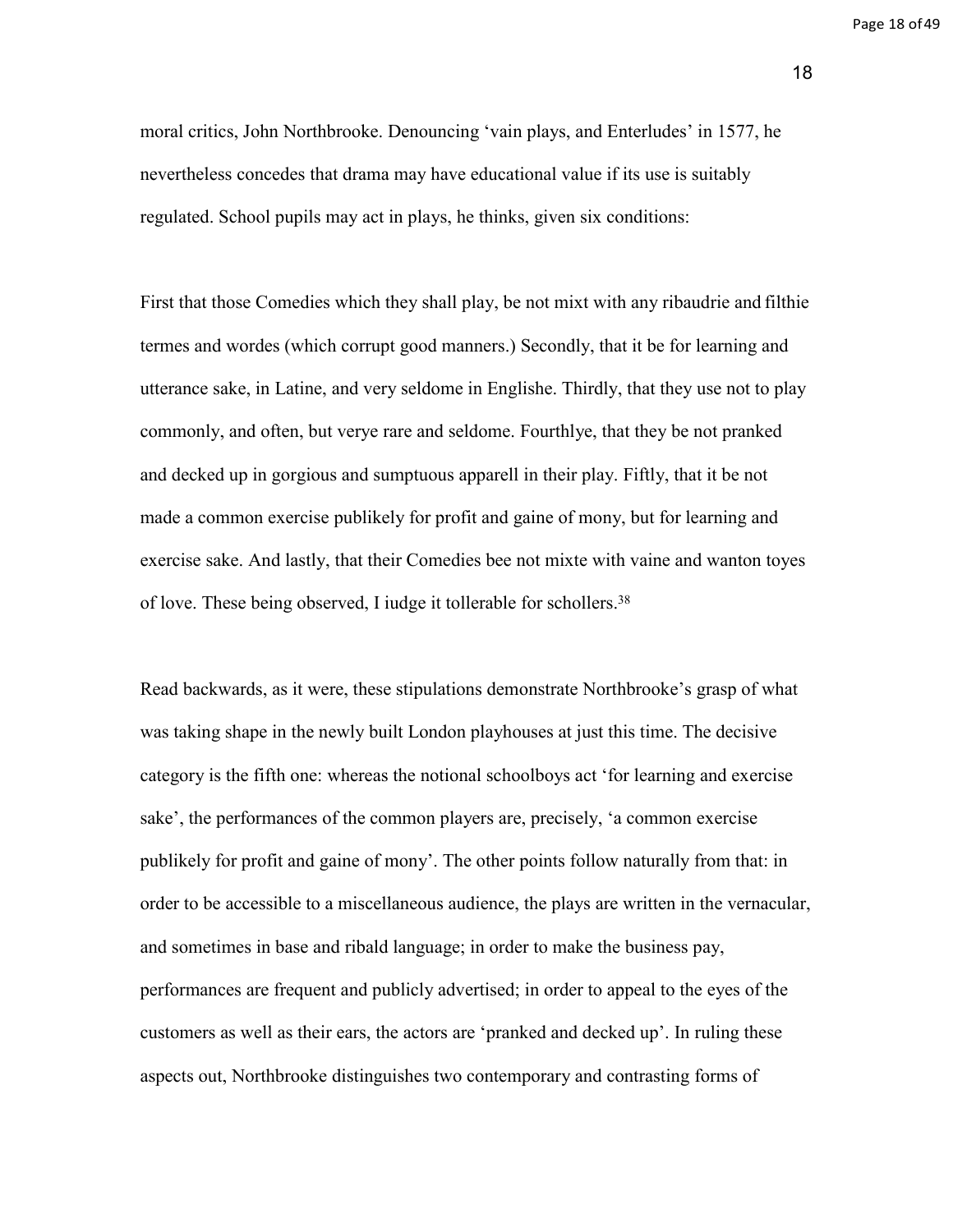theatre, one amateur, educational and elite, and the other professional, licentious and popular.

Of course it is not that this value-laden antithesis is a simple reflection of early modern social reality. The idea that there was an institution that can accurately be called 'Elizabethan popular theatre' is something of an over-simplification.<sup>39</sup>Historically, it is clear that the Mayor of London's famous characterization of the playhouse crowd – 'vagrant persons & maisterles men ... theeves, horsestealers, whoremoongers, coozeners, connycatching persones' – is a polemical caricature of a clientele that actually included courtiers, citizens, the professional classes and many respectable women.<sup>40</sup>Critically, the opposition between academic and popular stages is open to question both directions. On the one hand, the repertoire of the Elizabethan amphitheatres was often elaborately literary and erudite, and its early leading writers – Marlowe, Kyd, Shakespeare, Greene – were all concerned to address aristocratic and humanistic audiences as well as that of the theatre. And on the other, academics of our own time have shown, by their sympathetic interest in the academic drama of the sixteenth century, that it shared methods, preoccupations and audiences with the commercial stage.<sup>41</sup>My own working list of the period's 'tyrant plays' includes items which cannot be straightforwardly assigned to one side or the other: the Senecan *Misfortunes of Arthur* at Gray's Inn; Jonson's *Sejanus*, combatively attempting to impose academic values on the public playhouse; Thomas Legge's extraordinary *Richardus Tertius*, written in Latin for performance at St John's College, Cambridge, but anticipating the dramaturgic rhythms and techniques of Shakespearean chronicle drama.<sup>42</sup> The schematic picture of early

19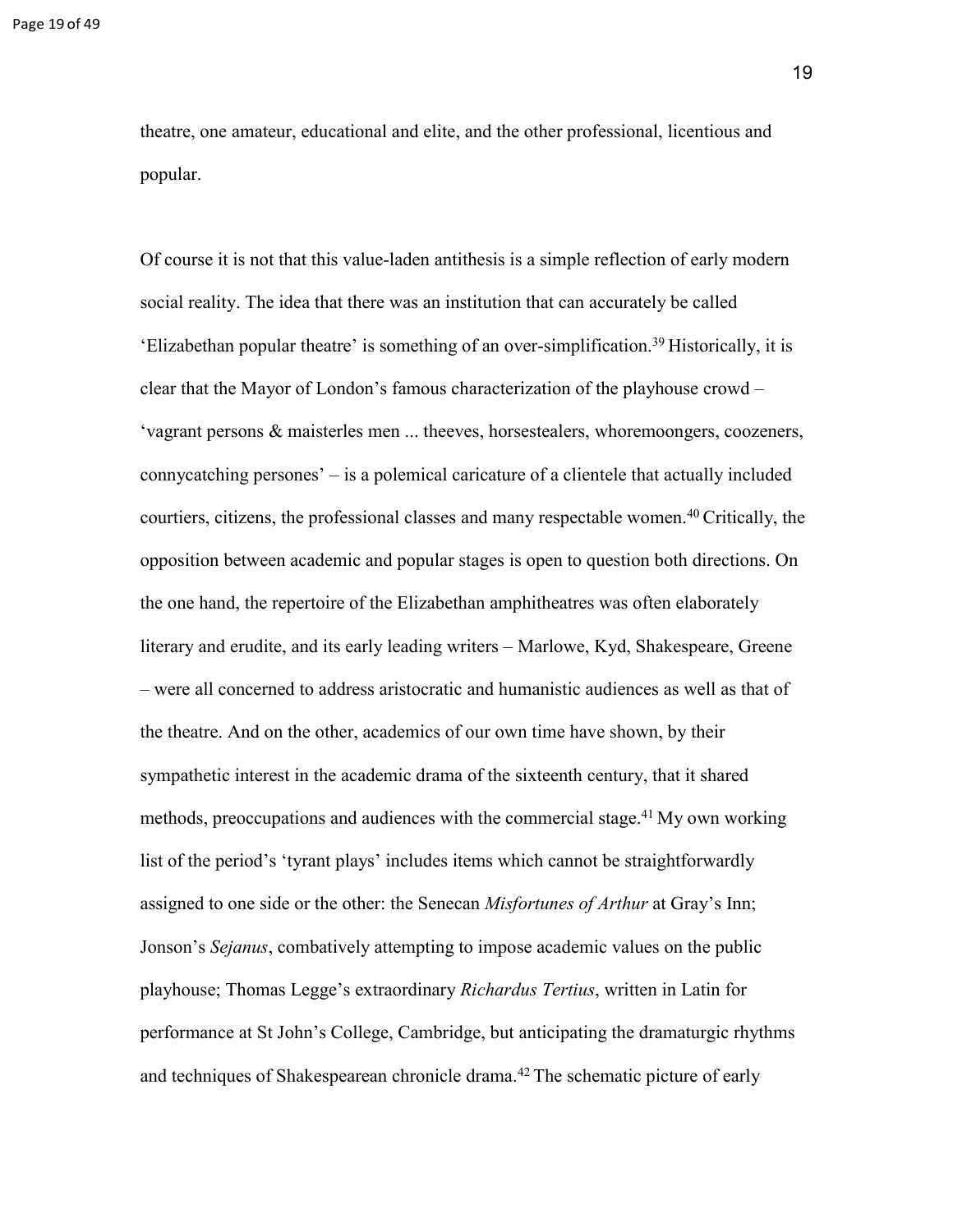Page 20 of 49

20

modern drama in separate sealed containers, the learned and the popular, disintegrates on contact with the evidence.

But then it is precisely because the separation was imperfect that it was necessary to police it with the vigilance represented by Northbrooke's list. What is disturbing about the playhouse, as it appears in the antitheatrical accounts, is not that it is plebeian but that it is indiscriminate. As Jeffrey Doty emphasises in his recent celebration of early modern 'popularity', the theatre is definingly a public space; anyone can participate in it without giving an account of themselves; the 'many-headed' entity that therefore assembles has no authorisation, no institutional identity.<sup>43</sup> That openness can be traced, negatively, just under the moralising surface of the denunciations. In Henry Crosse's *Vertues Commonwealth*, for example, plays are

the very May-games of all sin and wickednesse ... For is not Vice set to sale on open Theaters? is there not a Sodome of filthinesse painted out and tales of carnall love, adulterie, ribaldrie, leacherie, murther, rape, interlarded with a thousand uncleane speeches, even common schooles of bawdrie? is not this the way to make men ripe in all kinde of villanie, and corrupt the manners of the whole world?<sup>44</sup>

The miscellaneous accusations of sexual depravity are rendered specific to the theatre by the string of words connoting general participation: 'May-games', 'open', 'a thousand', 'common schooles', 'all kinde', 'the whole world'. The dismay is caused not by drama as such, but by the playhouse as a particular kind of place, where the lowest and grossest of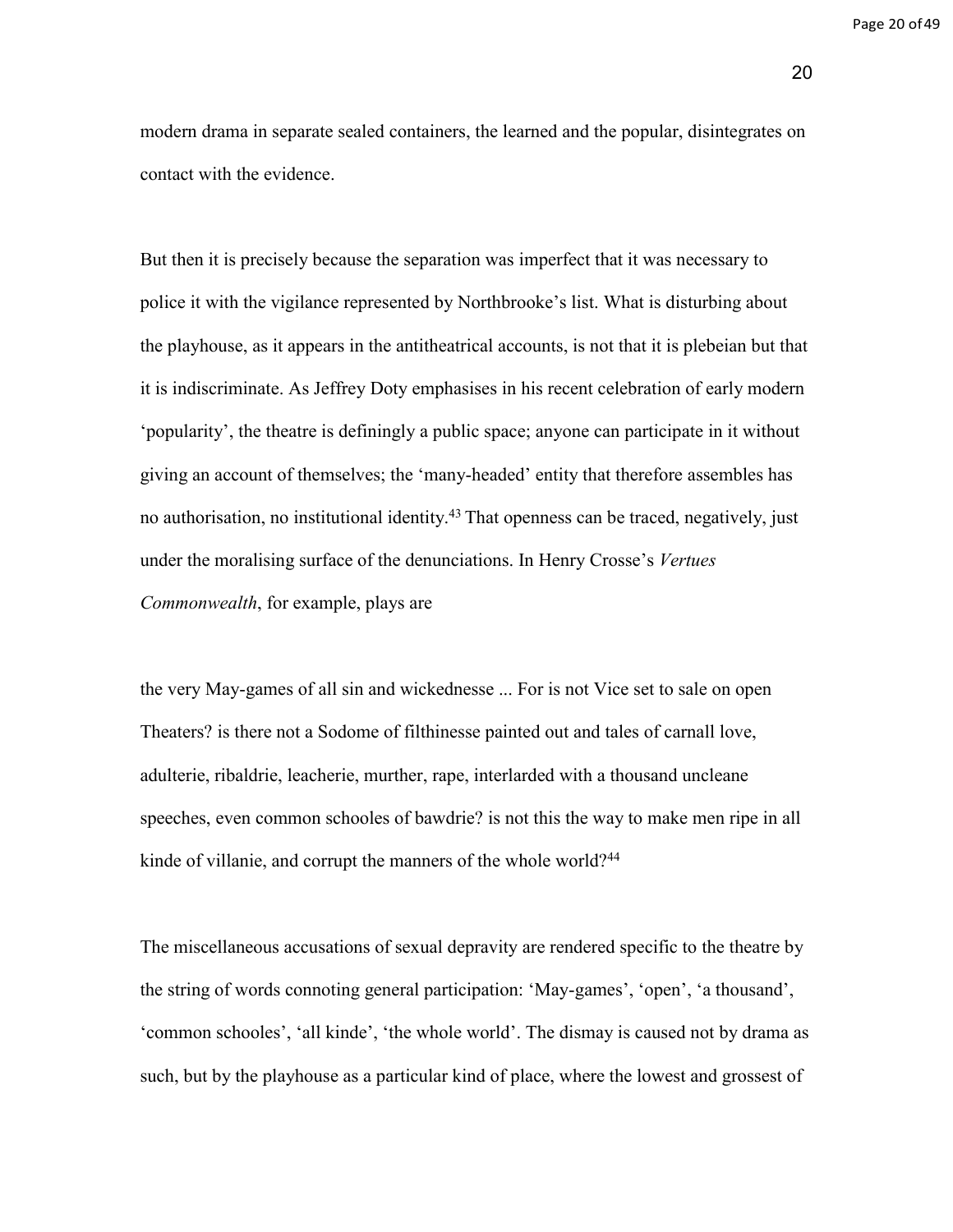human elements are cheaply admitted, and virtue is exposed to them without defence. The typical 'haunters' of plays, Crosse declares later, are 'the witlesse and braine-sicke multitude ... the very scum, rascallitie, and baggage of the people'  $(Q1r)$ ; his description conflates moral and social baseness.

'Common plays', then, are the defining opposite of educational plays.<sup>45</sup>Drama cannot be educative if it lives by appealing to the multitude. In *Playes Confuted*, Gosson considers the argument that when a play presents evil actions, it does not corrupt the audience but invites them to make a judgment. He says that in the playhouse this defence is ridiculous:

no indifferency of iudgement can be had, beecause the worste sorte of people have the hearing of it, which in respecte of there ignorance, of there ficklenes, and of there furie,

are not to bee admitted in place of iudgement. A Iudge must be grave, sober, discreete, wise, well exercised in cases of governement. Which qualities are never founde in the baser sort.<sup>46</sup>

If a theatre is to be a place of judgment, it can only be by excluding the 'baser sort'.

The application of this principle to the staging of tyrants can be seen quite specifically. In 1577, the year of Northbrooke's treatise, *Baptistes*, George Buchanan's tragedy about the death of John the Baptist at the hands of King Herod, appeared in print. It had been written in about 1542 to be performed by pupils at the Collège de Guyenne in Bordeaux,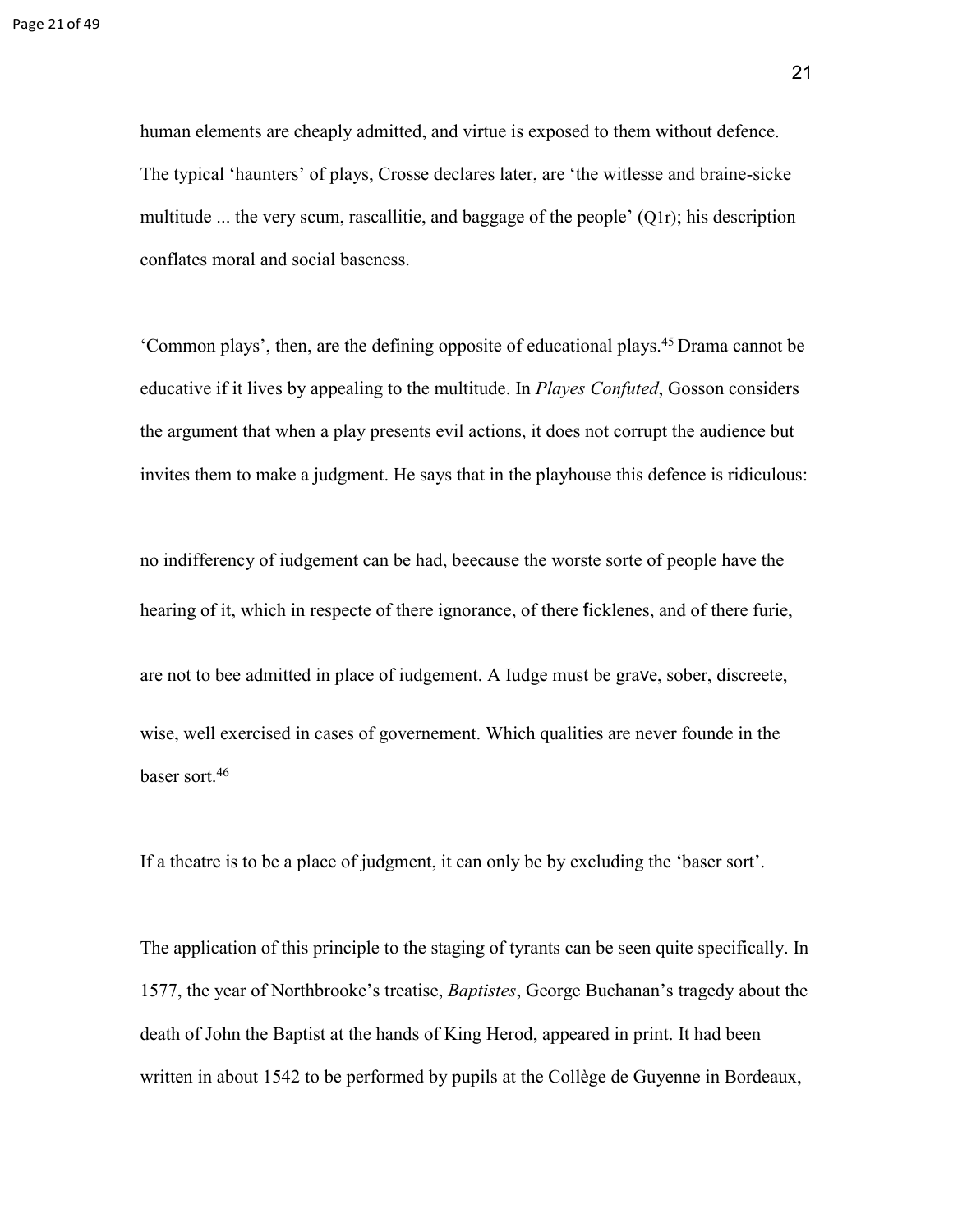Page 22 of 49

22

and it conforms to Northbrooke's specifications: it is in Latin, it was done once, purely for learning and exercise sake, and although its cast includes the daughter of Herodias, it dispenses with the wanton toys of love that kept Oscar Wilde's version of the same story off the London stage 350 years later.<sup>47</sup> Its austere context of performance is reflected in its form. The scenes consist entirely of soliloquies and duologues; the physical events of the story (the daughter's dance, John's execution) are reported. The performance is devoid of spectacle, and even the interaction that does happen on the stage is more dialectic than drama. The actors are called upon to express ideas and arguments rather than passions or fictional intentions. The skills they need derive not from the playhouse, but from their rhetoric classes.

The effect of this restraint is abstraction: the play lives at one remove from the story, not enacting things but discussing them. The dramatic condition of this undramatic structure is the king's inability to decide whether or not to have the Baptist killed. The dialogue inhabits the space created by his hesitation: two Pharisees, the Queen, the daughter, and John himself all have scenes in which they tell him what he should do. Consequently, although Herod is described in conventionally anti-tyrannic terms as ferocious and cruel, he rather appears as anxious and indecisive. This impression is not inadvertent. It is part of Buchanan's didactic purpose to show that tyrants are miserable,<sup>48</sup> and Herod's vacillation makes sense as a symptom of his lawlessness: with no human or divine authority to guide him, he is the plaything of his emotions and his courtiers. All the same, there is a startling contrast between this worried egotist and the savage *joie de vivre* of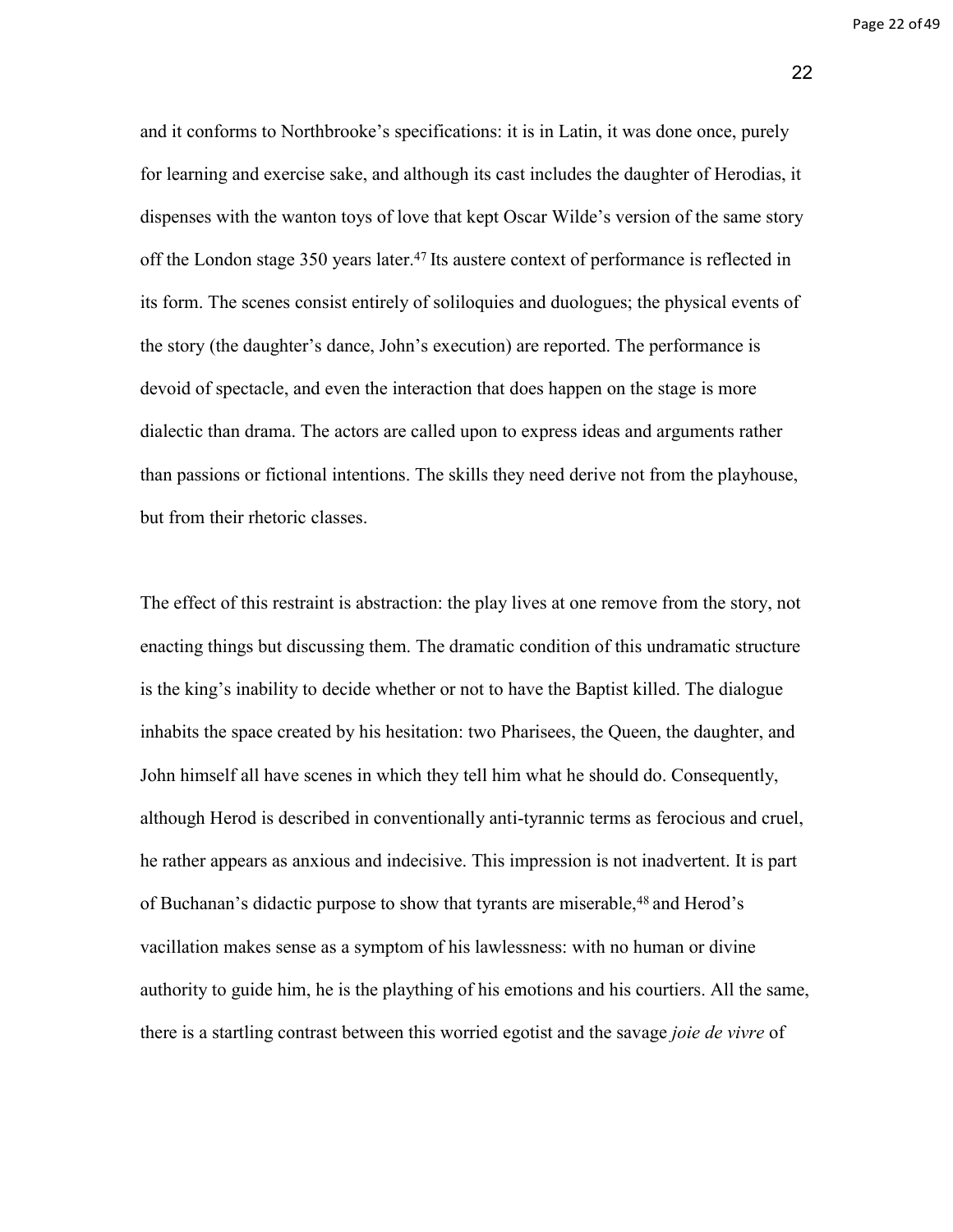Scilla or Tamburlaine. It highlights the fact that the tyrants of the popular stage are, by and large, *happy*.

Importantly, the contrast is an ideological one. Unlike the public theatre plays, *Baptistes*  makes no attempt to secure its own orthodoxy by branding its bad king as a usurper. It calls Herod a tyrant not because there is any doubt about his title to the throne, but because he persecutes the emissary of God. In other words, the play is informed by the resistance theory that was generated, in the years of the Reformation, by the situation of Protestants ruled by Catholic monarchs, and it develops, out of that, a religiously based critique of royal power.<sup>49</sup>

This is partly a matter of Buchanan's own convictions, but it also reflects the freedoms of amateurism. There are comparably uneasy tyrants, for example, in Fulke Greville's tragedy *Mustapha* and Elizabeth Cary's *Tragedy of Mariam*.<sup>50</sup> These are plays by aristocrats, written to be performed privately if at all, and their exclusiveness is the practical condition of their forthrightly anti-tyrannical programmes. It is not just that their heterodox sentiments will not enter public circulation, and so do not need to be policed so carefully. It is also that the whole business of distinguishing between legitimate and illegitimate forms of government is mainly of concern to the governing class. Many of Buchanan's pupils can expect to acquire real power when they grow up; it will be open to them to exercise it tyrannically, and appropriate, therefore, for warnings against tyranny to form part of their education. Moreover, it is part of the definition of a tyrant that he tramples on the law and ignores good counsel. Evidently this matters most to those who

23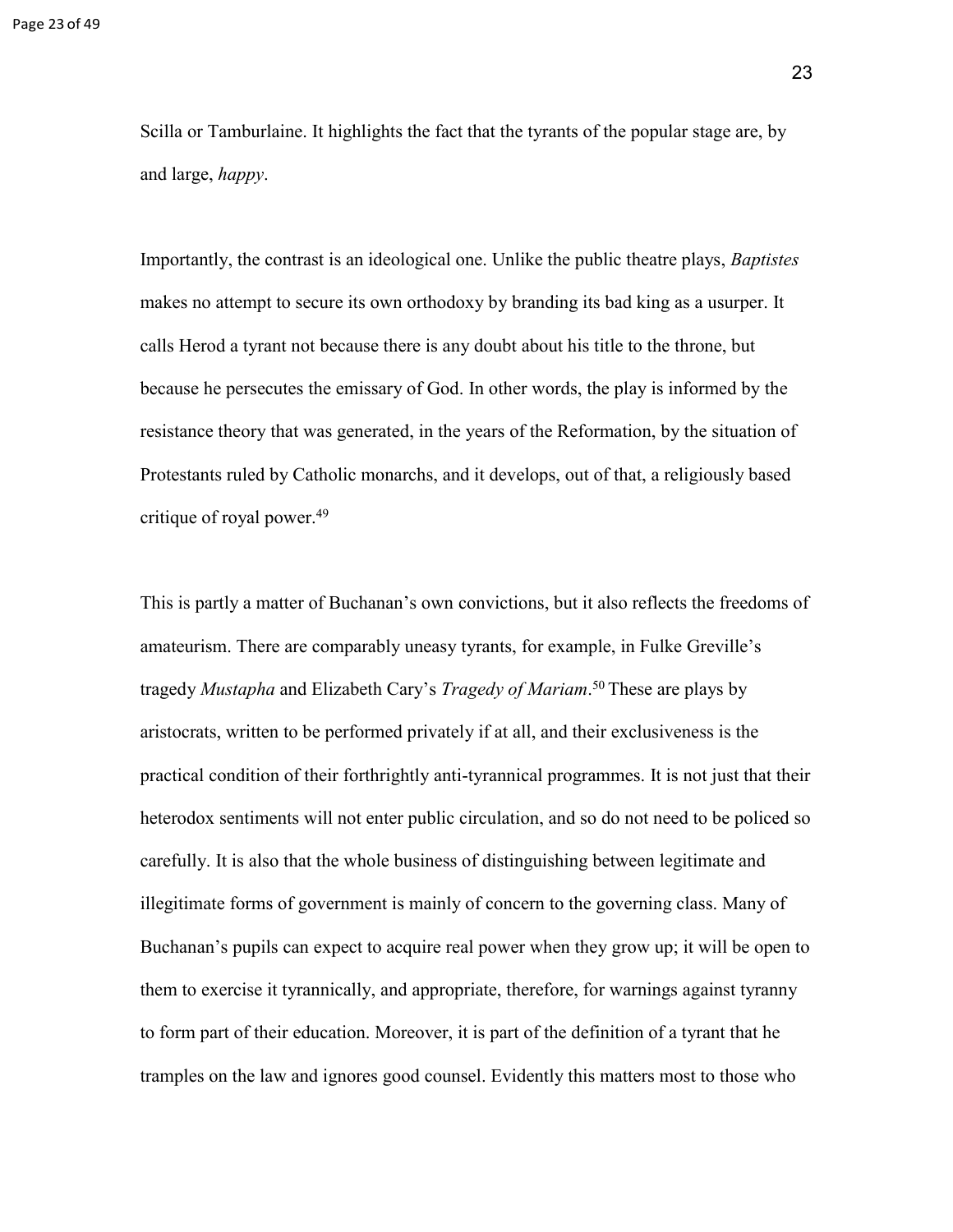Page 24 of 49

24

have legal rights to lose, and who normally expect their advice to be heard. In other words, the unhappiness of Buchanan's Herod embodies a critique of autocracy which is fundamentally patrician.

But there is another way of reading it too. Because the tyrant of academic tragedy is not a usurper, the theatrical paradox of the king-who-is-not-a-king disappears. Herod's tyrannical conduct may condemn him morally, but it has no ontological force: he simply is the king. Consequently, the role neither requires nor generates the fierce self-invention whereby the illegitimate contender *makes himself* royal. At the level of the story, there is no seizure of the crown; and at the level of performance, there is no occasion for the rhetoric of the aspiring mind. Thus the tyrant is unhappy not just in a psychological sense, but formally and rhythmically: his dramatic situation denies him the uninhibited self-assertion that attracts Bottom. Confined by the disciplines of a humanist dramaturgy, the role loses its theatrical energy.

In other words, it loses its connection with the popular audience. As we have seen, social elitism is not an accidental circumstance; it is essential to the character of the performance. To block all commerce between the actors and the *vulgus* is almost the definition of its method. And the same exclusion is firmly written into the script. For example, Herod's first soliloquy begins:

*Fortuna regum quam misera sit et anxia, nec fando poterit explicare oratio*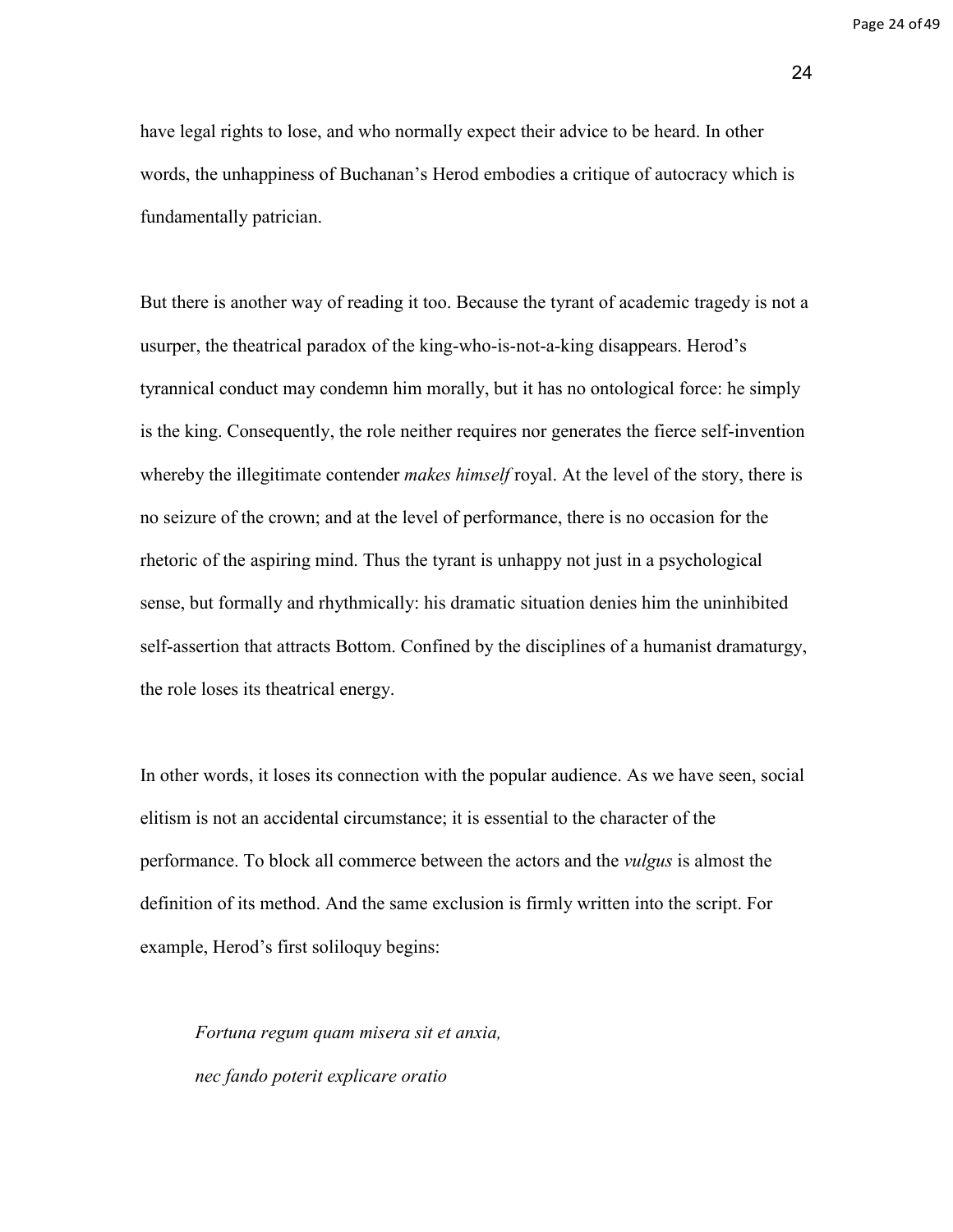*nec cogitando mentis acies adsequi. nos esse vulgus liberos solos putat, solos beatos, quos egestas obsidet, formido cruciat, misera servitus premit.* (524-9)

(Words cannot express by speech nor the eye of the mind grasp by thought how wretched and troubled is the destiny of kings. The common herd believes that we alone are free and we alone happy; but in fact poverty besieges us, fear tortures us, wretched slavery oppresses us.)

Finding himself alone on the stage is the king's opportunity to voice the misery which the public nature of his role usually forces him to conceal. Soliloquy suggests, not direct address to the audience, but solitude. The monarch as seen by the common herd is a false appearance; it is his private unhappiness that is real. The truth is as it were non-theatrical: to find it you turn away from the crowd.

Not only that, but also this closed-in discourse is repeatedly *about* those who are not to hear it: Herod is describing the common people's illusions, and his ensuing speech makes several further references to the *vulgus*, the *plebs*, the *populus*. The same preoccupation runs through the whole play. The Baptist is mistrusted because of his popular following (lines  $98-9$ <sup>51</sup>; when Herod hesitates to move against him, he is accused of deferring to the mob  $(1168)$ ;<sup>52</sup> the Queen's final line insists on the importance of making the multitude acknowledge the authority of the crown  $(1262-3)$ .<sup>53</sup> The plebeians, excluded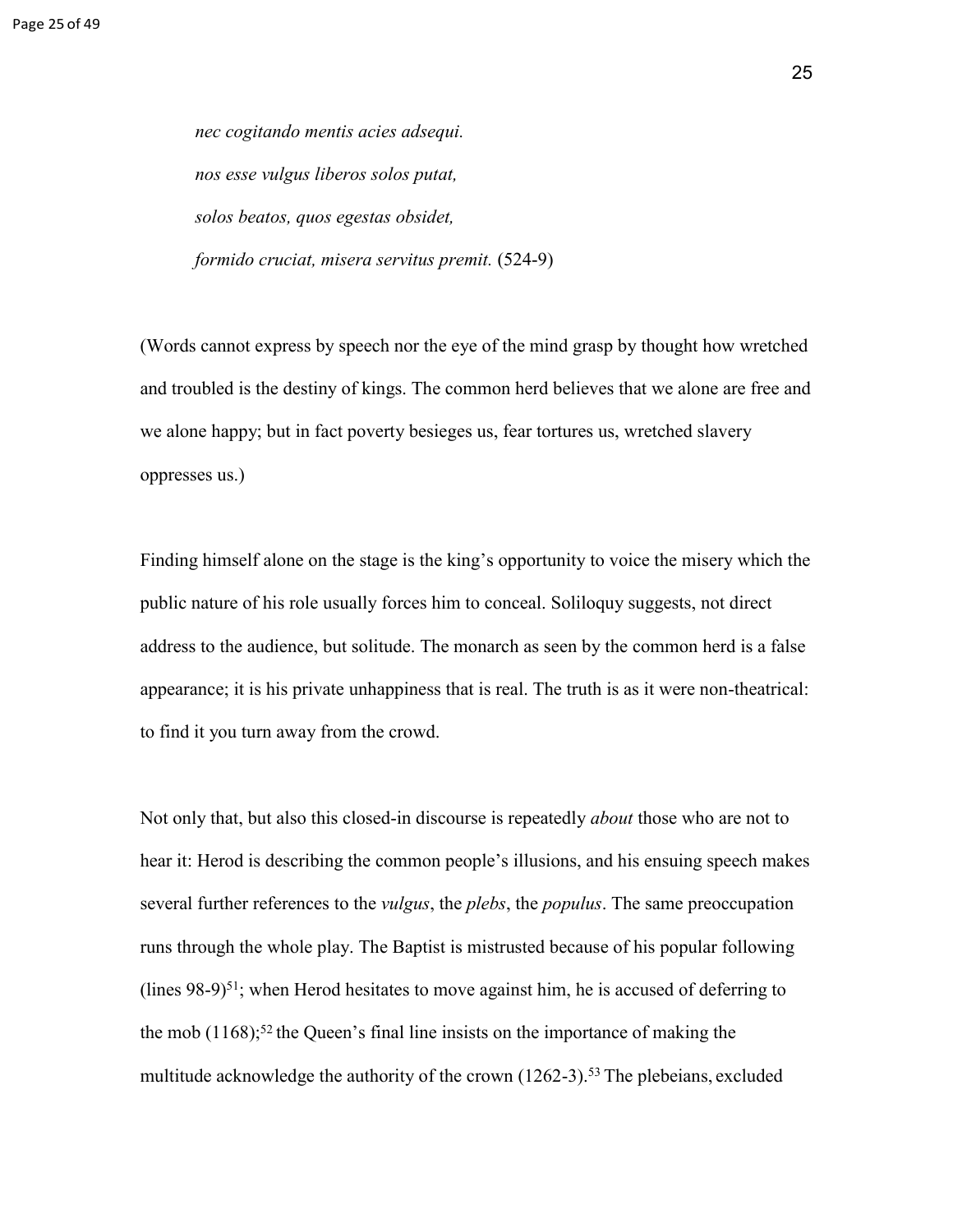Page 26 of49

26

from the drama as participants and as spectators, keep re-appearing as an external threat to its integrity. Like the figure of the unhappy tyrant, this intimation of the offstage *plebs*  is echoed in other humanist plays. The tragic ending of *Mustapha* is marked by a popular uprising; the same is true of Sackville and Norton's court play *Gorboduc* (1561), and also, most suggestively, of Ben Jonson's tragedy *Sejanus* (1603), which was written for the Globe, but defiantly declares its affiliation to academic theatre by its dense texture of classical imitation and its explicit adoption of the political standpoint of patrician republicanism. The same trope — offstage popular disorder as tragic nemesis appears in the pseudo-Senecan *Octavia*, which is presumably one source for the Renaissance humanist versions.<sup>54</sup> The pattern indicates that the plebeians do not merely happen to be missing from these plays; their absence is a structural imperative. The drama establishes its ideological and artistic coherence by suppressing the people, and their eventual return is apocalyptic.

The point of this becomes clear if we contrast Buchanan's soliloquising tyrant with Marlowe's. Tamburlaine has few soliloquies, but there is one in the scene where he uses the fallen Bajazeth as a footstool to ascend his throne. He climbs over the crouching emperor, seats himself and says:

Now clear the triple region of the air And let the majesty of heaven behold Their scourge and terror tread on emperors. Smile, stars that reigned at my nativity,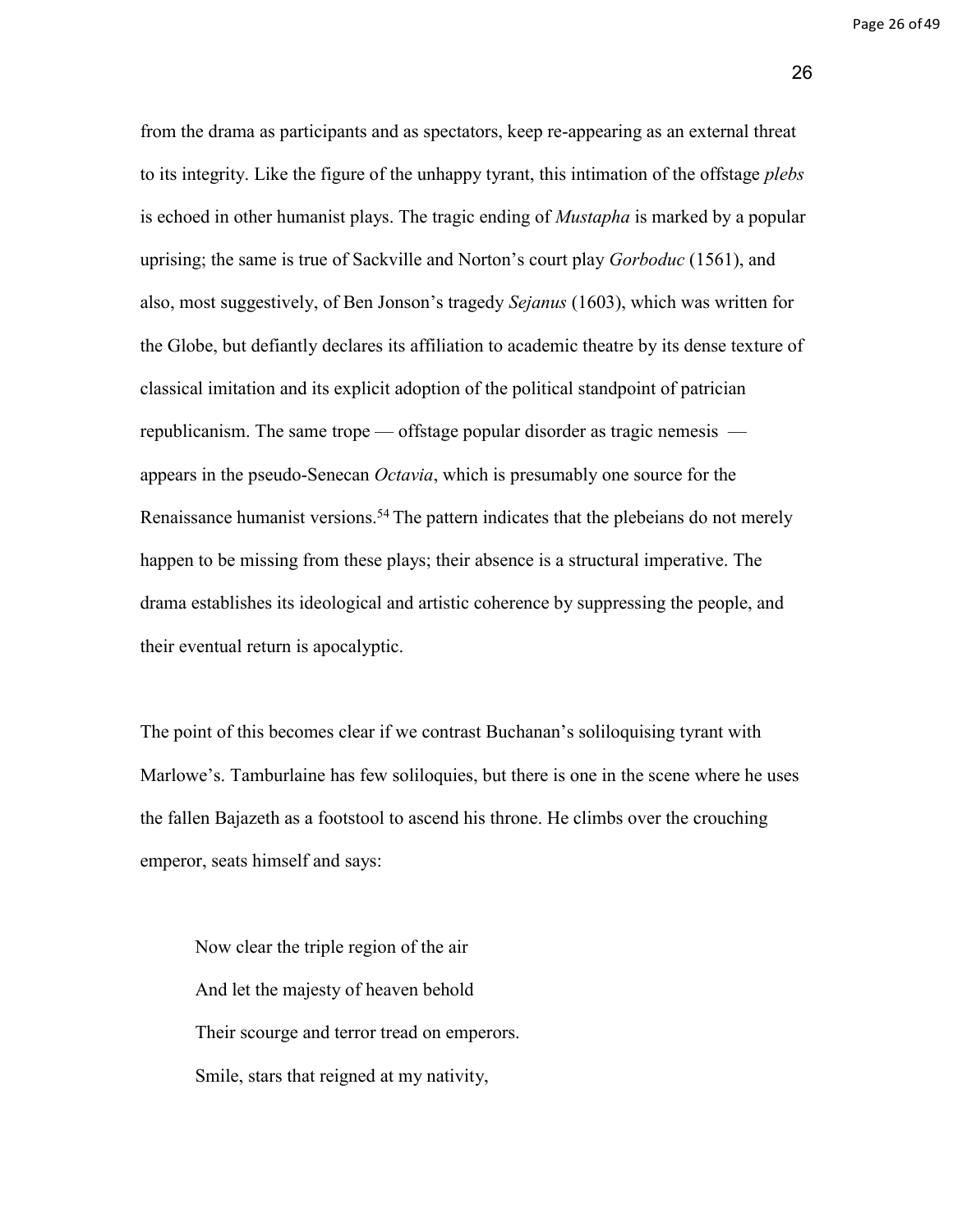And dim the brightness of their neighbour lamps — Disdain to borrow light of Cynthia, For I, the chiefest lamp of all the earth, ... Will send up fire to your turning spheres, And cause the sun to borrow light of you. (I, 4.2. 30-40)

For Herod, soliloquy represented a moment's remission from visibility. For Tamburlaine, on the contrary, it is an occasion of display. Deprived for once of human interlocutors, he calls on the heavens to witness his triumph, and urges the stars to desert the sun and moon and follow him instead. His essence is rhetorical: when he is not working an audience he is nothing. Whereas Herod found his true self by turning away from the public, Tamburlaine finds his true self through and with it. This is what it means to describe him as happy. He boasts of his mastery of fortune, but what really substantiates that self-congratulatory hyperbole is his position at the centre of a ring of spectators in the playhouse.<sup>55</sup> With the heavens over his head and the crowd at his feet, he is happy in the way that a well-timed remark or a lucky coincidence is said to be happy: he is in the right place.

Because the character became so famous, we can come close to documenting this immediate presence. Among the allusions that have survived, take the one in Joseph Hall's third satire:

One higher pitch'd doth set his soaring thought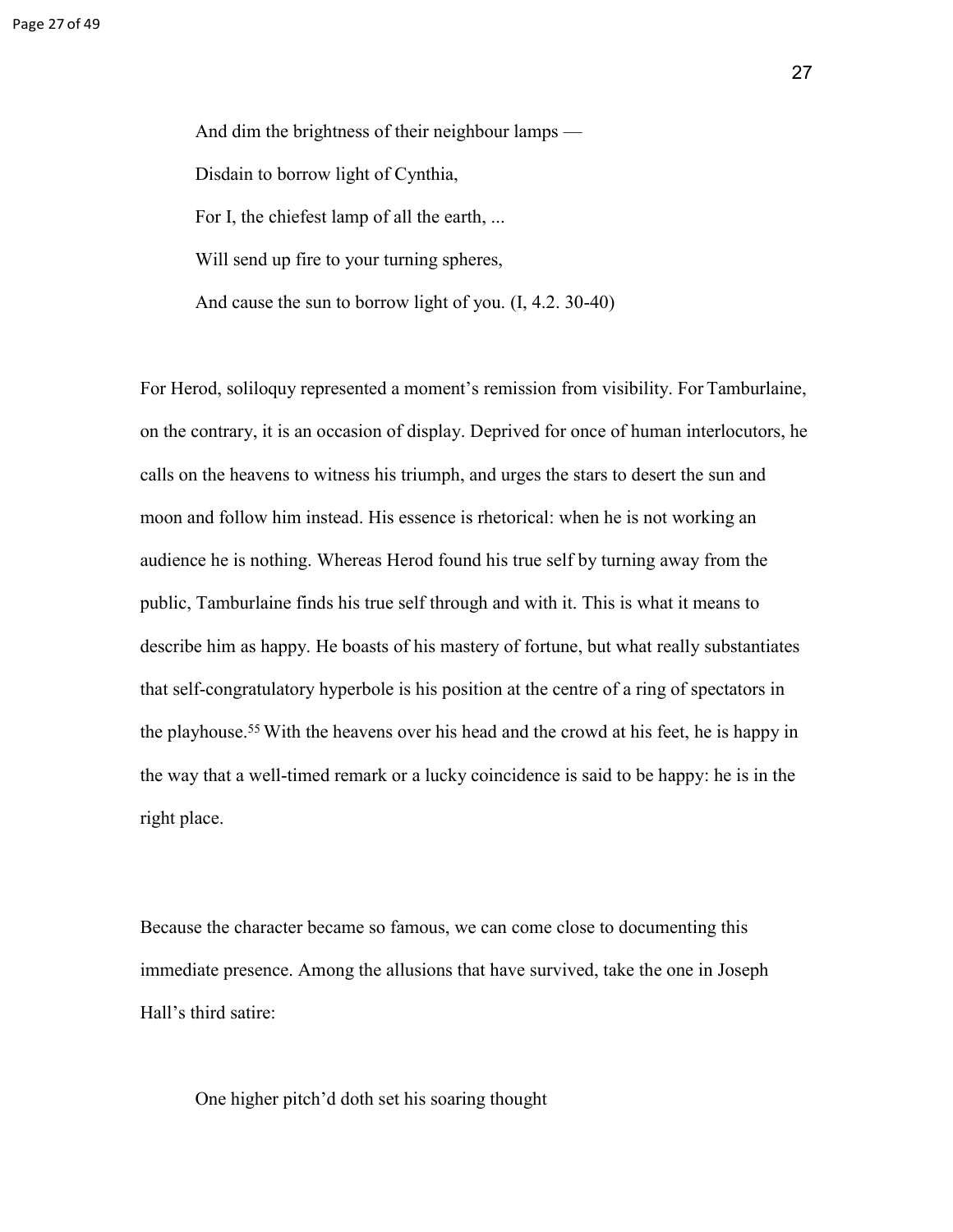28

On crowned kings that Fortune hath low brought: Or some upreared, high-aspiring swaine As it might be the Turkish *Tamberlaine*. Then weeneth he his base drink-drowned spright, Rapt to the threefold loft of heaven hight, When he conceives upon his fained stage The stalking steps of his great personage, Graced with huf-cap termes, and thundring threats, That his poore hearers hayre quite upright sets.<sup>56</sup>

Hall at this point is pillorying the poet rather than the actor, but the process of elaborating the description carries him irresistibly into the theatre: the stage, the moves, the thundering voice, the audience response. The whole thing seems like a sort of communicative erection: Tamburlaine is 'upreared' in the sense that he is a shepherd who becomes an emperor; the poet is the same because his 'base' fantasies turn into the high astounding terms of the play; this in turn raises up the actor on the stage as a 'great personage'; and the listeners' hair stands up in terror. If we ignore Hall's bad-tempered tone, the passage gives us Tamburlaine's greatness as a collaborative creation of the script, the actor, and the audience, all 'uprearing' one another. The 'stalking' is mentioned in several allusions, some of which read as if this feature of the role became proverbial: it seems that Alleyn imprinted himself on people's imaginations by an extravagant and quotable walk.  $57$  Nothing gives a better sense of the immediate connection between performer and audience. When Tamburlaine stalks across the stage,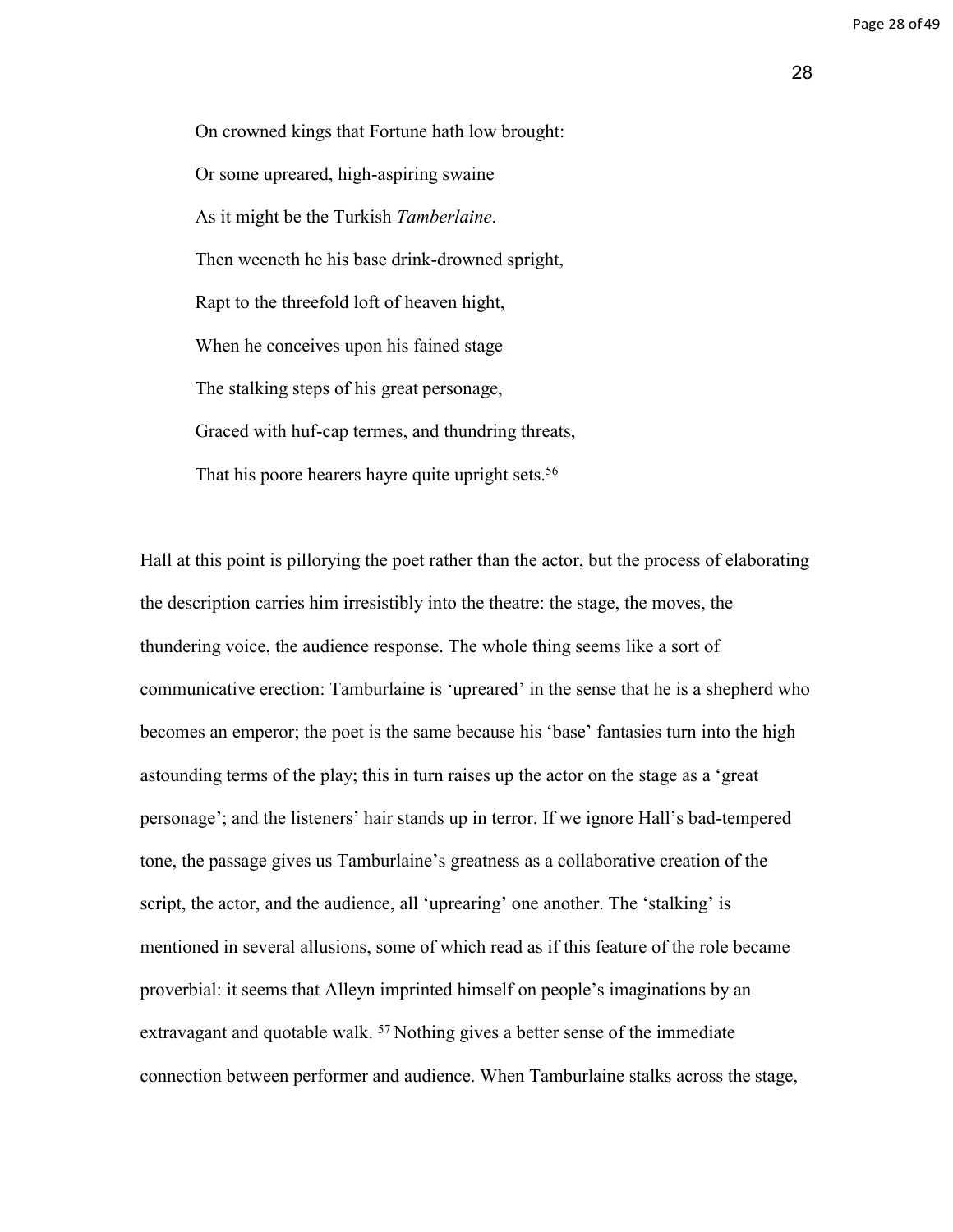the crowd recognise his trademark, and are partly frightened and partly reassured. *This* is what they have paid to see.

It is not enough, then, to say that the tyrant appeals to the popular audience. It would be better to say that the popular audience is the making of the tyrant: with them, he is magnificent; without them, he falls into hesitation and anxiety. He is their man, raised up by their applause and their money. Educated observers are contemptuous of exactly that interaction, which seems to them to prove that the character is vulgar and empty: 'the Tamerlanes, and Tamarchams of the late age ... had nothing in them but the scenical strutting, and furious vociferation, to warrant them to the ignorant gapers.<sup>'58</sup> Equally, they are scandalised by the economic connection between the performer and the people:

Shame that the Muses should be bought and sold,

For everie peasants brasse, on each scaffold.<sup>59</sup>

But even these hostile comments register the vitality of the transaction in the 'common' theatrical space. For good or ill, or both, the stage tyrant lives in his relationship with the crowd.

#### **4 King Games**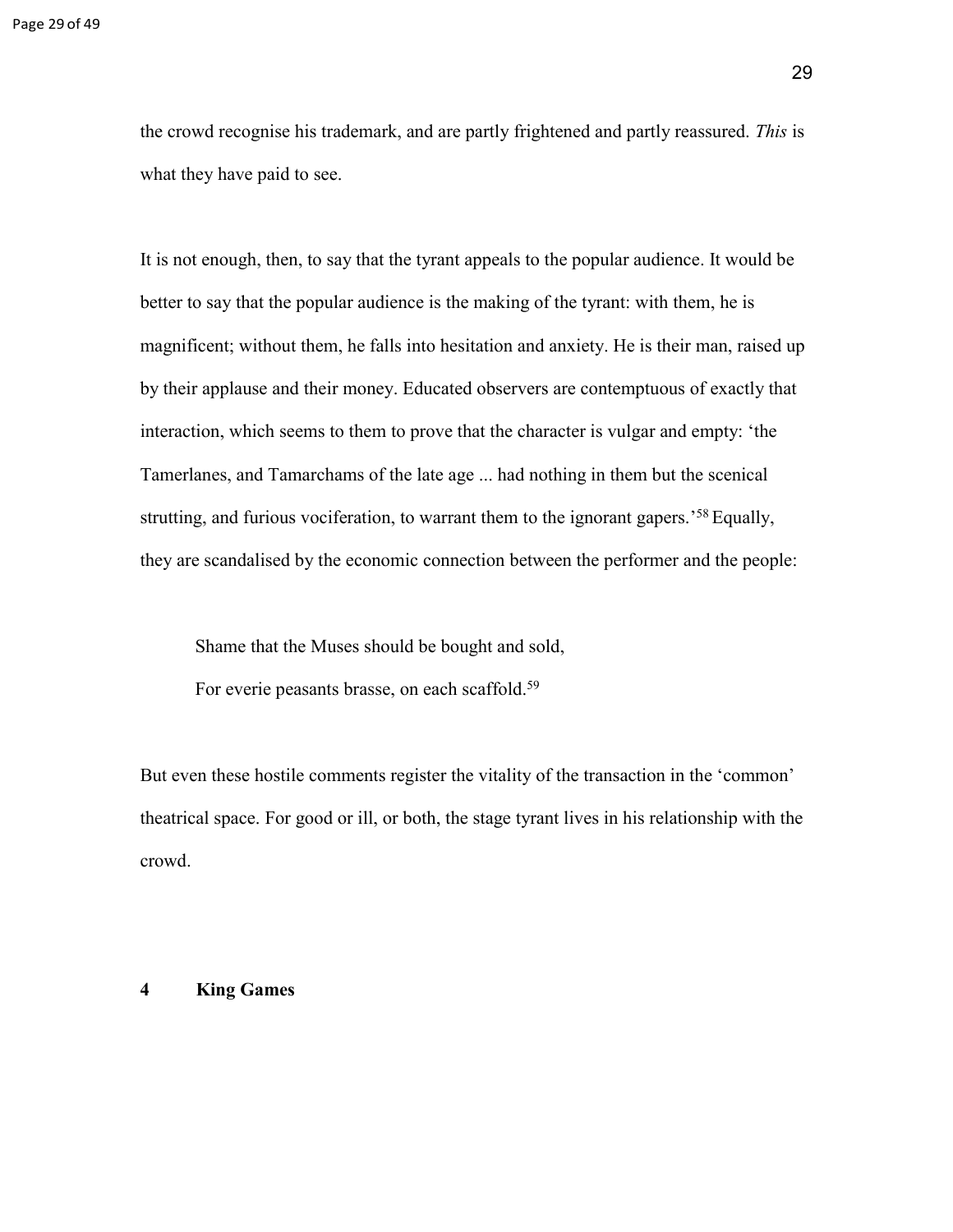Among the attempts to replicate the success of *Tamburlaine* was George Peele's *The Battle of Alcazar*, probably first performed in 1588-9. Unusually, it dramatises an almost current event: the battle was fought in North Africa in 1578, and one of its points of interest was the involvement of an English soldier of fortune named Thomas Stucley.<sup>60</sup> 'Captain Stukeley' is a supporting role in the play, including this soliloquy:

There shall no action pass my hand or sword That cannot make a step to gain a crown, No word shall pass the office of my tongue That sounds not of affection to a crown, No thoughts have being in my lordly breast That works not every way to win a crown. Deeds, words and thoughts shall all be as a king's, My chiefest company shall be with kings, And my deserts shall counterpoise a king's. Why should not I then look to be a king? I am the Marquess now of Ireland made, And will be shortly King of Ireland. King of a mole-hill had I rather be Than the richest subject of a monarchy. Huff it, brave mind, and never cease t'aspire, Before thou reign sole king of thy desire. (2.2. 69-84)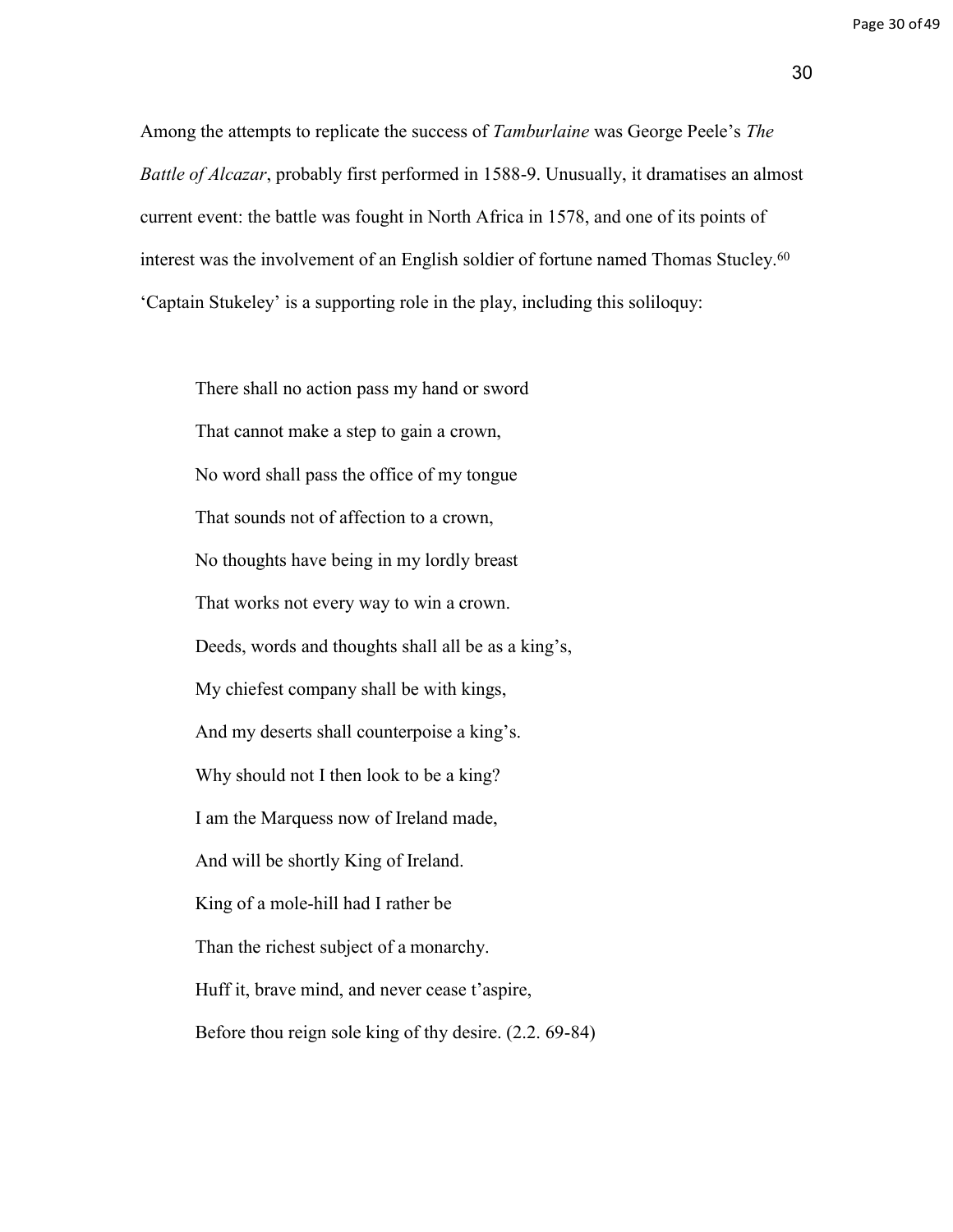It is a striking and ridiculous speech. Stukeley aspires to a throne, but doesn't mind which one. Kingship in his peculiar sense seems to involve no relationships with any realm or subjects: it is purely a personal state of being.

David Bradley dismisses the character as 'a wide boy who has been reading his Tamburlaine'.<sup>61</sup> The gibe is accurate: he is conscientiously obeying the imperative that 'doth teach us all to have aspiring minds' (I, 2.7.20). But the relationship between Tamburlaine and the wide boy is perhaps not all the one way round. Stucley was not a king and never became one. He was an Elizabethan gentleman of uncertain loyalties and even more uncertain finances — in other words, someone who might well be found in the audience at a London playhouse.<sup>62</sup> He therefore forms a bridge between worlds; he is the spectators' onstage representative; in him, they besiege cities and keep company with kings. As a way of reading *Tamburlaine* itself, this is by no means irrelevant. Take for example the famous moment when Tamburlaine has helped Cosroe to the throne of Persia; the battle is over, and as Cosroe sets off for his capital, one of his courtiers assures him that soon he will ride in triumph through Persepolis. Tamburlaine echoes the phrase:

And ride in triumph through Persepolis! Is it not brave to be a king, Techelles? Usumcasane and Theridamas, Is it not passing brave to be a king, And ride in triumph through Persepolis? (I, 2.5.50-54)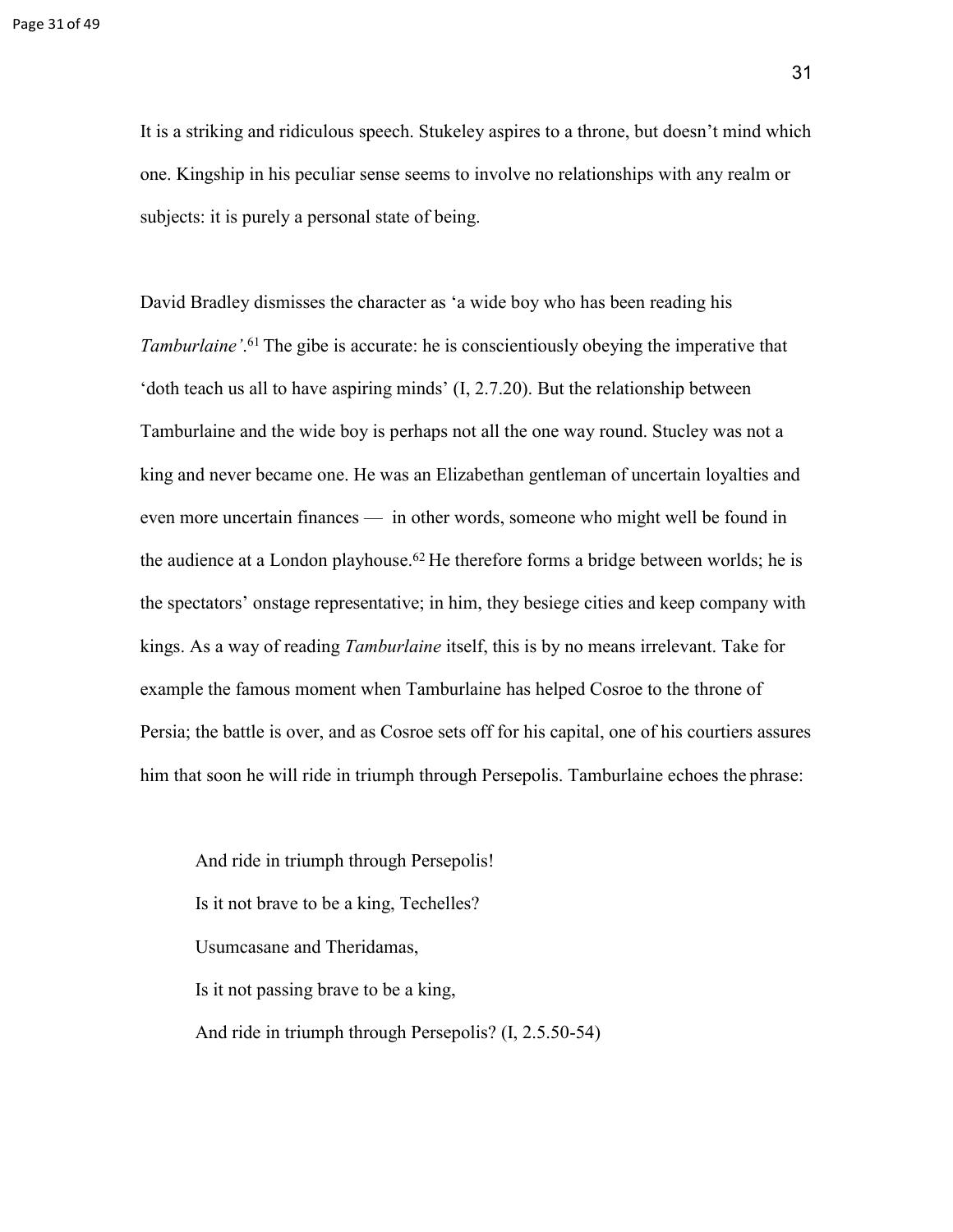Page 32 of 49

32

The shifting repetitions make the speech into something like a song: the aspiring mind attaches not to the reality of power, or even to the procession through the city, but rather to the ring of the words, the stately progress of the pentameter and the serene appropriation of the exotic place name. For the courtier who uttered it in the first place, the line was simply a description of an expected event, but Tamburlaine elicits its unconscious music. To ride in triumph through Persepolis is imaginary, shimmering, erotic. This is not really about governing Persia; as Stukeley bluntly puts it, it is about reigning 'sole king of thy desire'.

That phrase is echoed in more politically volatile contexts. Wat Tyler, leading the insurrection in *The Life and Death of Jack Straw*, declares, 'We will be Kings and Lords within our selves'.<sup>63</sup> In the scene Shakespeare contributed to the script of *Sir Thomas More*, the hero, addressing the riotous crowd that has gathered to demand the expulsion of foreign tradesmen, asks them to imagine that they have got what they want:

Grant them removed, and grant that this your noise Hath chid down all the majesty of England ... And that you sit as kings in your desires, Authority quite silenced by your brawl... 64

The successful rioters, like Stukeley, are not kings, but *as* kings in their desires. At this point we see how the stage tyrant can stand, not despite his violent wilfulness but because of it, as the radiant representative of the crowd. As is well known, the play about Sir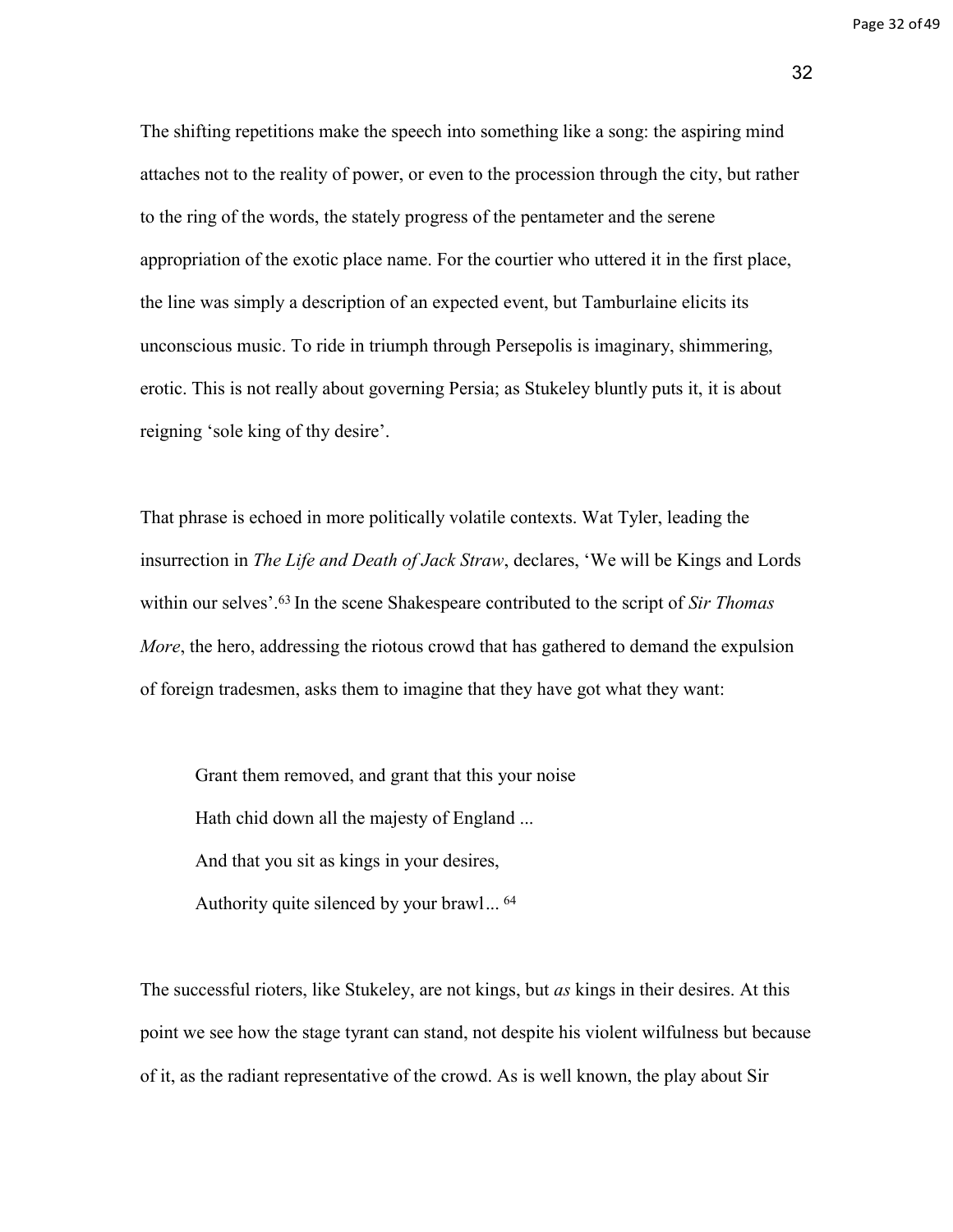Thomas More was censored because the xenophobic violence it depicts was too close to the actual mood of the city. In 1593 a rhyme was pinned to the wall of the French Church in London, threatening to cut the throats of foreign merchants, and signed 'Tamberlaine'.<sup>65</sup>The tyrant threatened to establish himself as a popular representative in an alarmingly literal sense.

In other words, it is not simply that the wide boy dresses up as Tamburlaine the Great. It is equally that Tamburlaine the Great is a projection of the wide boy.<sup>66</sup> Compare Heywood's *The Four Prentices of London*, first performed in 1592 or 1594. The four heroes, apprenticed respectively to a mercer, a goldsmith, a haberdasher and a grocer, travel to the Holy Land, fight numerous battles, and eventually become kings. The untroubled daftness of this story gives the show the feel of a collective game — that is, the play is not claiming to represent historical events in the Middle East in any intelligible mimetic sense; rather, the battles are like an apprentices' sporting contest in which the teams have adopted exotic names and emblems, and the crowns are fancifully designed medals for the winners. The eventual King of Jerusalem is really a Cheapside apprentice — that is not a failure of dramatic realisation, it is how the play works.

The interplay of symbolic levels is acutely identified by Francis Beaumont in his parody of *The Four Prentices, The Knight of the Burning Pestle.* Its apprentice-hero Rafe is at different times captain of the City trained bands, guest of the King of Moldavia, and May Lord in the celebration of Spring — that is, the institutions to which his stage preeminence is attached are sometimes actual, sometimes fictional, and sometimes a third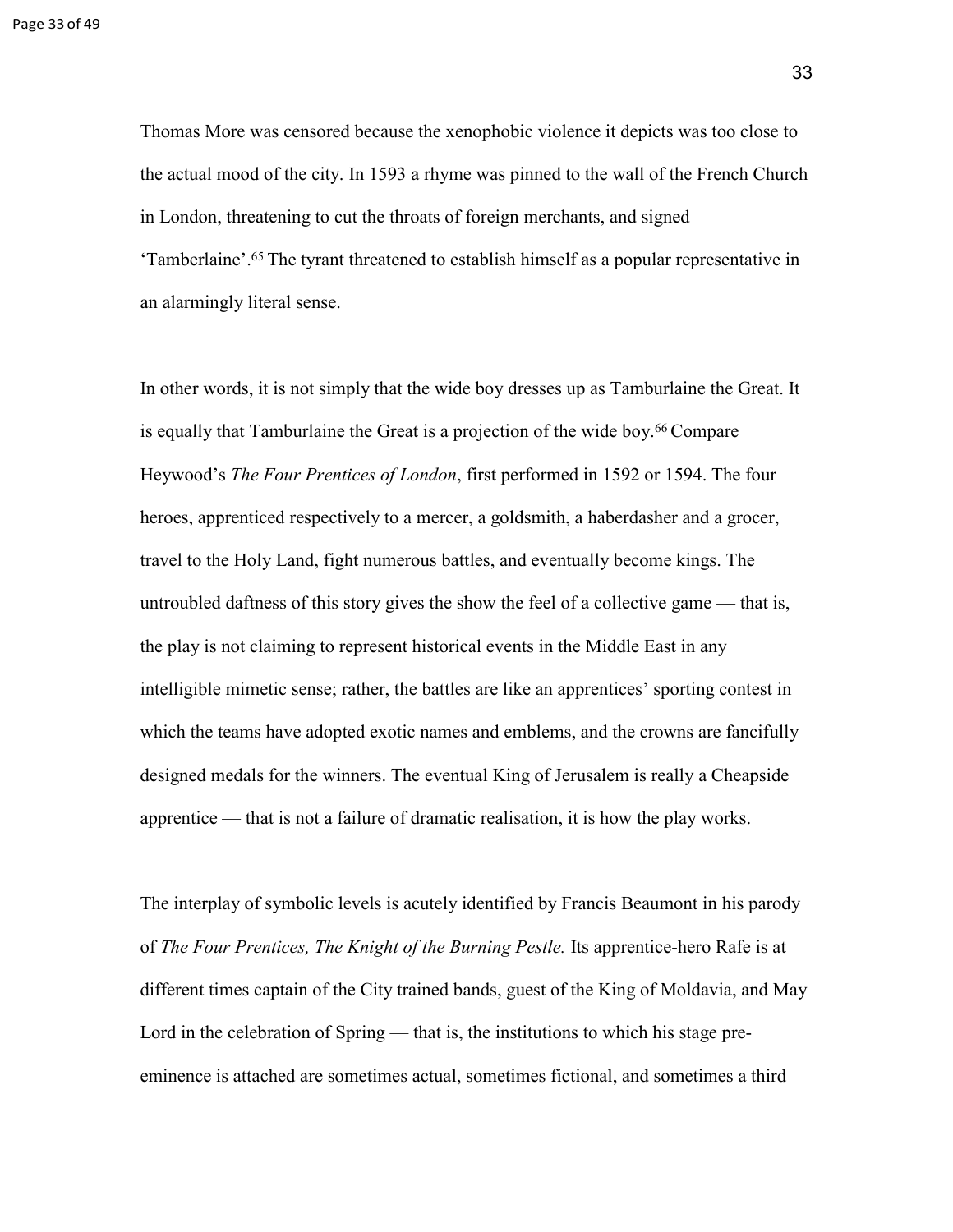Page 34 of 49

34

thing which is neither quite actual nor quite fictional, but festive. This flexibility (or inconsistency) is the trace of a theatrical space where the line between drama and game was not clearly drawn. As Thomas Pettit argues, 'the conventional scholarly distinctions between theatre, pageantry, and folk-custom are largely anachronistic'.<sup>67</sup>Theatre existed not as a categorically defined art form, but as one aspect of a performance culture that shaded variously into ritual, sport, procession and masquing.

This is the ambiguous zone where the stage tyrant flourishes. An eccentric but indicative instance is Shakespeare's Jack Cade, during his brief ascendancy in *2 Henry VI*. Like Heywood's heroes (who are otherwise completely unlike him), he lives on the stage in between history, fantasy and game. His invasion of London is presented as a historical event with real-life causes and consequences. But his claim to the throne is farcically unconvincing, and his temporary rule is not only murderous and unjust, but also comic and improvisatory: no-one quite believes that this is happening. In a way, then, he is just another brave mind, a king in his desire 'huffing it' by the force of imagination. But the desire is substantiated, beyond individual fantasy, by the sense that what *is* going on, both in the represented London streets and within the circle of the playhouse, is a collective observance, a 'king game'.<sup>68</sup> For a limited time — the days of the crisis while government is in abeyance, or the two hours' traffic of the stage — a Summer Lord exercises his playful sovereignty. Thus festivity gives institutional form to the affinity between the tyrant and the crowd.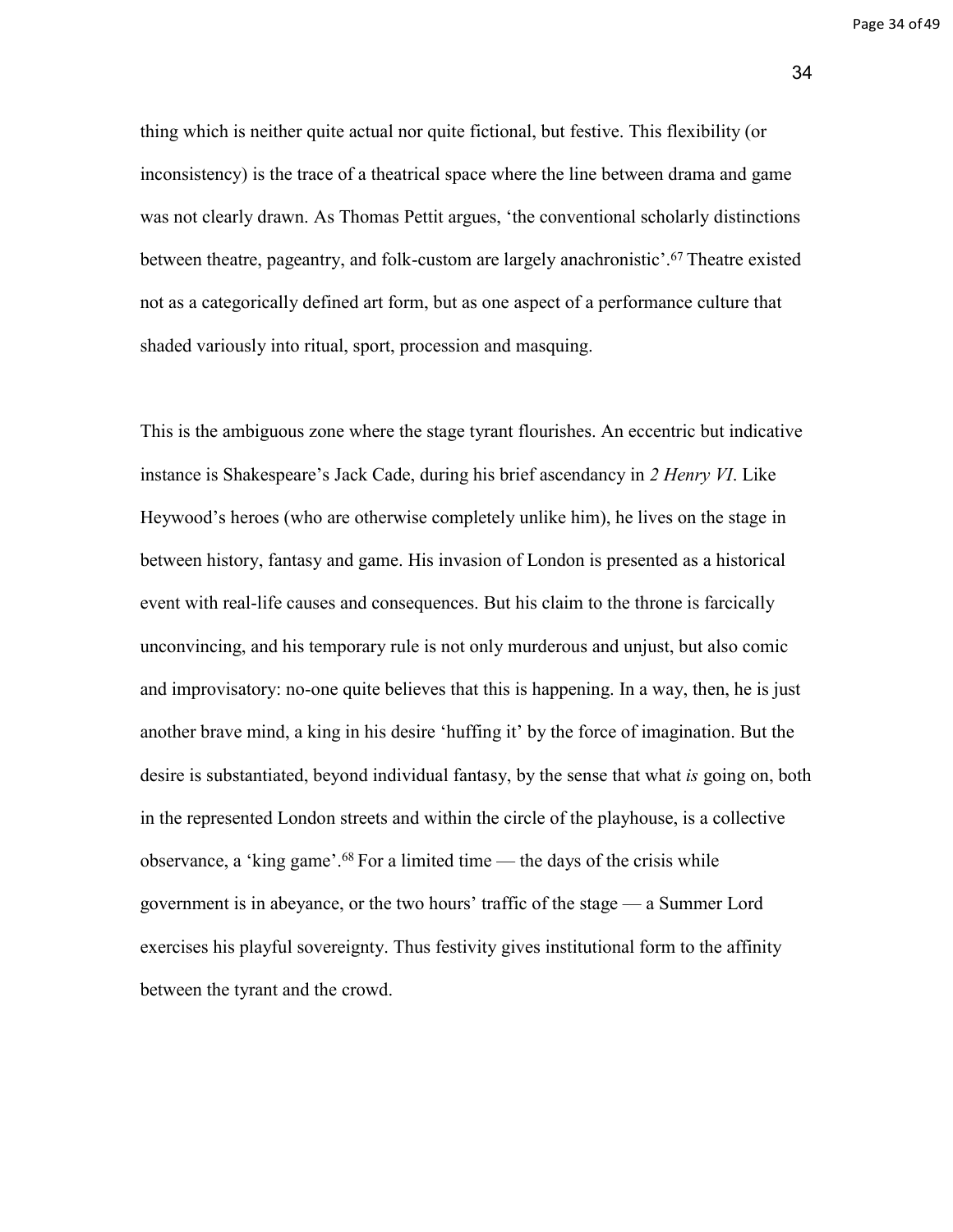The manner of the Cade scenes is adopted by Heywood himself in the first part of his *Edward IV*. An adventurer named Falconbridge leads an uprising against the Yorkist monarchy; in the hands of his comic henchmen it turns into a festive-utopian suspension of the law:

No sooner in *London* will wee be, But the bakers for you, the brewers for mee, *Birchin lane* shall suite us. The costermongers fruite us, The poulters send us in fowl, And butchers meate without controul: And ever when we suppe or dine, The vintners freely bring us in wine. If anybody aske who shall pay, Cut off his head and send him away.<sup>69</sup>

The scenes are no doubt directly influenced by Shakespeare's, but the ease and accuracy with which Heywood produces the same tone of ambiguous revelry indicates that it is part of a common theatrical vocabulary. The nursery-rhyme rhythms, and the mixture of fantastical plenty and jovial violence, turn the representation of insurrection into a game, and the tyrant-usurper into a folk hero.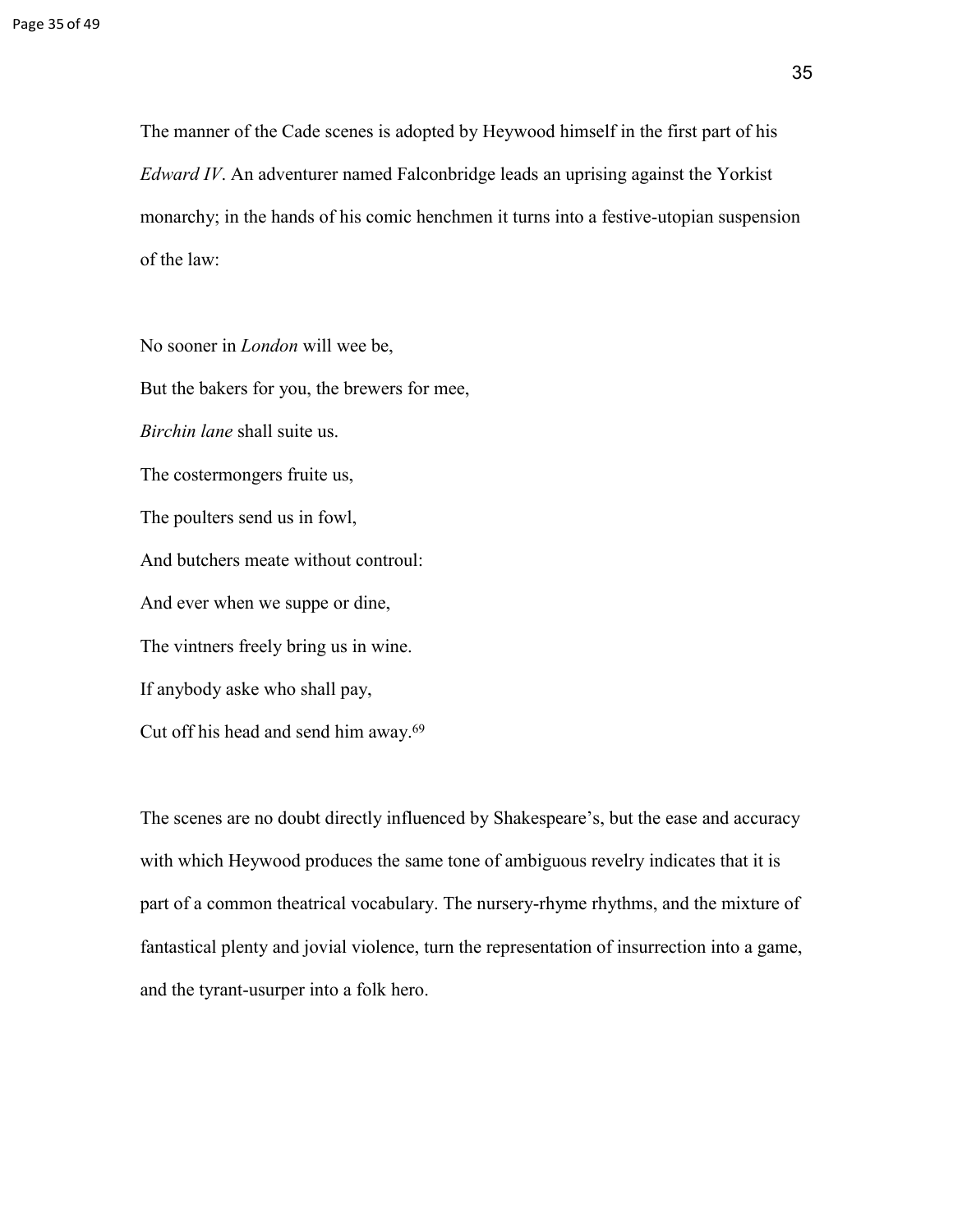This festive note can be heard more faintly in the tyrant plays proper, for instance through the villain-hero's jocularity. Richard III's asides, affiliating him to a medieval tradition of clowning, are a well known example.<sup>70</sup> Lodge's Scilla, too, slaughters his opponents with a sort of whimsical glee. A senator speaks against him, and he responds:

Let him that hath the keenest sword arrest The graybeard and cut off his head in jest.... Beshrew me, lords, but in this jolly vein

'Twere pity but the prating fool were slain. (*Wounds of Civil War*, 2.1.116-128)

Another opponent is mockingly dedicated to the sacred birds of Rome:

For why this carcass must, in my behalf, Go feast the ravens that serve our augurs' turn; Methinks I see already how they wish To bait their beaks in such a jolly dish. (5.1. 65-8)

Rather disturbingly, the imagery merges jesting, feasting, and murder. Both the victims are old men characterised by their gravity; Scilla's breezy and barbaric punishments celebrate vital energy against that static authority, the fighting and devouring body against moralising abstraction. He uses the word 'jolly' half a dozen times in the course of the play, often, as here, in a context of heartless violence. This is, you could say, festive atrocity. Other tyrants are aligned with the physical by cruder mechanisms. Rasni,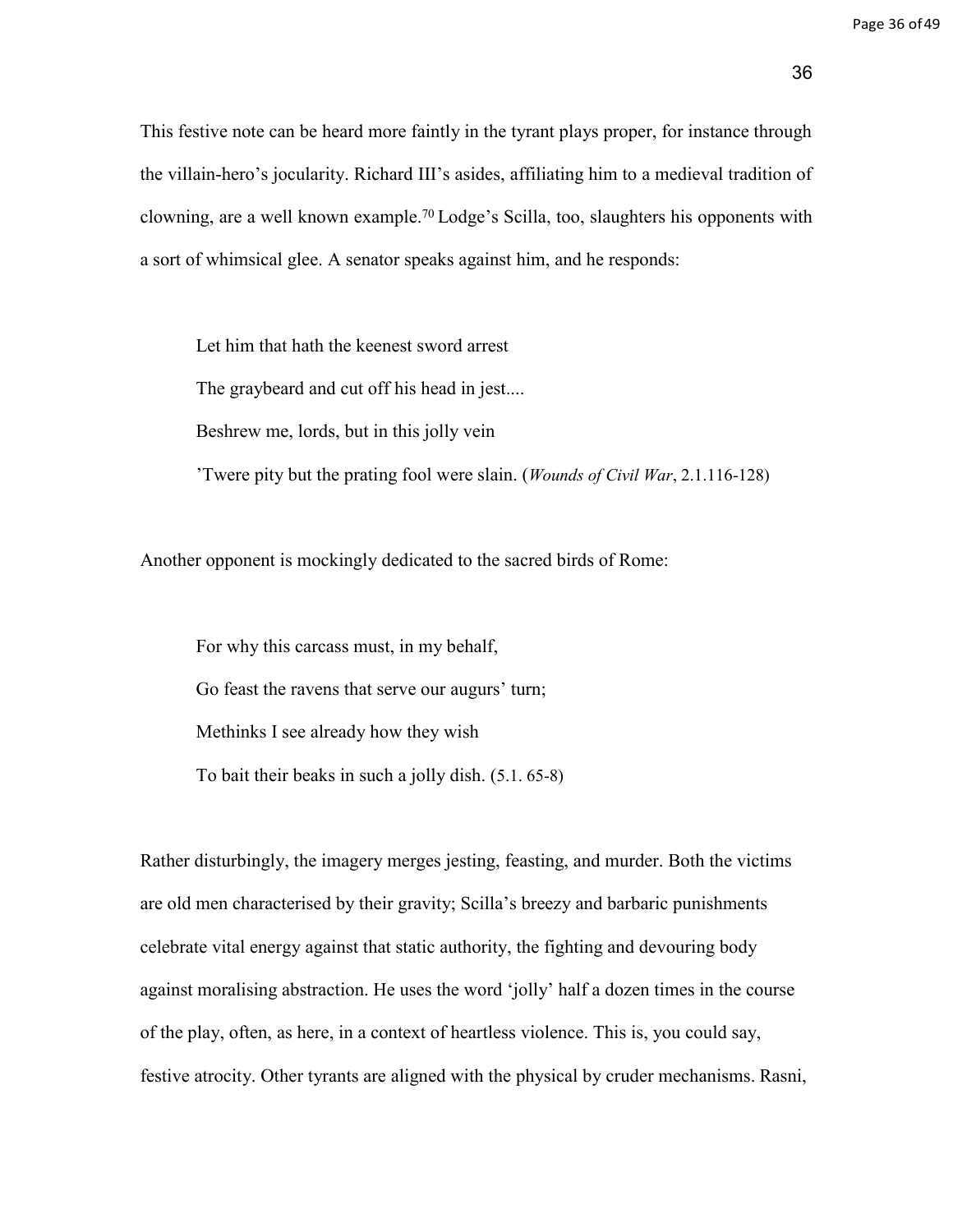the depraved ruler of Nineveh in *A Looking Glass for London and England*, urges his followers to 'frolicke and reuell it in *Ninivie*', by which he implies unrestrained sex; and he announces, like a caricatured Lord of Misrule, that anyone who tries to leave his feast while still sober will be executed.<sup>71</sup>

The combination of tyranny and revelry seems paradoxical for a moment, but it is quite readily intelligible. Apart from anything else, the festive repertoire, as cultural historians have recovered it, is itself violent, or mock-violent, in many ways. Holiday sports included more or less stylised combat at every social level; Shrove Tuesdays in London were proverbially riotous. Mock rulers sometimes had a retinue of mock courtiers, who might carry staves and banners in imitation of an army, and knock on doors to levy 'the Lord of Misrule's rent' in a travesty of taxation; this practice could be good-natured, or it could border on extortion. <sup>72</sup>Folk plays often involved sword dancing and ritual executions and resurrections, and, as Peter Burke points out, real state executions formed part of the culture of urban carnival.<sup>73</sup> Whatever ethnographic interpretations may be attached to these assorted practices, it seems clear that the battles, killings, sieges and depredations of tyrant plays in the theatre were drawing on a rich non-mimetic vocabulary of festive violence.

These iconographic borrowings are underpinned by a structural analogy. As we have seen in several contexts already, one of the basic definitions of tyranny is that the true king upholds the law, whereas the tyrant overthrows it. Consequently the performance has the nature of a *systematic* negation of legality, and so comes to imply a utopian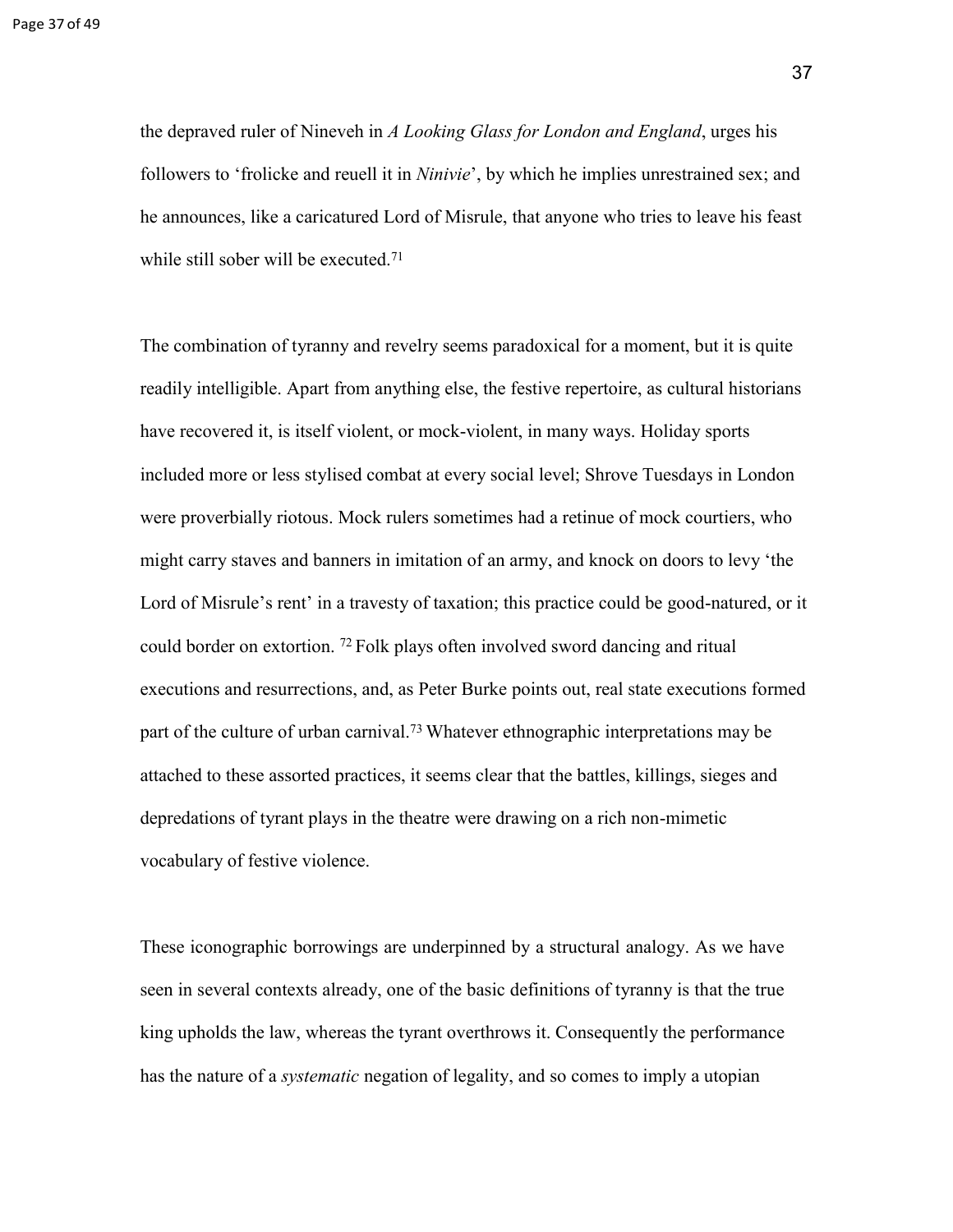Page 38 of 49

38

freedom. Scilla, Selimus, Rasni, Cade, Falconbridge, Marlowe's Guise and Shakespeare's Richard III are very various as 'characters', but they all alike deride the restraints of piety and morality in exuberant speeches, and all command executions with a light-hearted contempt for due process that renders them pantomimic. They are *anti*governors: tyranny and carnival converge because the opposite of both of them is the law.

The festive traces are at their clearest in *Tamburlaine* itself. Especially in the early scenes, Tamburlaine's disrespectful treatment of his betters often has an element of debasing comedy.<sup>74</sup>The dying Cosroe says of him and his associates, 'The strangest men that ever Nature made! / I know not how to take their tyrannies'  $(I, 2.7, 40-1)$ , as if, even now, he is not quite sure whether they are serious. The printer's prefatory address to the play suggests that there were clowning scenes in performance that are omitted from the published text.<sup>75</sup> In the many near-contemporary allusions to the play, three images recur the most often: Tamburlaine marking the successive days of a siege with white, red and black tents; Tamburlaine locking the Emperor Bajazet in a cage and feeding him through the bars; and Tamburlaine harnessing the kings of Asia to his chariot and driving them over the stage.<sup>76</sup> All three give the action a ritualistic, pageant-like character, and the last two are quasi-saturnalian inversions: the kings, who are conventionally more than human because they fill the place of God, are made less than human because they fill the place of animals. Tamburlaine has put down the mighty from their seats. This last example, the occasion of perhaps the play's most quoted line — 'Holla, ye pampered jades of Asia! / What, can ye draw but twenty miles a day...?' (II, 4.3.1-26) — has a particularly festive atmosphere because of its element of masquerade: Tamburlaine is *pretending* that his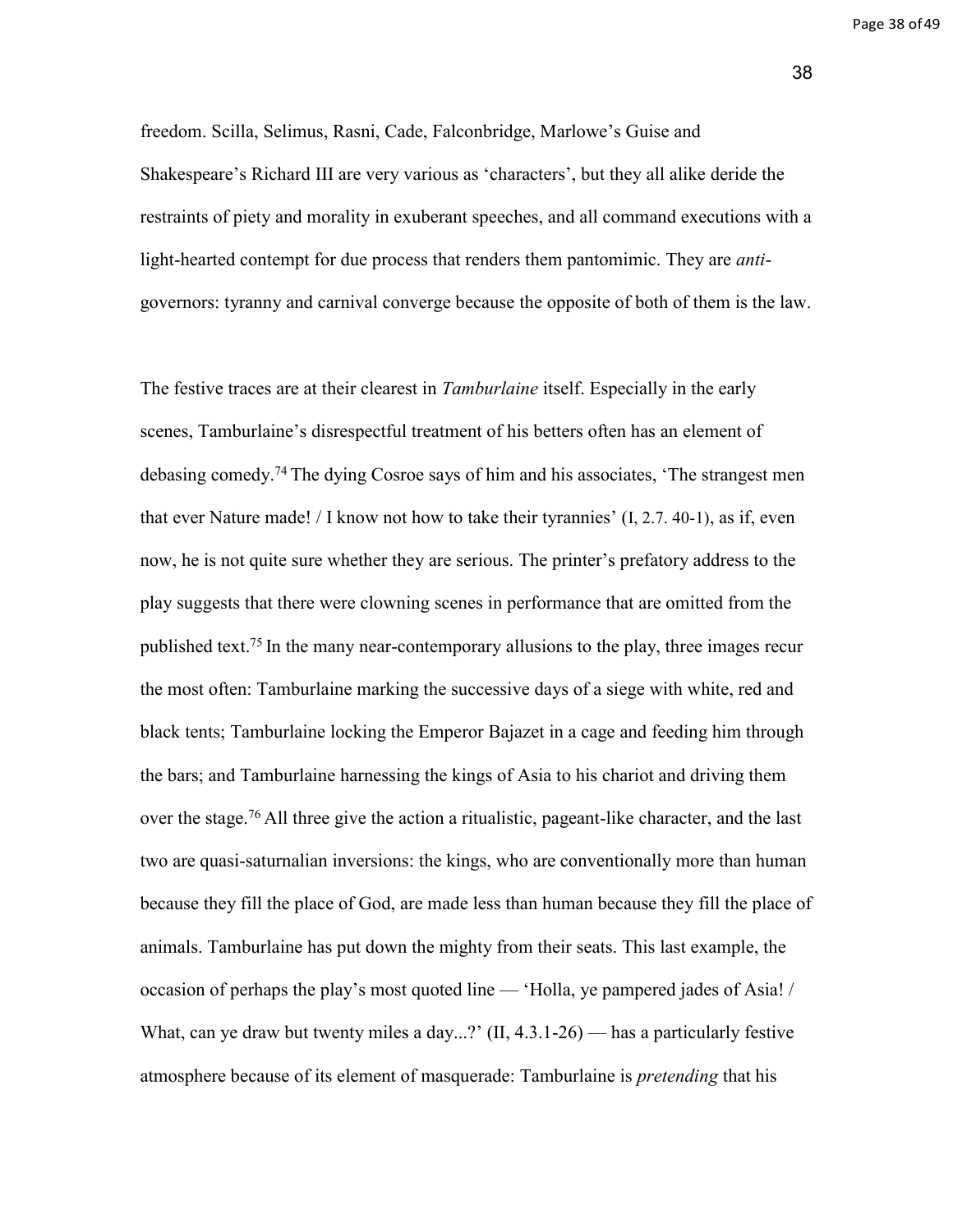captives are horses, and that gives his violent humiliation of them the character of a game. Like the satirical riding of a skimmington, it is a travestied procession, full of harsh laughter.<sup>77</sup> Moreover, the inversion of high and low affects Tamburlaine himself as well as the kings: in the game, he is the 'coachman' — that is, he is asserting his imperial dominance by playing at a low-status occupation.

The ironies of that are suggested by another allusion. A 'Character' of Bridewell mentions that prisoners, as part of their punishment, were made to pull the dung cart through the streets, and

as they passe the people scoffing say,

Holla, ye pampred Iades of Asia.<sup>78</sup>

The bystanders' joke is high-to-low (instead of the kings of Asia, prostitutes and roaring boys; instead of the mighty Tamburlaine, a cartload of shit). But of course the debasing logic is already there in the original image, and the point of it is that the kings have been conquered by a vagabond who started as a shepherd. The euphoric confusion of high and low, of Tamburlaine's soaring rhetoric and infantile savagery, is itself a carnival motif. The association of the conqueror and the dung cart is not just a piece of Swiftian mockheroic: rather, it returns the imagined tyrant to his real origins among the 'baser sort' of the London streets.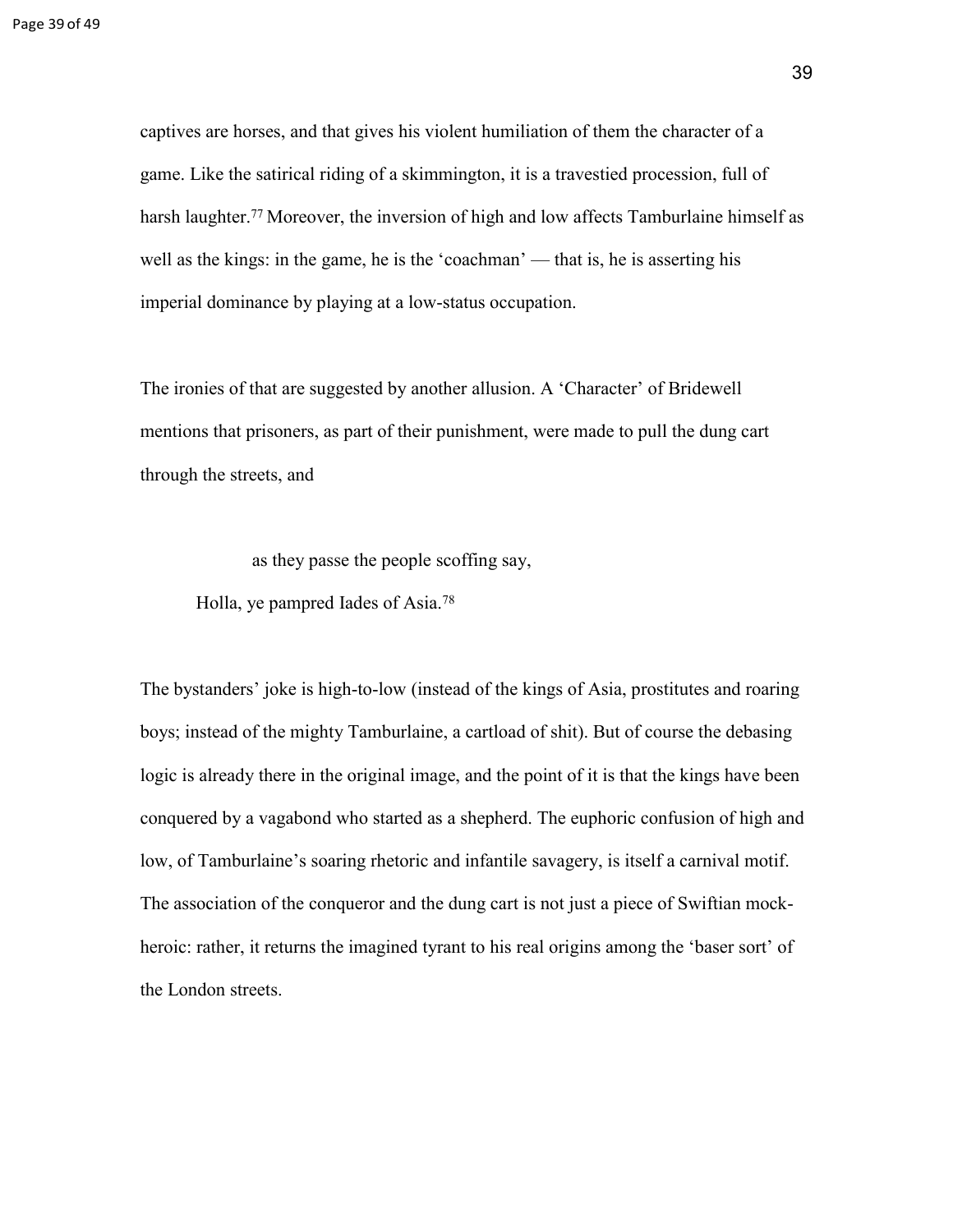Page 40 of 49

# **5 The People**

That the tyrant, high on the stage, should be the creation of the low people in the audience, is by no means an unthinkable idea. At one point in the *Vindiciae, contra Tyrannos,* the author allows himself a little mockery of the alleged capacities of kings:

Why, I ask, are kings said to have innumerable eyes and ears, farreaching hands and very swift feet? Is it because they are like Argos, Geryonus, Midas, and those others told of in legend? Not at all. Rather, it is clearly because the whole people, whose concern this is, lends its eyes, its ears, its strength and faculties to the king for the use of the commonwealth. If the people deserts the king, he who once seemed sharp-eyed and sharp-eared, mighty and active, will begin to go blind and deaf, and will suddenly fall down. He who once triumphed in splendour, will in an instant become vile to all.<sup>79</sup>

The intentional argument here is that 'kings are made by the people', and that the people are therefore logically and legally superior to the king. But the effect of putting it in this way is also to make the king a distinctly histrionic figure: he *seems* to 'triumph in splendour', but he is wearing borrowed robes; if you take them back, he is instantly exposed. The extraordinary qualities he seems to possess really belong to the people.

This is the theatrical logic that accounts for the charisma of the stage tyrant. His monstrous vitality is that of the crowd; he outnumbers his enemies, so to speak, because he personifies the many-headed multitude. The popular theatre – as we have seen, it is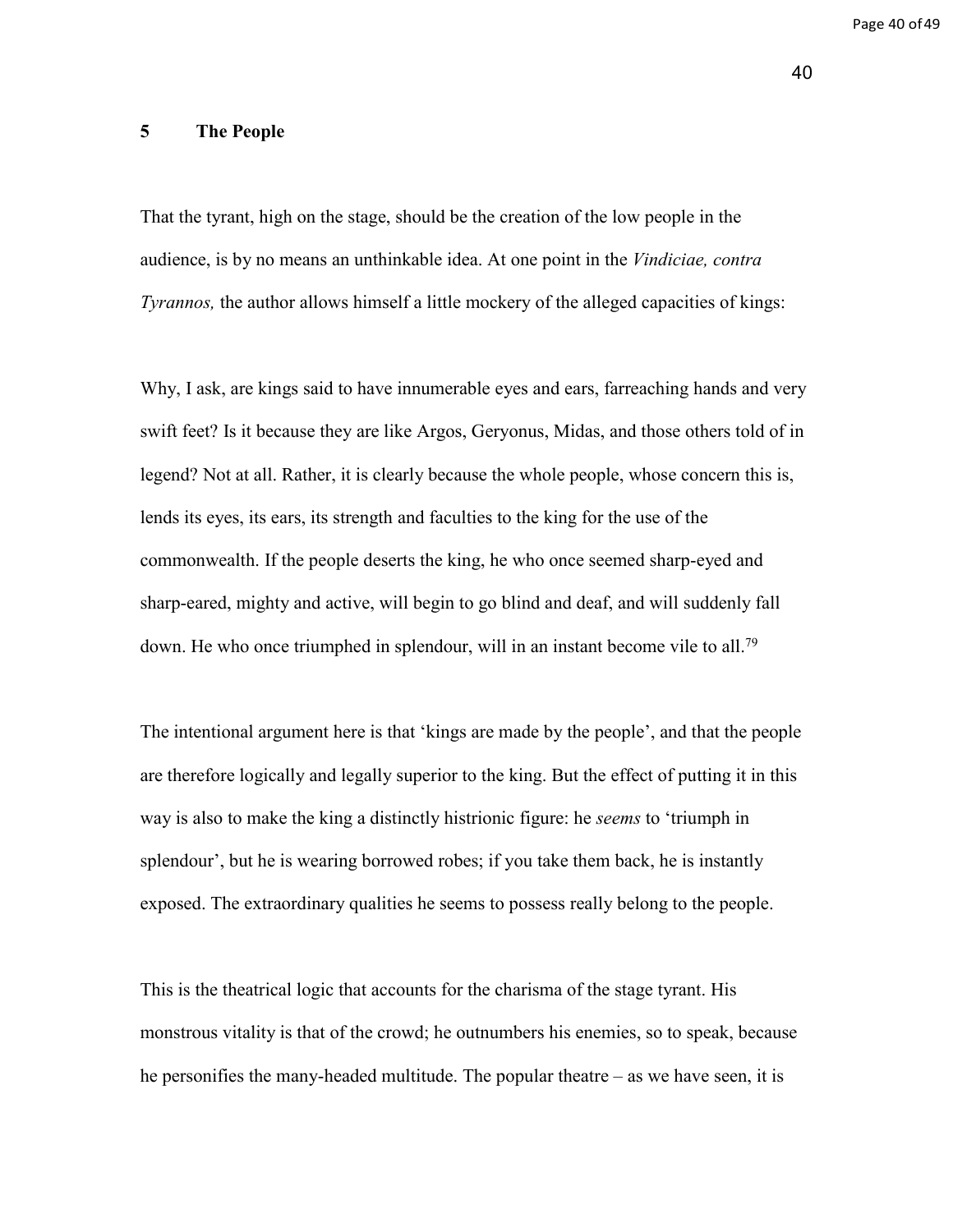one reason for disapproving of it – addresses itself to spectators of no social standing, to the people who, in Sir Thomas Smith's much quoted formulation, 'have no voice or authoritie in our common wealth, and no account is made of them but onelie to be ruled, not to rule other.<sup>80</sup> In the commonwealth at large they are of no account, but in the quasifestive space of the playhouse they have a temporary collective presence.<sup>81</sup> Their voicelessness turns into the tyrant's furious vociferation, their lack of authority into his unauthorised power of life and death. That they are responsible for nothing in the commonwealth appears as the tyrant's irresponsibility; that no account is made of them appears in the form of his defiant refusal to be held accountable; their possessing nothing is expressed in his wanting everything. This paradoxical construction exemplifies the dynamic ambivalence of the Elizabethan popular stage, and it explains why its tyrants are so splendid, passionate and cruel: it is because their power is being imagined by the powerless.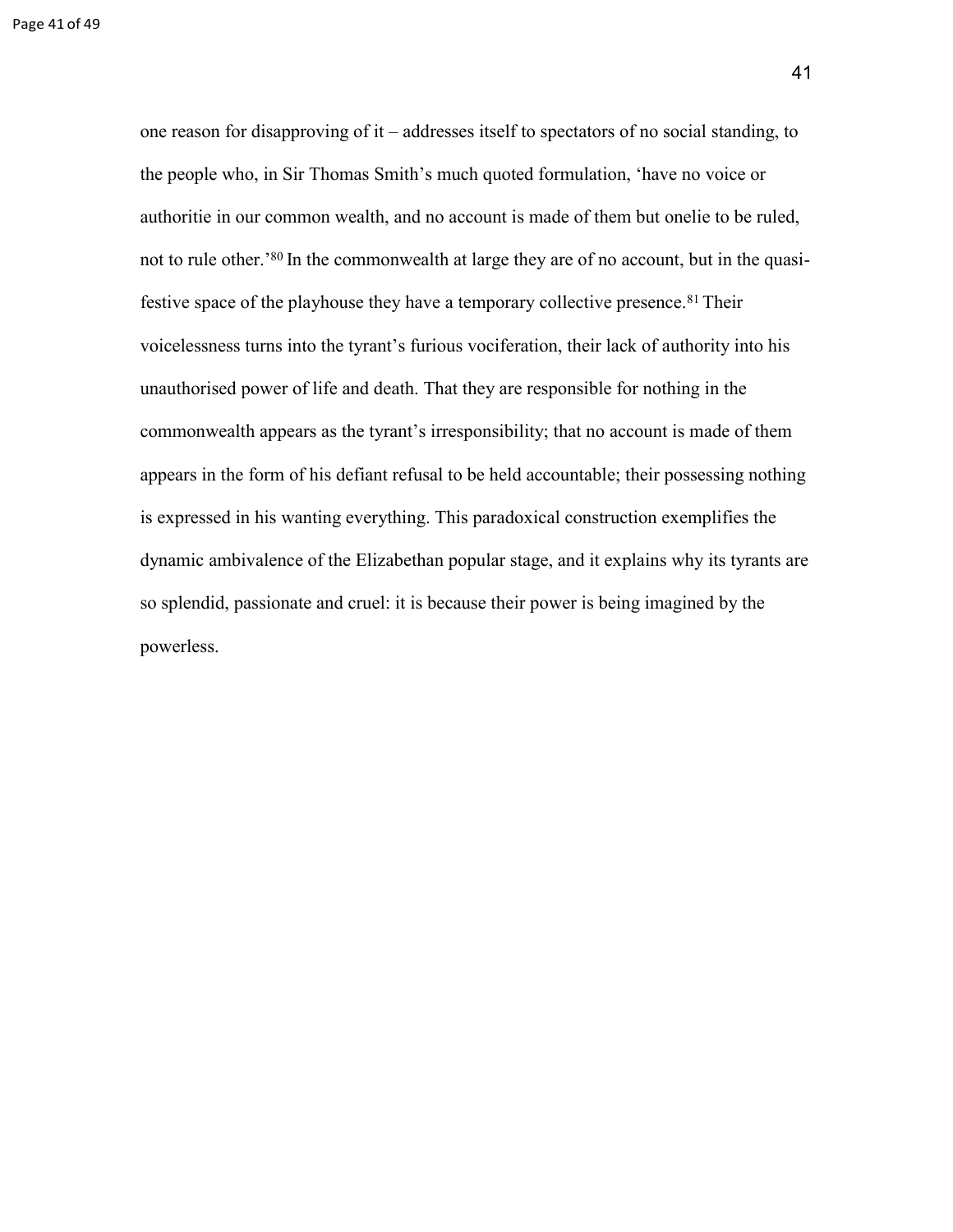<sup>1</sup>*A Midsummer Night's Dream*, 1.2.22. All Shakespearean quotations are from *The Norton Shakespeare*, ed. Stephen Greenblatt et al, 3<sup>rd</sup> edn (New York, 2016).

<sup>2</sup> Sir Philip Sidney, *An Apology for Poetry*, ed. Geoffrey Shepherd and R.W. Maslen, 3<sup>rd</sup> edn (Manchester, 2002), 98.

<sup>3</sup>Thomas Preston, *Cambises*, in T.W. Craik (ed.), *Minor Elizabethan Tragedies* (London, 1974), line 724.

<sup>4</sup>Christopher Marlowe, *Tamburlaine the Great* (London, 1590), title page.

<sup>5</sup>*The Tragedy of Selimus Emperour of the Turkes. Written T.G.* (London, 1638), A3r.

<sup>6</sup>*The True Tragedy* was played in 1591 and printed in 1594; Shakespeare's *Richard III* played in

1592 and printed in 1597. See *The True Tragedy of Richard the Third*, Malone Society Reprints

(Oxford, 1929), line 1868; and the title page of *The Tragedie of King Richard III* (London, 1597).

<sup>7</sup>*A Warning for Fair Women* (London, 1599), A2v.

<sup>8</sup>Thomas Newton, *Seneca His Tenne Tragedies* (1581), reprinted in 2 vols (London, 1927), 2. 193, 210.

<sup>9</sup>Quentin Skinner, *Origins of Modern Political Thought*, vol 2 (Cambridge, 1978), 189-348. <sup>10</sup>The authorship, dates and texts of these plays are sometimes uncertain. *Selimus* is plausibly attributed to Robert Greene. The dates I have given, always for first performance rather than for publication, are the 'best guess' conclusions of Martin Wiggins, *British Drama, 1533-1642: a Catalogue*, 6 vols (Oxford, 2012-15).

<sup>11</sup>E.g. Peter Berek, 'Tamburlaine's Weak Sons', *Renaissance Drama*, 13 (1982), 55-82; Thomas Cartelli, *Marlowe, Shakespeare and the Economy of Theatrical Experience* (Philadelphia, 1991), 67-93; Tom Rutter, 'Allusions to Marlowe in Printed Plays, 1594', in Kirk Melnikoff and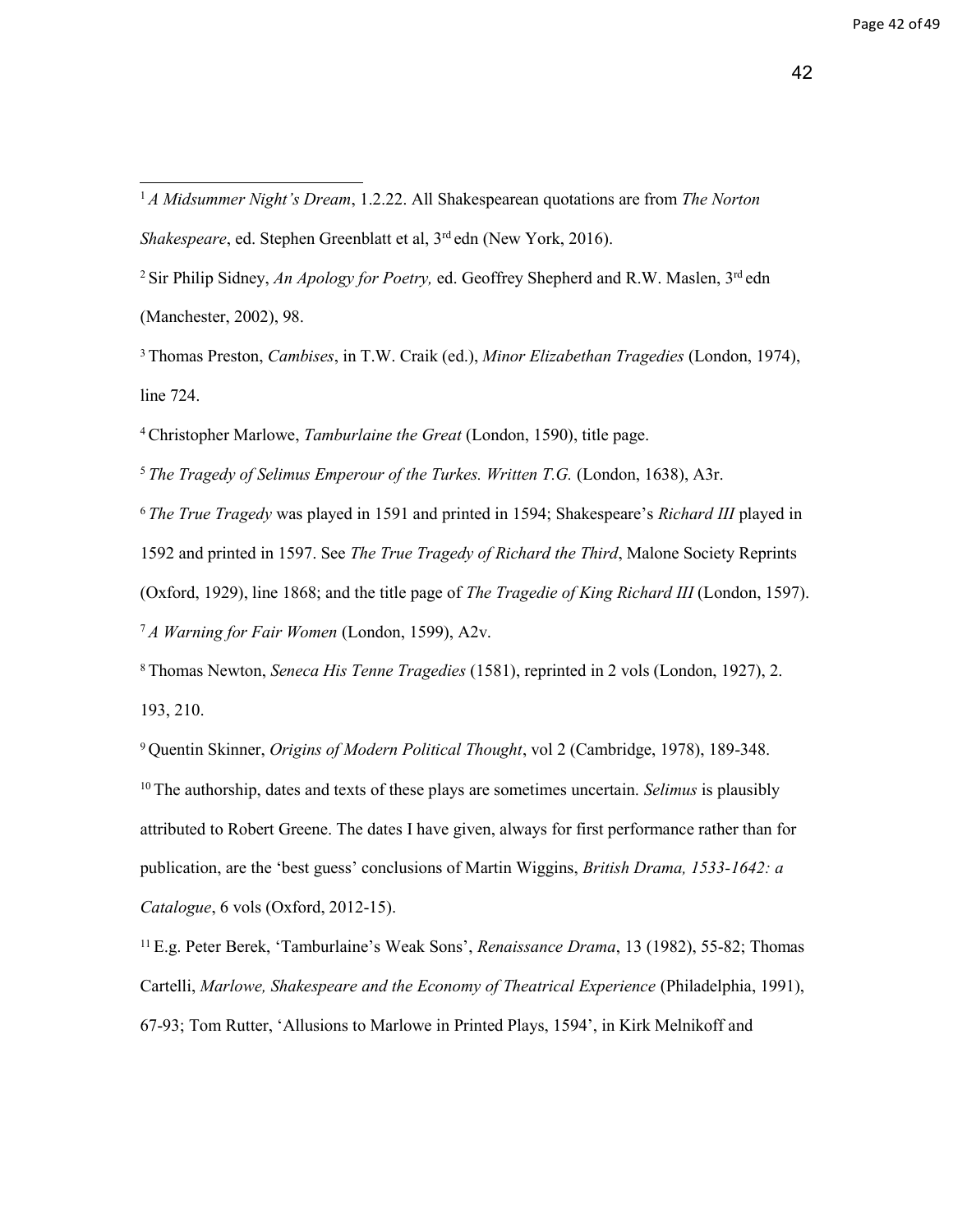<sup>12</sup>Rebecca Bushnell, *Tragedies of Tyrants: Political Thought and Theater in the English Renaissance* (Ithaca, 1990); Silvia Bigliazzi, 'Introduction: The Tyrant's Fear', *Comparative Drama* 51 (2017), 434-454.

<sup>13</sup> Andrew Hadfield, 'Thomas Lodge and Elizabethan Republicanism', in Charles C. Whitney (ed.), *Thomas Lodge* (Farnham, 2011), 443-62.

<sup>14</sup>Stephen Greenblatt, *Tyrant: Shakespeare on Power* (London, 2018).

<sup>15</sup>Greenblatt, *Tyrant*, 1-5.

<sup>16</sup> The quotation is from *A conference about the next succession to the crowne of Ingland* 

(Antwerp, 1595), 78. The antithesis is also developed copiously in Pierre de la Primaudaye, *The* 

*French academie*, tr. T.B. (London, 1586), 637.

<sup>17</sup>Primaudaye, *French academie*, 628.

<sup>18</sup>*Vindiciae, Contra Tyrannos*, ed. and tr. George Garnett (Cambridge, 1994), 67. The author is 'Stephanus Junius Brutus', a pseudonym which has not been conclusively decoded; see Garnett's introduction, lv-lxxvi.

<sup>19</sup>Thomas Elyot, *Of the Knowledg whiche maketh a wise man* (London, 1533), 96-8.

<sup>20</sup>See Richard Dutton, *Shakespeare, Court Dramatist* (Oxford, 2016), 34.

<sup>21</sup> The terms of this distinction — *tyrannus ex defectu tituli, tyrannus ex parte exercitii* appear routinely in early modern discussions of tyranny. One influential source is the *de tyranno*  of Bartolus of Sassoferrato (1314-57), available in a modern English translation by Jonathan Robinson (pubd online 2012) [http://individual.utoronto.ca/jwrobinson/translations/bartolus\\_de](http://individual.utoronto.ca/jwrobinson/translations/bartolus_de-tyranno.pdf)[tyranno.pdf,](http://individual.utoronto.ca/jwrobinson/translations/bartolus_de-tyranno.pdf) accessed 28 Apr 2018.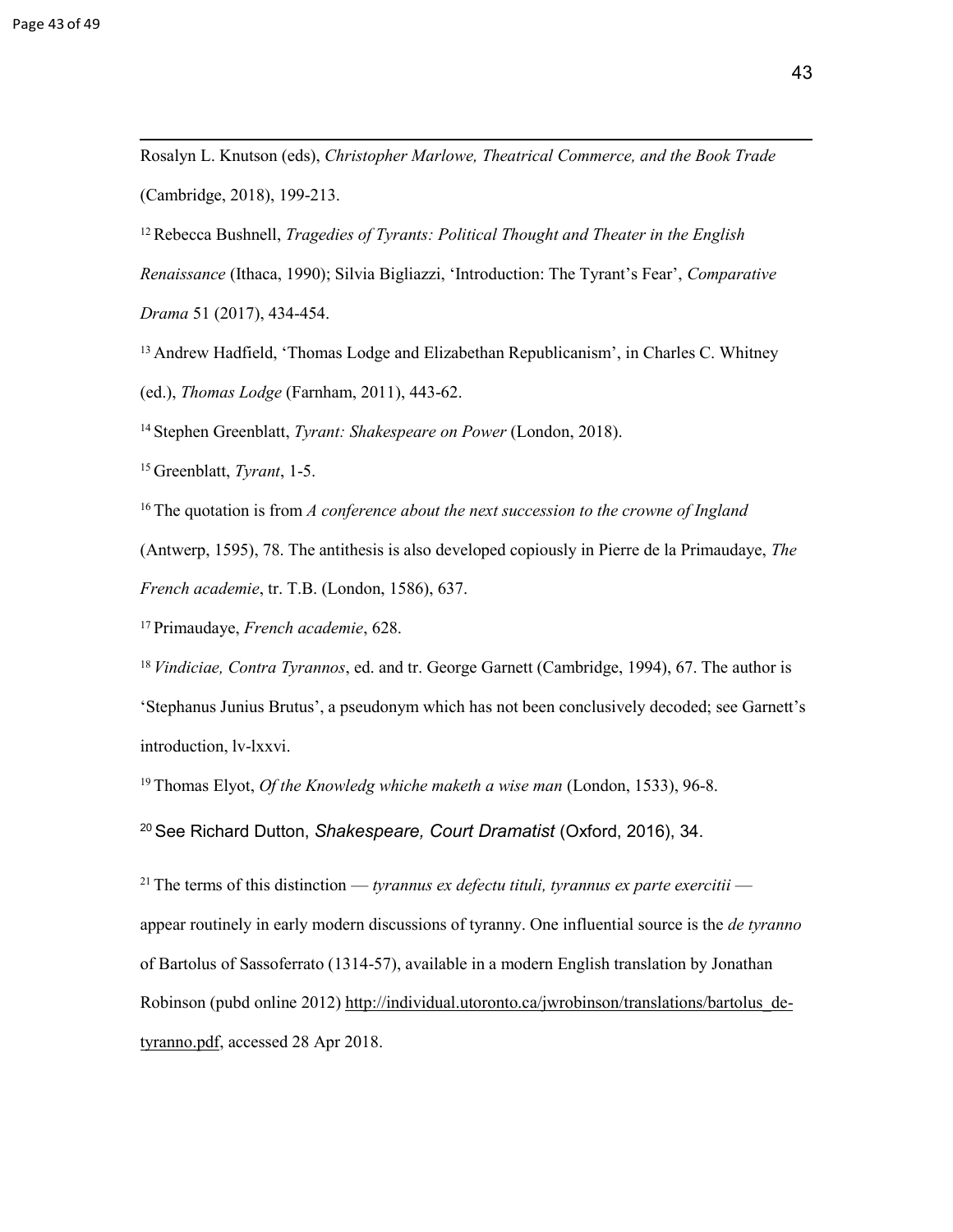$^{22}$  The Norton edition reads 'trustful', following both Q and F, but I have restored the usual emendation, as both likelier and funnier.

<sup>23</sup>William Prynne, *Histriomastix* (London, 1633), 517, quoted in Bushnell, *Tragedies*, 7.

<sup>24</sup>I.G., *A Refutation of the Apology for Actors* (London, 1615), 13-14.

<sup>25</sup>James VI and I, *Selected Writings*, ed. Neil Rhodes, Jennifer Richards and Joseph Marshall (Aldershot, 2003), 255.

<sup>26</sup>*The Republic of Plato*, tr. Allan Bloom (New York, 1968), 255 (575a).

 $^{27}$  Its sixteenth-century currency is traced in Francesco Dall'Olio, 'Xenophon and Plato in

Elizabethan Culture: The Tyrant's Fear before *Macbeth'*, *Comparative Drama* 51 (2017), 476- 505.

<sup>28</sup>William Alexander, Earl of Stirling, *Julius Caesar*, Act III Chorus, in *The Monarchick Tragedies* (London, 1607), Y1v.

<sup>29</sup>Elyot, *Of the Knowledg whiche maketh a wise man*, 96-8. There is another formulation of the same analogy in Thomas Starkey, *A Dialogue between Reginald Pole and Thomas Lupset*, ed. Kathleen M. Burton (London, 1948), 153.

<sup>30</sup>Stephen Gosson, *Playes Confuted in Five Actions* (London, 1582), F1r.

<sup>31</sup>I.G., *Refutation*, 56.

<sup>32</sup>*Vindiciae, Contra Tyrannos*, p. 143.

<sup>33</sup>Thomas Lodge, *The Wounds of Civil War*, ed. Joseph W. Houppert (London, 1970), 2.1. 4-18. 'Scilla' is the play's version of the name of the general and dictator Cornelius Sulla (138 - 78 BCE).

<sup>34</sup>Christopher Marlowe, *Tamburlaine the Great,* ed. J.S. Cunningham (Manchester, 1981), Part I, 2.7.20 and 4.2. 91.

<sup>35</sup>Thomas Hughes, *The Misfortunes of Arthur*, ed. Harvey Carson Grumbine (Berlin, 1900), 2.3.143-4.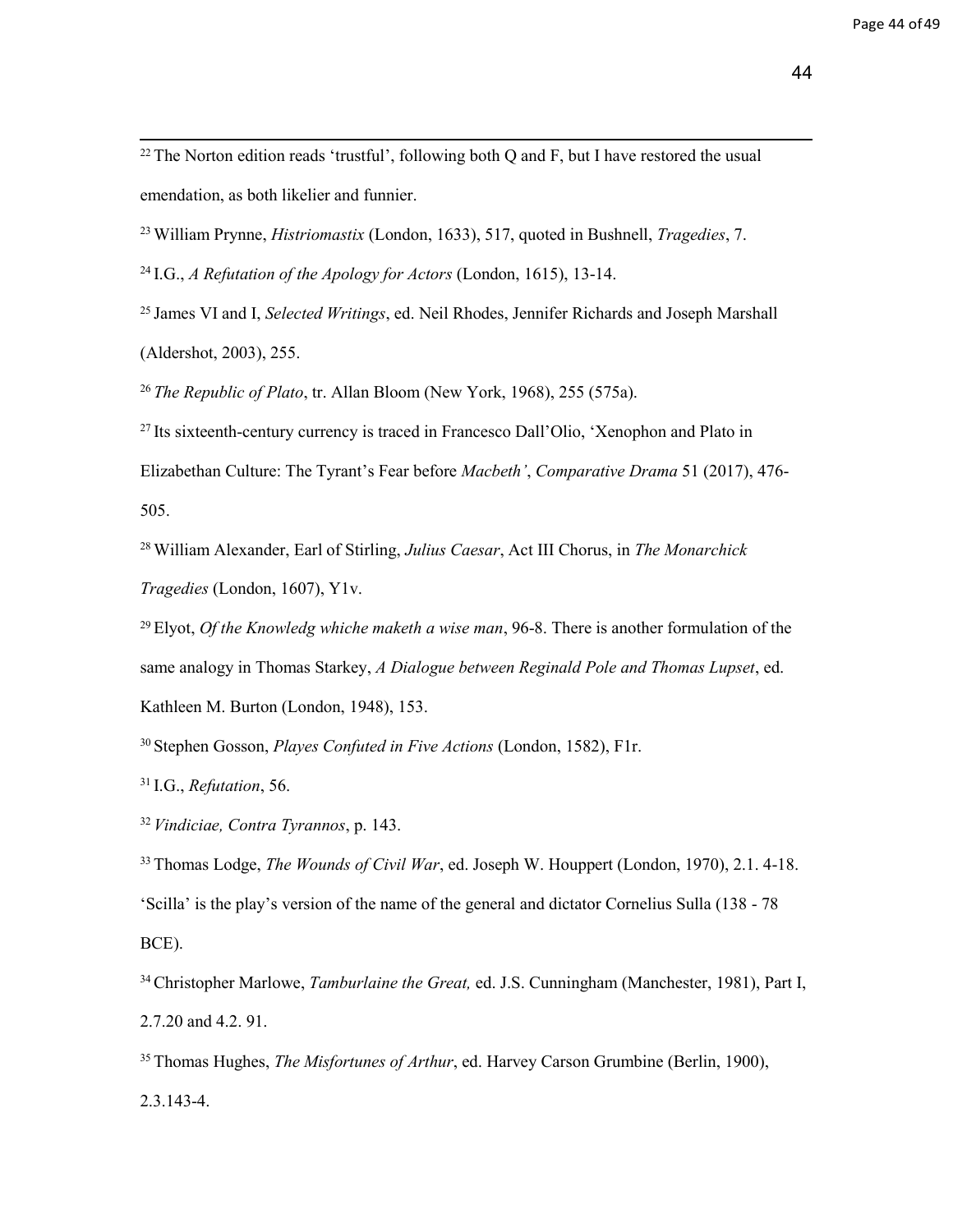<sup>36</sup>*The Tragedy of Selimus Emperour of the Turkes* (London, 1638), B4v.

<sup>37</sup>Christopher Marlowe, *The Massacre at Paris,* 1.2. 66-9. in *Dido Queen of Carthage and The Massacre at Paris*, ed. A.J. Oliver (London, 1968).

<sup>38</sup> John Northbrooke, *A treatise wherein dicing, dauncing, vaine playes or enterluds with other idle pastimes etc. commonly vsed on the Sabboth day, are reproued by the authoritie of the word of God and auntient writers* (London, 1577), 76.

 $39$  The phrase, though not the over-simplification, was given currency by Michael Hattaway, *Elizabethan Popular Theatre* (London, 1982).

<sup>40</sup>Lord Mayor to Lord Burghley, 1594, in E.K. Chambers, *The Elizabethan Stage*, 4 vols

(Oxford, 1923), 4. 317. For corrective reflections, Andrew Gurr, *Playgoing in* 

*Shakespeare's London*, 3rd edn (Cambridge, 2004), 58-85; Ian W. Archer, 'The City of

London and the Theatre', in Richard Dutton (ed.), *The Oxford Handbook of Early Modern* 

*Theatre* (Oxford, 2009), 396-412.

<sup>41</sup>Jonathan Walker, 'Introduction', Jonathan Walker and Paul D. Streufert (eds.), *Early*

*Modern Academic Drama* (Routledge, 2016), 1 - 18.

<sup>42</sup>*Richardus Tertius*, in Thomas Legge, *The Complete Plays*, ed. and tr. Dana F. Sutton, vol 1 (New York, 1993) .

<sup>43</sup> Jeffrey S. Doty, *Shakespeare, Popularity and the Public Sphere* (Cambridge, 2017), 21-4. <sup>44</sup>Henry Crosse, *Vertues common-wealth: or, The high-way to honour* (London, 1603),P2v.

<sup>45</sup>The phrase 'common plays' recurs in hostile descriptions, e.g. *A second and third blast of retrait from plaies and theaters* (London, 1580), 32-3.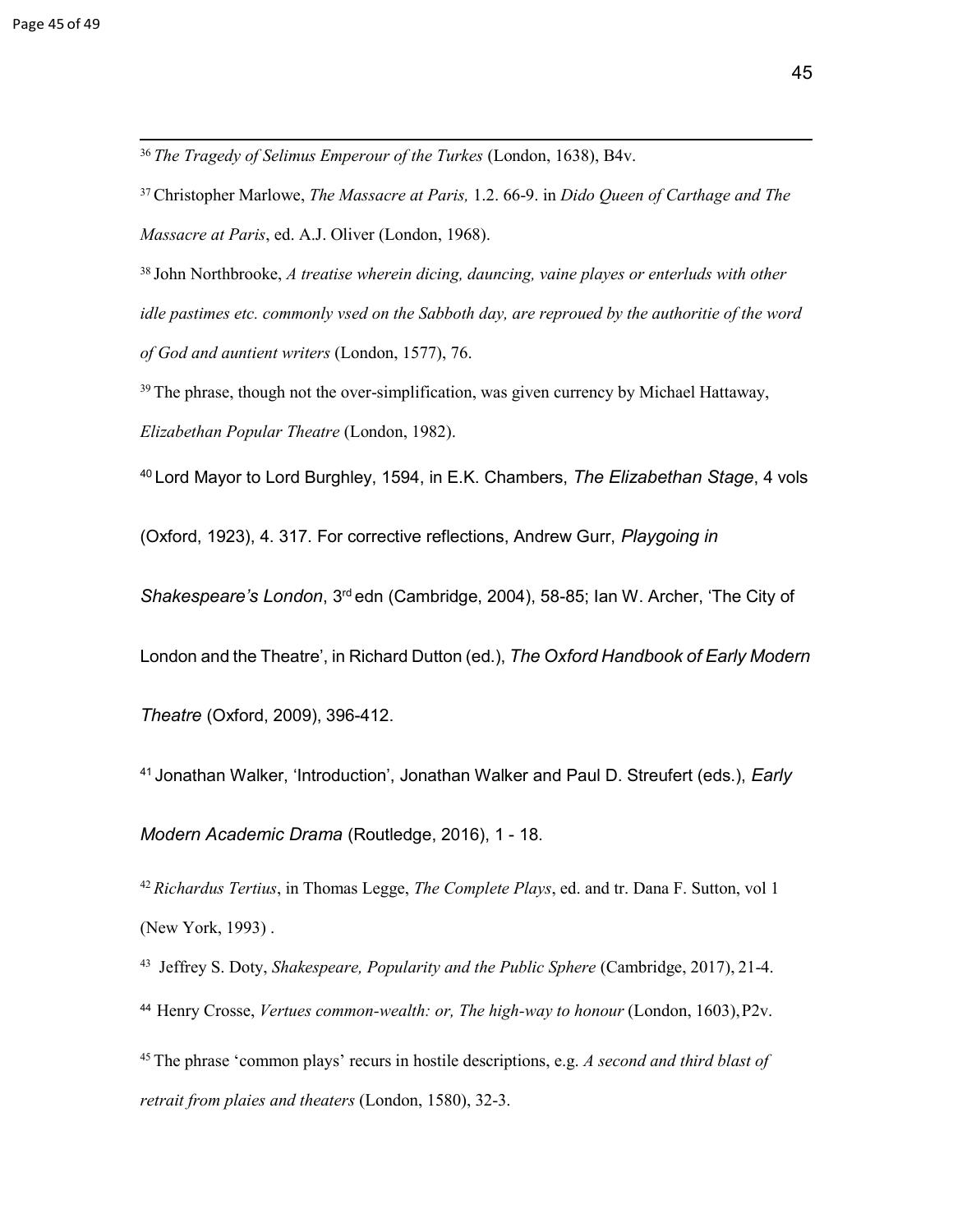<sup>46</sup>Gosson, *Playes Confuted in Five Actions,* C8v.

<sup>47</sup>*The Baptist* (text and translation), in George Buchanan, *Tragedies*, ed. P. Sharratt and P.G. Walsh (Edinburgh, 1983), 95-164. The play's separation from the public domain was not automatic; at about this time, the *écoliers* of Guyenne were apparently engaged, as public performers, in the controversies of the Reformation in Bordeaux (Kevin Gould, *Catholic Activism in South-West France, 1540–1570* (Aldershot, 2006), 27-33). But the street theatre Gould describes was in the vernacular; it seems unlikely that a Latin text would be played in this way. If anything the context makes Buchanan's refusal of the *vulgus* all the more pointed. <sup>48</sup> He announces that the play 'clearly sets forth the torments of tyrants, and their miseries when most they seem to flourish'. (Dedication, tr. Steven Berkowitz in *[A critical edition of George](https://copac.jisc.ac.uk/search?title=A%20critical%20edition%20of%20George%20Buchanan%27s%20Baptistes%20and%20of%20its%20anonymous%20seventeenth-century%20translation%20Tyrannicall-government%20anatomized) [Buchanan's Baptistes and of its anonymous seventeenth-century translation Tyrannicall](https://copac.jisc.ac.uk/search?title=A%20critical%20edition%20of%20George%20Buchanan%27s%20Baptistes%20and%20of%20its%20anonymous%20seventeenth-century%20translation%20Tyrannicall-government%20anatomized)[government anatomized](https://copac.jisc.ac.uk/search?title=A%20critical%20edition%20of%20George%20Buchanan%27s%20Baptistes%20and%20of%20its%20anonymous%20seventeenth-century%20translation%20Tyrannicall-government%20anatomized)* (New York, 1992), lines 11-13

<sup>49</sup>Skinner, *Origins of Modern Political Thought*, 189-238. The timing of the play's appearance certainly suggests such a reading. It was first published in London in 1577 — that is, as part of the European debate about tyranny that followed the St Bartholomew's Day massacre. And it appeared in English translation as *Tyrannicall-Government Anatomized: or, A Discourse Concerning Evil-Councellors*, printed by order of Parliament in January 1642. See also Dermot Cavanagh, 'Political Theology in George Buchanan's *Baptistes'*, in Adrian Streete (ed.), *Early Modern Drama and the Bible: Contexts and Readings, 1570-1625* (London, 2012), 89-104. <sup>50</sup>*Mustapha* was probably first written in 1594-6, though much revised subsequently: see Ronald

A. Rebholz, *The Life of Fulke Greville, First Lord Brooke* (Oxford, 1971), 101-3, 328-30.

*Mariam* was composed in 1602-4, according to S.P. Cerasano and Marion Wynne-Davies (eds.),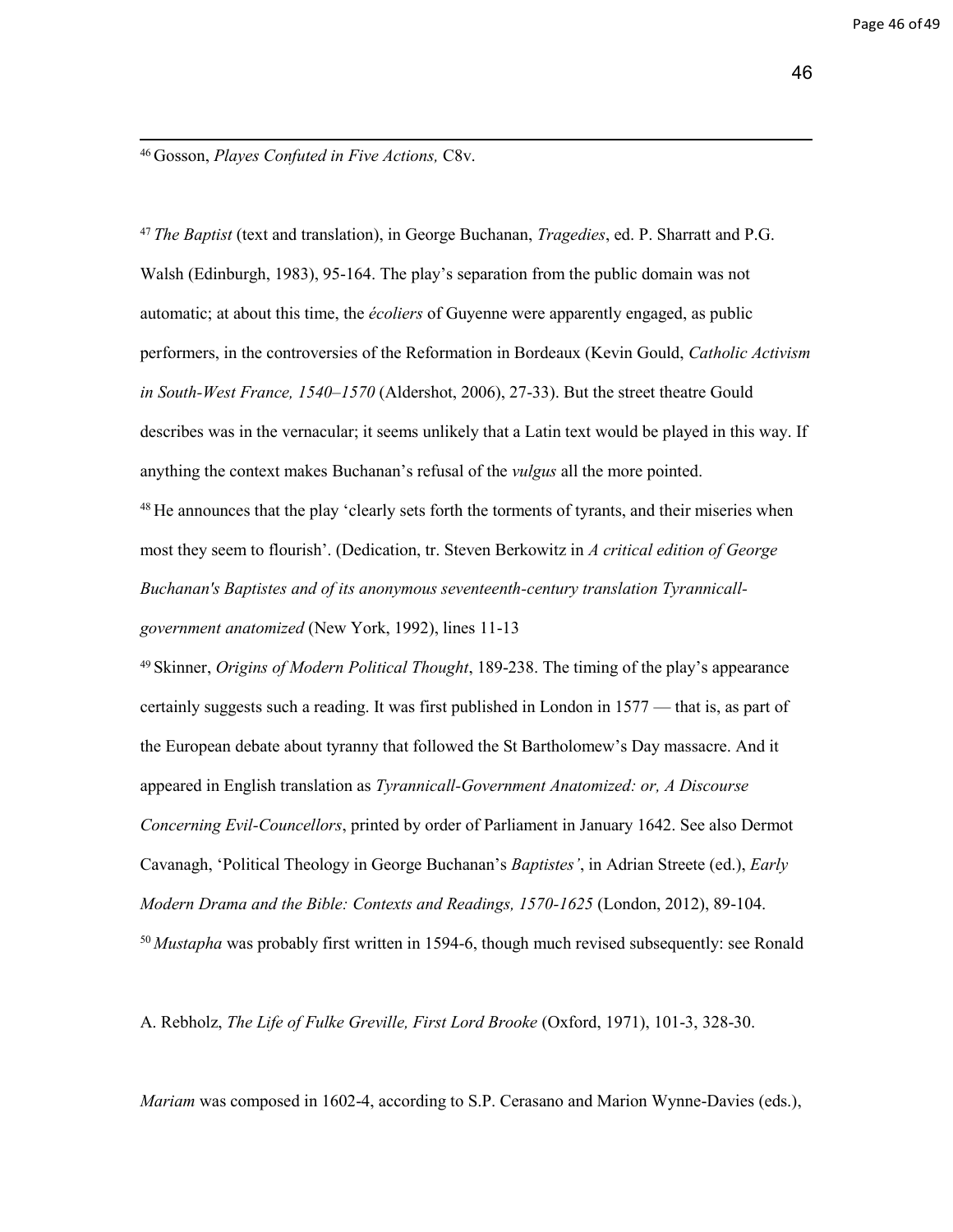*Renaissance Drama by Women: Texts and Documents* (London, 1996), 45.

<sup>51</sup>*ille stolidae insania / plebis superbus* (he is become arrogant through the frenzy of the stupid

crowd)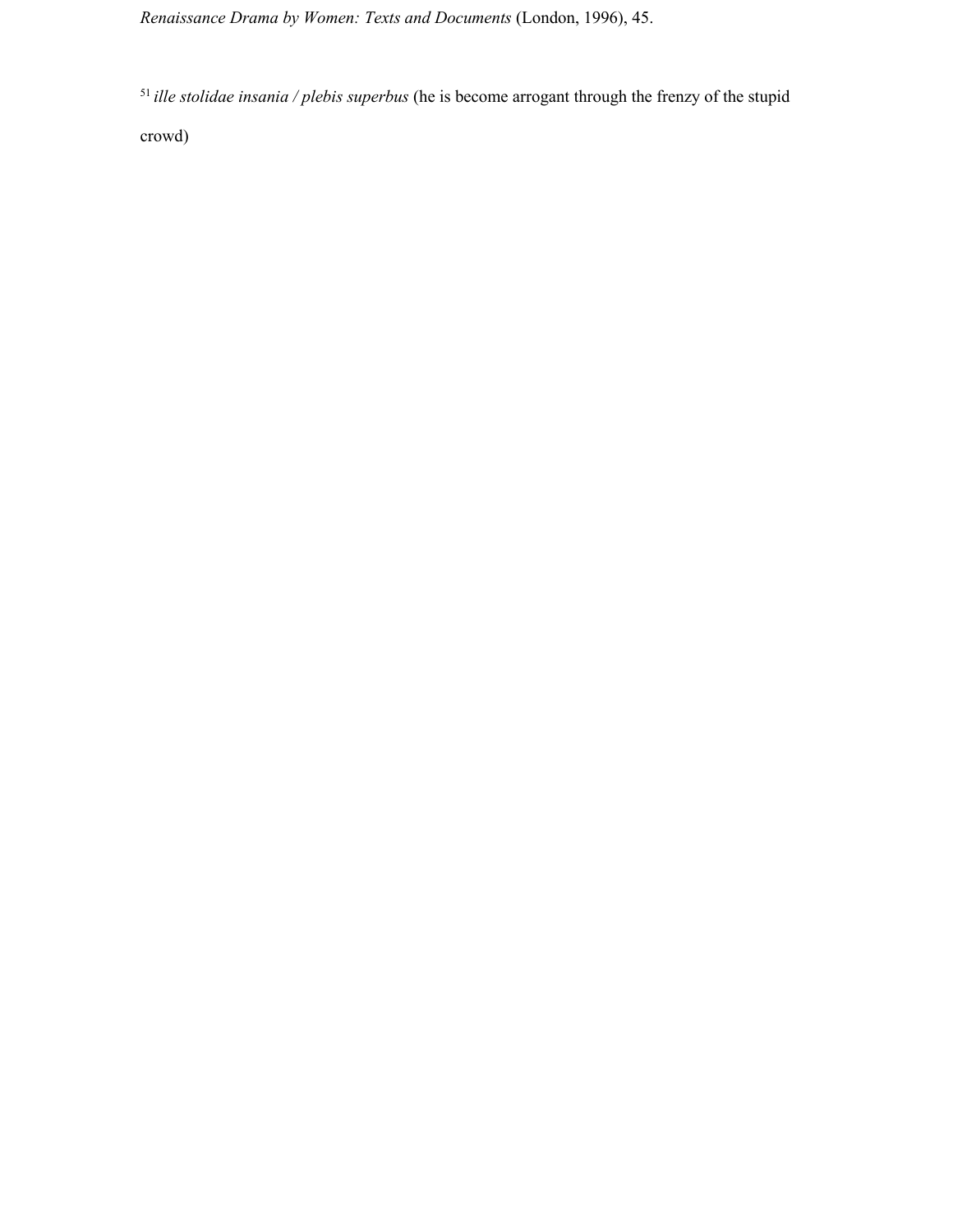<sup>52</sup>*vulgi loquacis dum timet rumusculos* (in his fear of the tawdry gossip of the chattering crowd) <sup>53</sup> et sive reges aequa iniquave imperent, / aequo ferenda populus animo omnia putet (whether kings enjoin just or unjust commands, the people must believe they are all to be borne without resentment)

<sup>54</sup>Newton, *Seneca His Tenne Tragedies*, 2. 182-6.

 $55$  As Andrew Gurr points out, the London amphitheatres were historically unusual in placing the spectators who paid the least closest to the stage. 'Why the Globe is Famous', Richard Dutton

(ed.), *The Oxford Handbook of Early Modern Theatre* (Oxford, 2009), 186-208 (192-3).

<sup>56</sup>Joseph Hall, *Virgidemiarum* (London, 1598), 6-7.

<sup>57</sup>See Richard Levin, 'The Contemporary Perception of Marlowe's Tamburlaine', *Medieval and Renaissance Drama in England* 1 (1984), 51-70 (62-3).

<sup>58</sup>from *Timber, or Discoveries*, in Ben Jonson, *The Complete Poems*, ed. George Parfitt (Harmondsworth, 1975), 398.

<sup>59</sup>Hall, *Virgidemiarum*, 9.

<sup>60</sup>The play is edited, and Stucley's reputation discussed, in Charles Edelman (ed.), *The Stukeley Plays* (Manchester, 2005).

<sup>61</sup> David Bradley, *From Text to Performance in the Elizabethan Theatre* (Cambridge, 1992), 152.  $62$  He conforms for example to the social type invoked in Nashe's defence of the theatre: 'There is a certaine wast of the people for whom there is no use, but warre: and these men must have some employment still to cut them off: If they have no service abroad, they will make mutinies at home. Or if the affaires of the State be such, as cannot exhale all these corrupt excrements, it is verie expedient they have some lyght toyes to busie their heads withall, to cast before them as bones to gnaw uppon, which may keepe them from having leasure to intermeddle with higher matters.' Thomas Nashe, *Pierce Penilesse his supplication to the diuell* (London, 1592), 25v.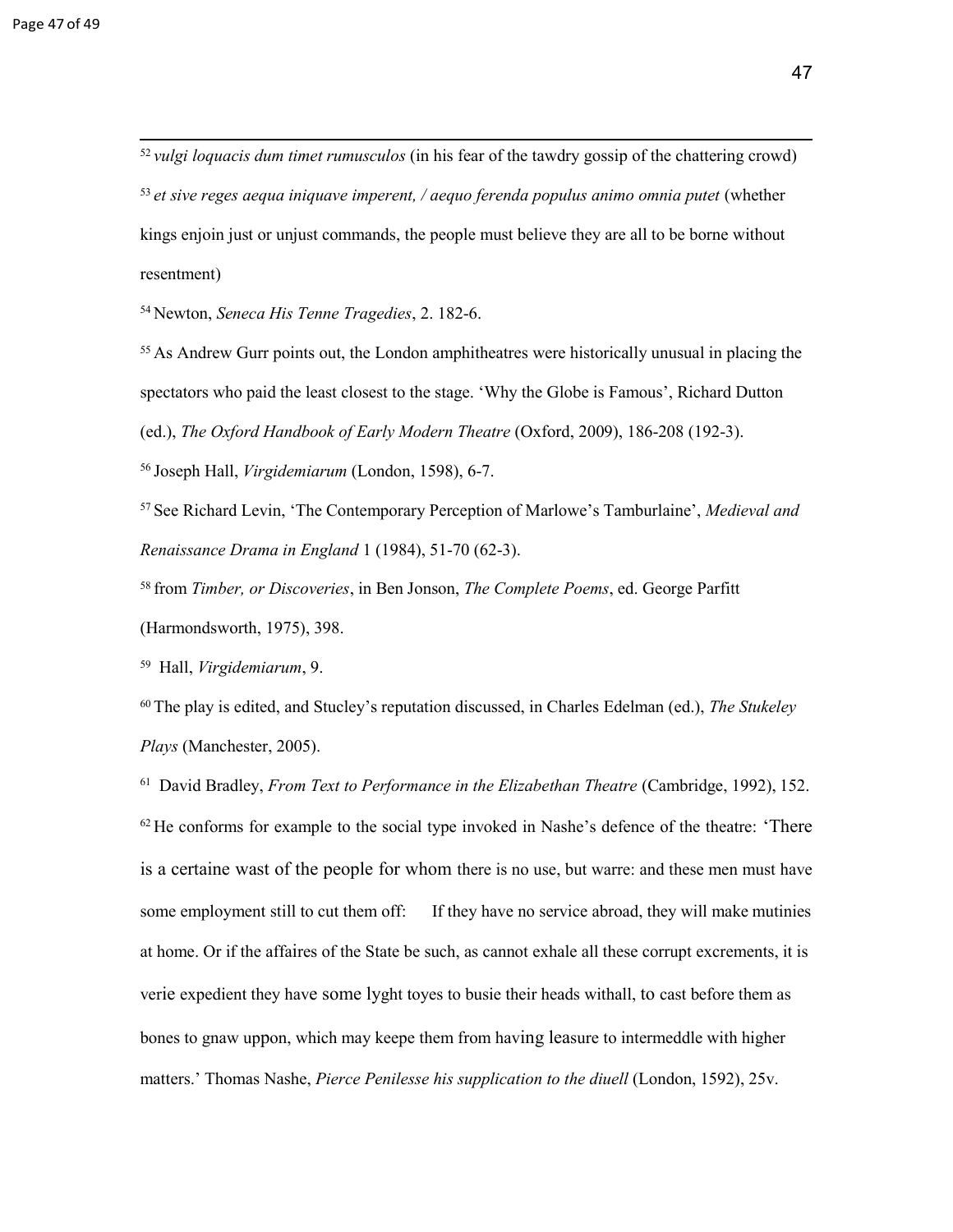- <sup>63</sup>*The Life and Death of Iacke Straw* (London, 1594), D2v.
- <sup>64</sup>Anthony Munday et al., *Sir Thomas More*, ed. Vittorio Gabrieli and Giorgio Melchiori (Manchester, 1990), 2.3.78-84.
- <sup>65</sup>Arthur Freeman, 'Marlowe, Kyd, and the Dutch Church Libel', *English Literary Renaissance* 3 (1973), 44-52.
- <sup>66</sup>Cp Mark Thornton Burnett ,'Tamburlaine: An Elizabethan Vagabond,' *Studies in Philology* 84 (1987), 308-23.
- <sup>67</sup>Thomas Pettit, 'Local Drama and Custom', in Michael Hattaway (ed.), *A New Companion to English Renaissance Literature and Culture*, 2 vols (Oxford, 2010), 2. 184-203 (185).
- <sup>68</sup>The phrase is from Sandra Billington*, Mock Kings in Medieval Society and Renaissance Drama* (Oxford,1991): see especially pp. 55-63.
- <sup>69</sup>*The First and Second Parts Of King Edward the Fourth*, in *The Dramatic Works of Thomas Heywood*, 6 vols (New York, 1964, reprinted from the edition of 1874), 1. 11.
- <sup>70</sup>Robert Weimann, *Shakespeare and the popular tradition in the theater (*London, 1978), 148- 50, 159-60.
- <sup>71</sup>Thomas Lodge and Robert Greene, *A Looking Glasse for London and England* (London,
- 1594), B1r, H1r. The play is obscure now, but seems to have been a popular success in the 1590s: see Beatrice Groves, ' "They repented at the preachyng of Ionas: and beholde, a greater then Ionas is here": *A Looking Glass for London and England*, Hosea and the Destruction of Jerusalem', in Adrian Streete (ed.), *Early Modern Drama and the Bible: Contexts and Readings, 1570-1625* (London, 2012), 139-55.
- <sup>72</sup>François Laroque, *Shakespeare's Festive World* (Cambridge, 1993), 37, 97-101; Billington, *Mock Kings*, 36.
- 73 Peter Burke, *Popular Culture in Early Modern Europe* (London, 1978), 196-99.